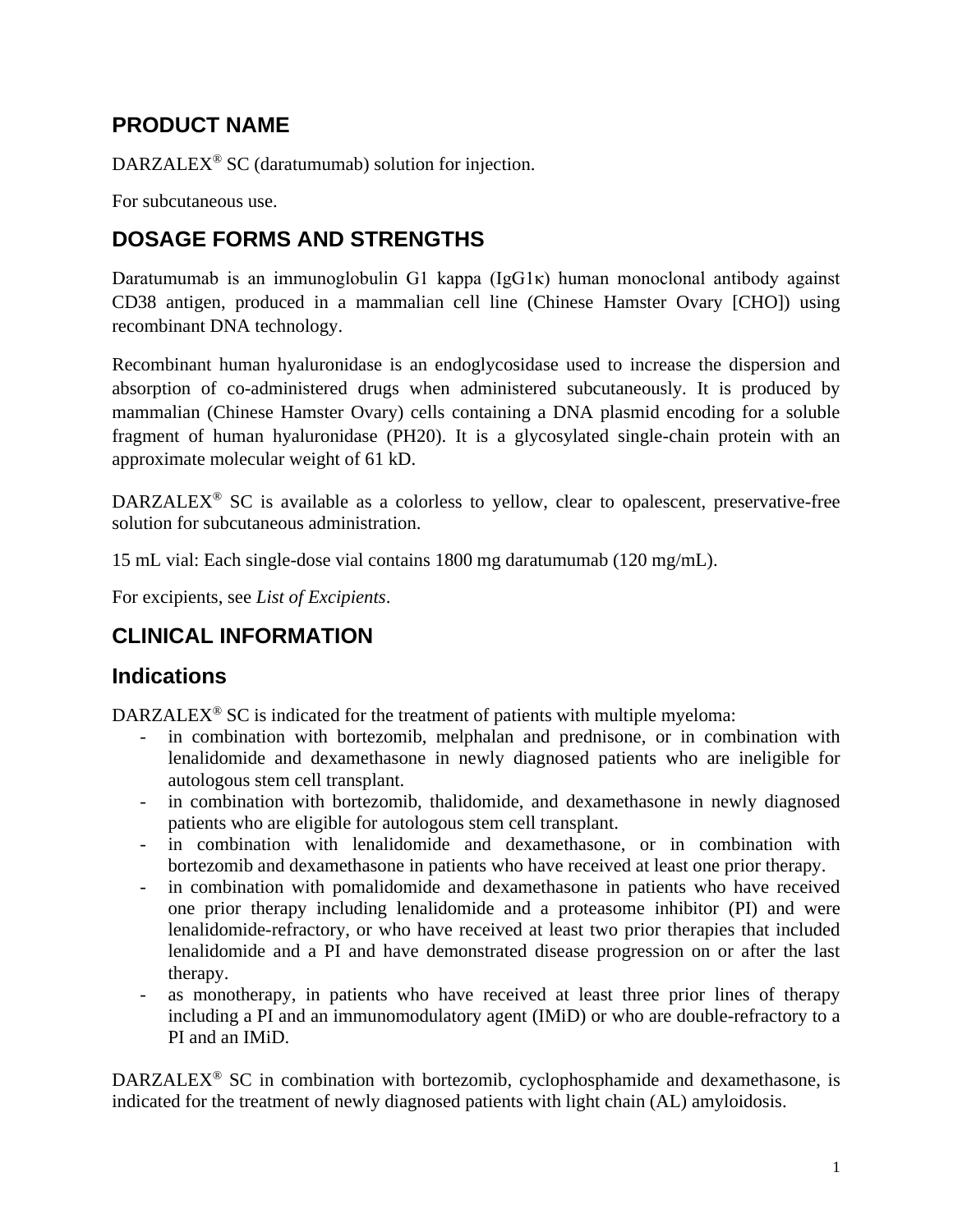## **Dosage and Administration**

DARZALEX<sup>®</sup> SC is for subcutaneous use only. DARZALEX<sup>®</sup> SC has different dosage and administration instructions than intravenous daratumumab. Do not administer intravenously.

For patients currently receiving daratumumab intravenous formulation, DARZALEX® SC may be used as an alternative to the intravenous daratumumab formulation starting at the next scheduled dose.

DARZALEX<sup>®</sup> SC should be administered by a healthcare professional, and the first dose should be administered in an environment where resuscitation facilities are available.

Pre- and post-injection medications should be administered (see *Recommended concomitant medications* below).

## **Dosage – Adults (≥18 years)**

#### *Recommended dose for multiple myeloma*

The DARZALEX<sup>®</sup> SC dosing schedule in Table 1 is for combination therapy with 4-week cycle regimens (e.g. lenalidomide, pomalidomide) and for monotherapy as follows:

- combination therapy with lenalidomide and low-dose dexamethasone for patients with newly diagnosed multiple myeloma ineligible for autologous stem cell transplant (ASCT)
- combination therapy with lenalidomide or pomalidomide and low-dose dexamethasone for patients with relapsed/refractory multiple myeloma
- monotherapy for patients with relapsed/refractory multiple myeloma

The recommended dose is DARZALEX<sup>®</sup> SC 1800 mg administered subcutaneously, over approximately 3-5 minutes, according to the following dosing schedule:

#### **Table 1: DARZALEX**® **SC dosing schedule for monotherapy and in combination with 4-week cycle dosing regimens**

| Weeks                                                  | Schedule                           |
|--------------------------------------------------------|------------------------------------|
| Weeks 1 to 8                                           | weekly (total of 8 doses)          |
| Weeks 9 to $24^{\circ}$                                | every two weeks (total of 8 doses) |
| Week 25 onwards until disease progression <sup>b</sup> | every four weeks                   |

First dose of the every-2-week dosing schedule is given at Week 9

First dose of the every-4-week dosing schedule is given at Week 25

For dosing instructions of medicinal products administered with DARZALEX® SC, see *Clinical Studies* and manufacturer's prescribing information.

The DARZALEX<sup>®</sup> SC dosing schedule in Table 2 is for combination therapy with bortezomib, melphalan and prednisone (6-week cycle regimen) for patients with newly diagnosed multiple myeloma ineligible for ASCT.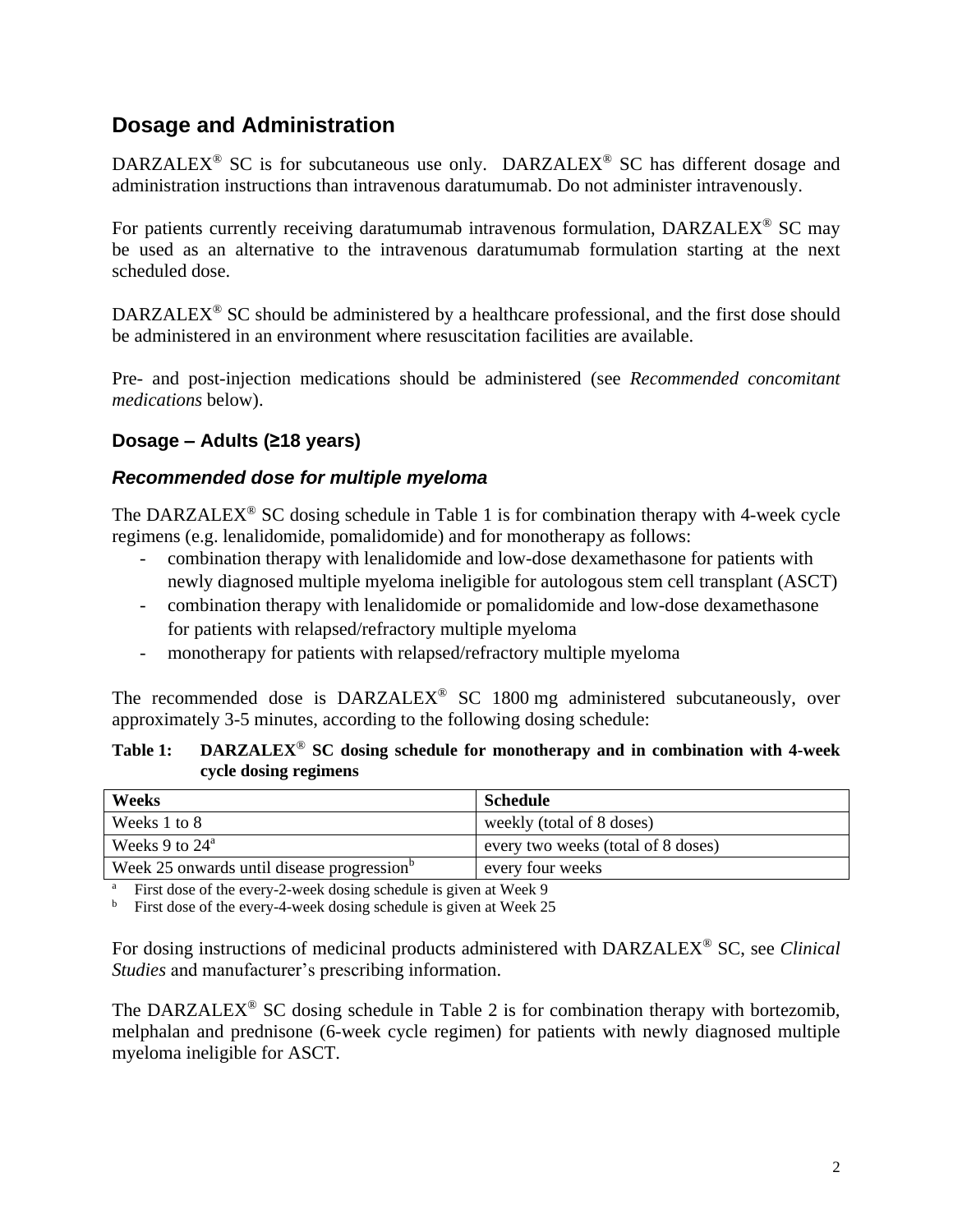The recommended dose is DARZALEX<sup>®</sup> SC 1800 mg administered subcutaneously, over approximately 3-5 minutes, according to the following dosing schedule:

**Table 2: DARZALEX**® **SC dosing schedule in combination with bortezomib, melphalan and prednisone ([VMP]; 6-week cycle dosing regimen)**

| Weeks                                                  | Schedule                              |
|--------------------------------------------------------|---------------------------------------|
| Weeks 1 to 6                                           | weekly (total of 6 doses)             |
| Weeks 7 to $54^{\circ}$                                | every three weeks (total of 16 doses) |
| Week 55 onwards until disease progression <sup>b</sup> | every four weeks                      |

First dose of the every-3-week dosing schedule is given at Week 7

 $<sup>b</sup>$  First dose of the every-4-week dosing schedule is given at Week 55</sup>

Bortezomib is given twice weekly at Weeks 1, 2, 4 and 5 for the first 6-week cycle, followed by once weekly at Weeks 1, 2, 4 and 5 for eight more 6-week cycles. For information on the VMP dose and dosing schedule when administered with DARZALEX® SC, see *Clinical Studies.*

The DARZALEX<sup>®</sup> SC dosing schedule in Table 3 is for combination therapy with bortezomib, thalidomide and dexamethasone (4-week cycle regimens) for treatment of newly diagnosed multiple myeloma patients eligible for ASCT.

The recommended dose is DARZALEX<sup>®</sup> SC 1800 mg administered subcutaneously, over approximately 3-5 minutes, according to the following dosing schedule:

**Table 3: DARZALEX ® SC dosing schedule in combination with bortezomib, thalidomide and dexamethasone ([VTd]; 4-week cycle dosing regimen)**

| <b>Treatment phase</b> | Weeks                                    | Schedule                           |
|------------------------|------------------------------------------|------------------------------------|
| Induction              | Weeks 1 to 8                             | weekly (total of 8 doses)          |
|                        | Weeks 9 to $16^a$                        | every two weeks (total of 4 doses) |
|                        | Stop for high dose chemotherapy and ASCT |                                    |
| Consolidation          | Weeks 1 to $8^b$                         | every two weeks (total of 4 doses) |
|                        |                                          |                                    |

First dose of the every-2-week dosing schedule is given at Week 9

<sup>b</sup> First dose of the every-2-week dosing schedule is given at Week 1 upon re-initiation of treatment following ASCT

For dosing instructions of medicinal products administered with DARZALEX ® SC, see *Clinical Studies* and manufacturer's prescribing information.

The DARZALEX<sup>®</sup> SC dosing schedule in Table 4 is for combination therapy with 3-week cycle regimens (e.g. bortezomib) for patients with relapsed/refractory multiple myeloma.

The recommended dose is DARZALEX® SC 1800 mg administered subcutaneously, over approximately 3-5 minutes, according to the following dosing schedule:

**Table 4: Dosing schedule for DARZALEX**® **SC with 3-week cycle dosing regimens**

| Weeks                                                  | Schedule                             |
|--------------------------------------------------------|--------------------------------------|
| Weeks 1 to 9                                           | weekly (total of 9 doses)            |
| Weeks 10 to $24^{\circ}$                               | every three weeks (total of 5 doses) |
| Week 25 onwards until disease progression <sup>o</sup> | every four weeks                     |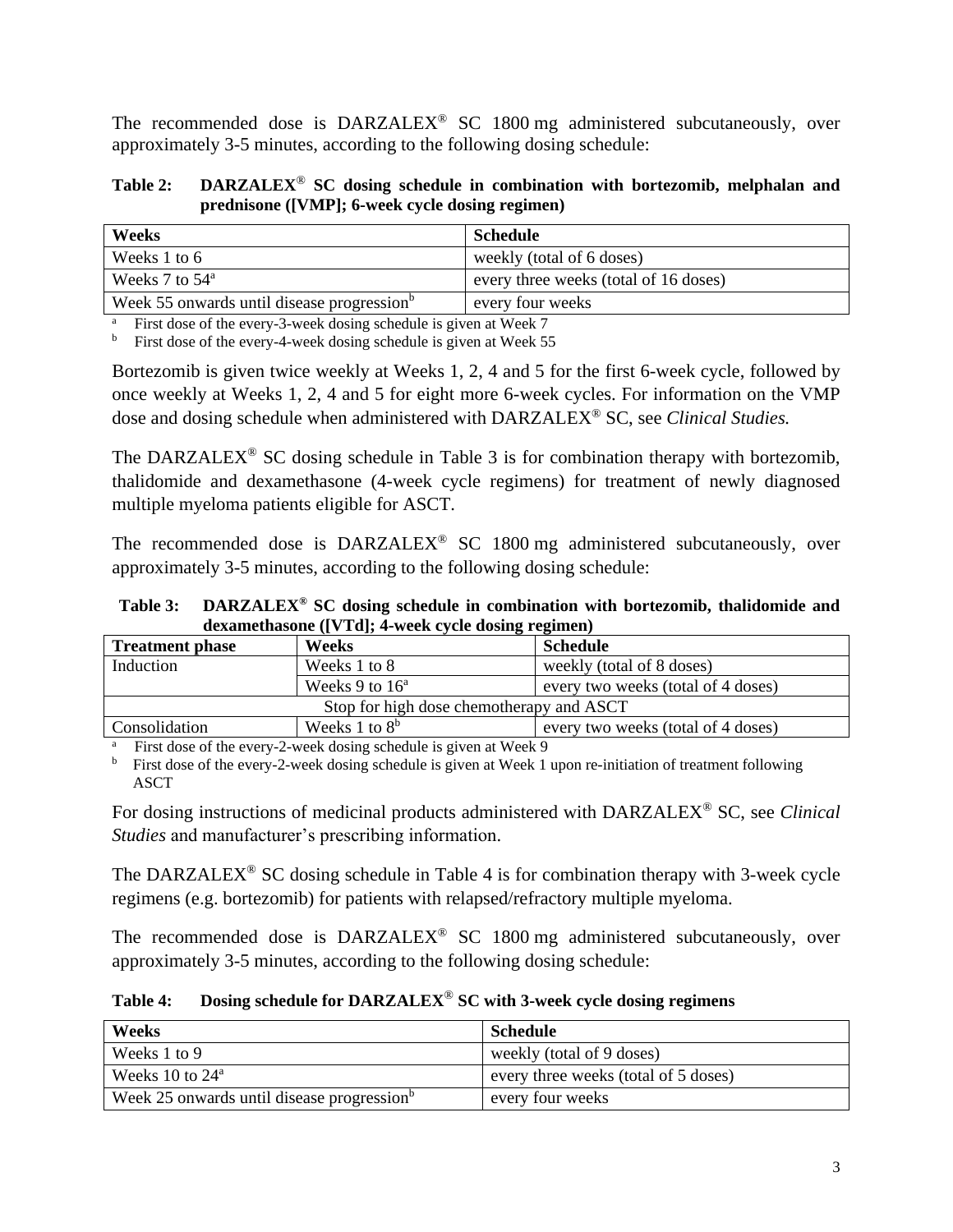<sup>a</sup> First dose of the every-3-week dosing schedule is given at Week 10

 $<sup>b</sup>$  First dose of the every-4-week dosing schedule is given at Week 25</sup>

For dosing instructions for medicinal products administered with DARZALEX® SC see *Clinical Studies* and manufacturer's prescribing information.

#### *Recommended dose for AL amyloidosis*

The DARZALEX<sup>®</sup> SC dosing schedule in Table 5 is for combination therapy with bortezomib, cyclophosphamide and dexamethasone (4-week cycle regimen) for patients with AL amyloidosis.

The recommended dose is  $DARZALEX^{\circledast}$  1800 mg administered subcutaneously, over approximately 3-5 minutes, according to the following dosing schedule:

#### **Table 5: DARZALEX® SC dosing schedule for AL amyloidosis in combination with bortezomib, cyclophosphamide and dexamethasone ([VCd]; 4-week cycle dosing regimen) a**

| Weeks                                                  | <b>Schedule</b>                    |
|--------------------------------------------------------|------------------------------------|
| Weeks 1 to 8                                           | weekly (total of 8 doses)          |
| Weeks 9 to $24^b$                                      | every two weeks (total of 8 doses) |
| Week 25 onwards until disease progression <sup>c</sup> | every four weeks                   |

a In the clinical trial, DARZALEX<sup>®</sup> SC was given until disease progression or a maximum of 24 cycles (~2 years) from the first dose of study treatment.

 $b$  First dose of the every-2-week dosing schedule is given at Week 9

c First dose of the every-4-week dosing schedule is given at Week 25

For dosing instructions of medicinal products administered with DARZALEX® SC, see *Clinical Studies* and manufacturer's prescribing information.

## *Missed dose (s)*

If a planned dose of DARZALEX<sup>®</sup> SC is missed, administer the dose as soon as possible and adjust the dosing schedule accordingly, maintaining the treatment interval.

#### *Dose modifications*

No dose reductions of DARZALEX<sup>®</sup> SC are recommended. Dose delay may be required to allow recovery of blood cell counts in the event of hematological toxicity (see *Warnings and Precautions*)*.* For information concerning medicinal products given in combination with DARZALEX® SC, see manufacturer's prescribing information.

DARZALEX<sup>®</sup> SC and management of infusion-related reactions:

In clinical trials, no modification to rate or dose of DARZALEX® SC was required to manage infusion-related reactions.

#### *Recommended concomitant medications*

*Pre-injection medication*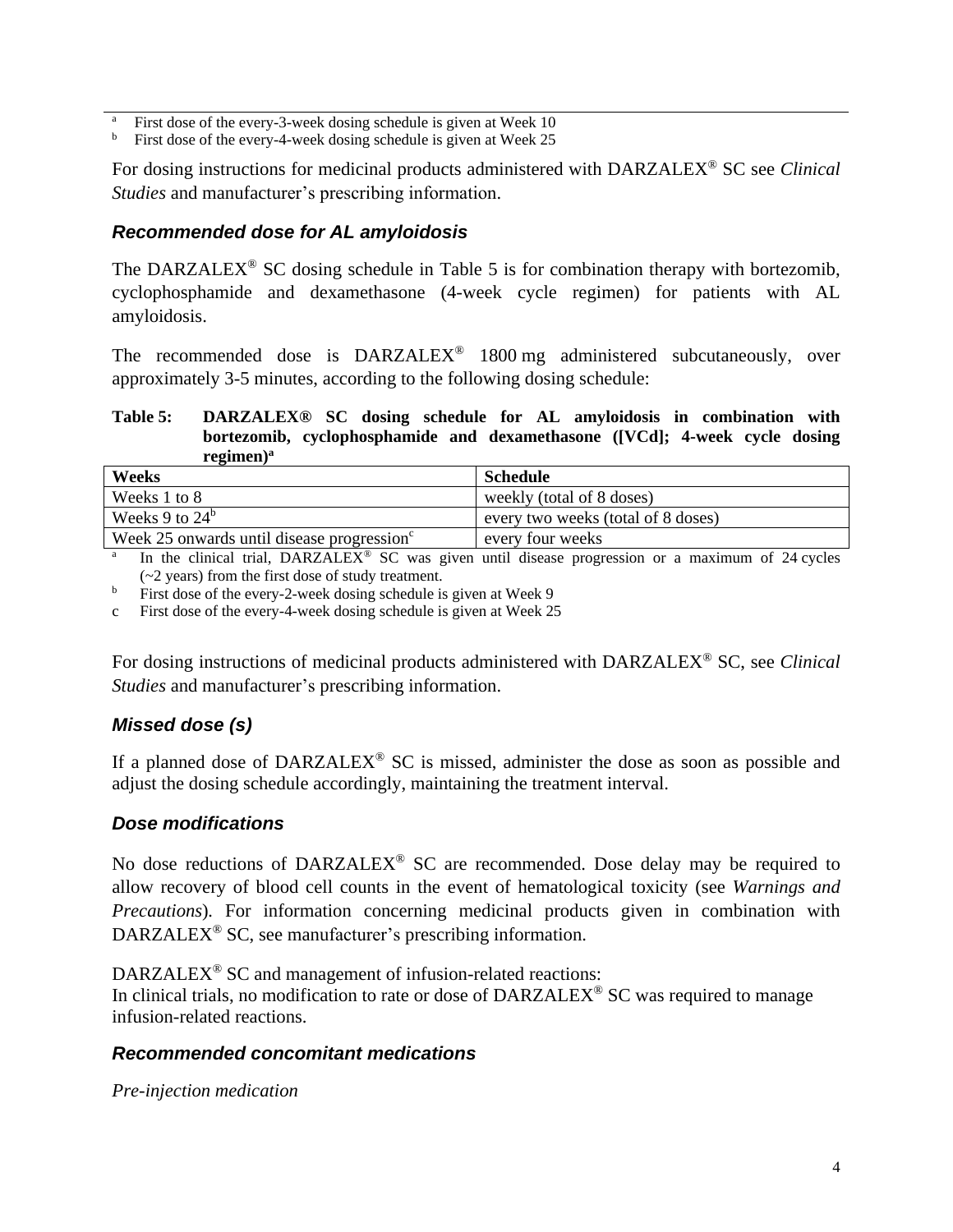Pre-injection medications (oral or intravenous) should be administered to reduce the risk of infusion-related reactions (IRRs) to all patients 1-3 hours prior to every administration of DARZALEX® subcutaneous injection as follows:

• Corticosteroid (long-acting or intermediate-acting)

Monotherapy:

Methylprednisolone 100 mg, or equivalent. Following the second injection, the dose of corticosteroid may be reduced to methylprednisolone 60 mg.

Combination therapy:

Administer 20 mg dexamethasone (or equivalent) prior to every DARZALEX**®** SC injection. When dexamethasone is the background-regimen specific corticosteroid, the dexamethasone treatment dose will instead serve as pre-medication on DARZALEX**®** SC administration days (see *Clinical Studies*)*.*

Additional background-regimen specific corticosteroids (e.g. prednisone) should not be taken on DARZALEX® SC administration days when patients have received dexamethasone (or equivalent) as a pre-medication.

- Antipyretics (paracetamol/acetaminophen 650 to 1000 mg)
- Antihistamine (diphenhydramine 25 to 50 mg or equivalent)

#### *Post-injection medication*

Administer post-injection medication to reduce the risk of delayed IRRs as follows:

Monotherapy:

Administer oral corticosteroid (20 mg methylprednisolone or equivalent dose of an intermediate-acting or long-acting corticosteroid in accordance with local standards) on each of the 2 days following all DARZALEX® SC injections (beginning the day after the injection).

Combination therapy:

Consider administering low-dose oral methylprednisolone  $( $20 \text{ mg}$ )$  or equivalent the day after the DARZALEX<sup>®</sup> SC injection.

However, if a background regimen-specific corticosteroid (e.g. dexamethasone, prednisone) is administered the day after the DARZALEX® SC injection, additional post-injection medications may not be needed (see *Clinical Studies*).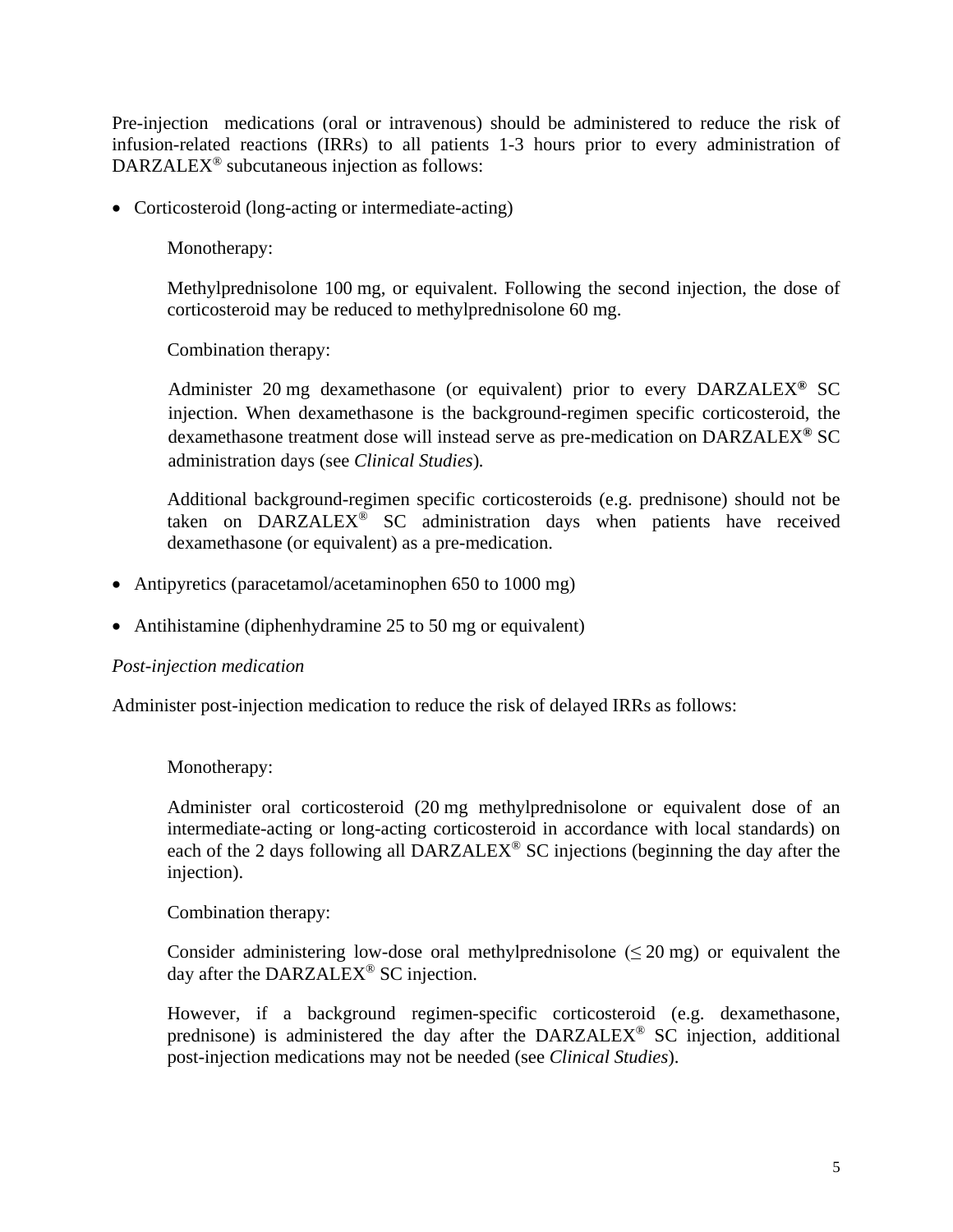If the patient experiences no major IRRs after the first three injections, post-injection corticosteroids (excluding any background regimen corticosteroids) may be discontinued.

Additionally, for patients with a history of chronic obstructive pulmonary disease, consider the use of post-injection medications including short and long acting bronchodilators, and inhaled corticosteroids. Following the first four injections, if the patient experiences no major IRRs, these inhaled post-injection medications may be discontinued at the discretion of the physician.

#### *Prophylaxis for herpes zoster virus reactivation*

Anti-viral prophylaxis should be considered for the prevention of herpes zoster virus reactivation. If required, anti-viral prophylaxis is recommended to be initiated within 1 week of starting DARZALEX<sup>®</sup> SC.

#### **Special populations**

#### *Pediatrics (17 years of age and younger)*

The safety and efficacy of DARZALEX<sup>®</sup> SC have not been established in pediatric patients.

#### *Elderly (65 years of age and older)*

No dose adjustments are considered necessary in elderly patients (see *Pharmacokinetic Properties, Adverse Reactions*).

#### *Renal impairment*

No formal studies of daratumumab in patients with renal impairment have been conducted. Based on population pharmacokinetic (PK) analyses, no dosage adjustment is necessary for patients with renal impairment (see *Pharmacokinetic Properties*).

#### *Hepatic impairment*

No formal studies of daratumumab in patients with hepatic impairment have been conducted. Changes in hepatic function are unlikely to have any effect on the elimination of daratumumab since IgG1 molecules such as daratumumab are not metabolized through hepatic pathways. No dosage adjustments are necessary for patients with hepatic impairment (see *Pharmacokinetic Properties*).

#### *Cardiac disease*

AL amyloidosis patients with advanced cardiac disease (Mayo Stage IIIB or NYHA Class IIIB or IV) have not been studied in clinical trials with DARZALEX® SC.

#### **Administration**

DARZALEX<sup>®</sup> SC should be administered by a healthcare professional.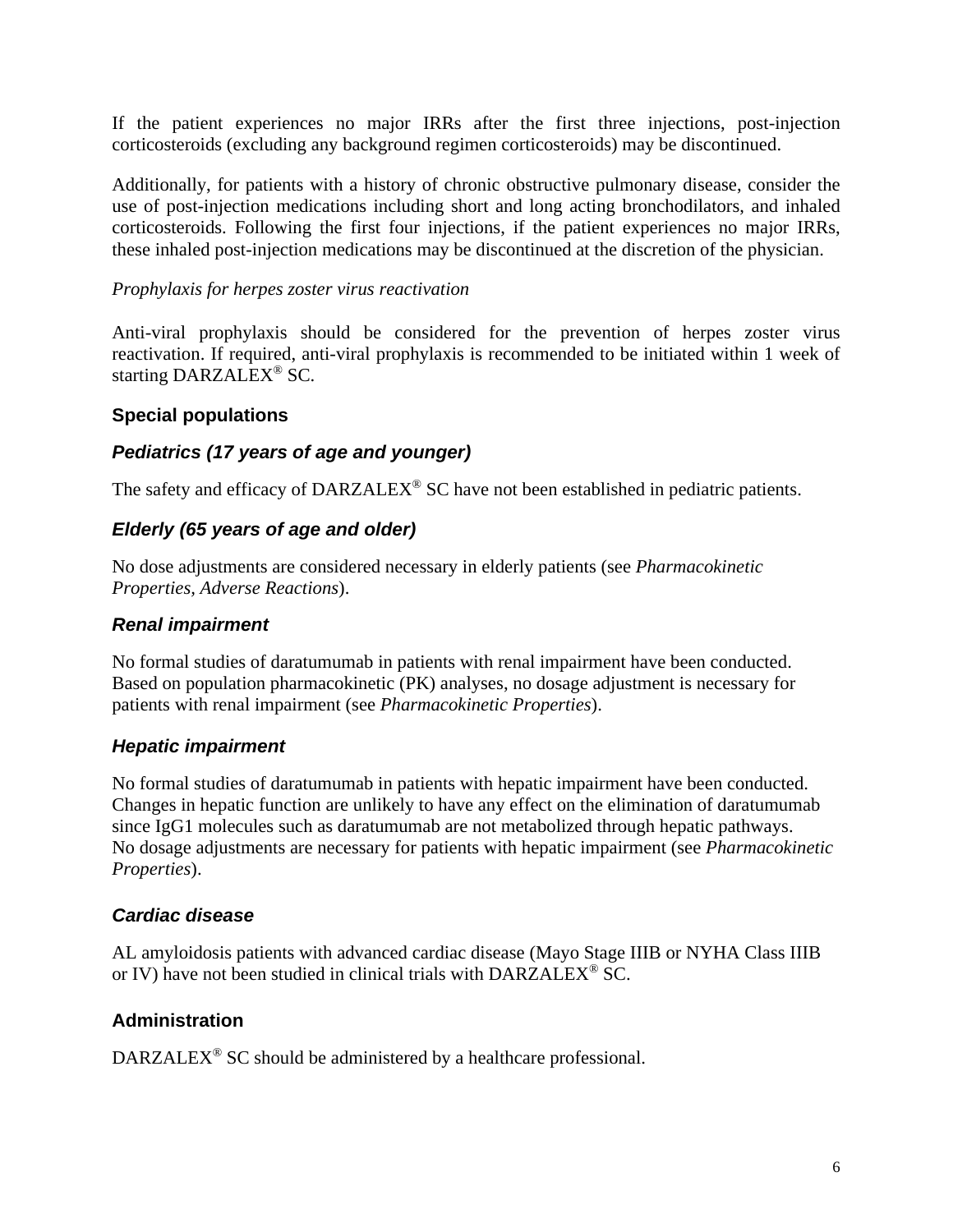To prevent medication errors, it is important to check the vial labels to ensure that the drug being prepared and administered is DARZALEX® for subcutaneous injection and not intravenous  $d$ aratumumab. DARZALEX<sup>®</sup> subcutaneous (SC) formulation is not intended for intravenous administration and should be administered via a subcutaneous injection only.

DARZALEX<sup>®</sup> SC is for single use only and is ready to use.

- DARZALEX<sup>®</sup> SC is compatible with polypropylene or polyethylene syringe material; polypropylene, polyethylene, or polyvinyl chloride (PVC) subcutaneous infusion sets; and stainless steel transfer and injection needles.
- DARZALEX<sup>®</sup> SC should be inspected visually for particulate matter and discoloration prior to administration, whenever solution and container permit. Do not use if opaque particles, discoloration or other foreign particles are present.
- Remove the DARZALEX<sup>®</sup> SC vial from refrigerated storage  $[2^{\circ}C 8^{\circ}C (36^{\circ}F 46^{\circ}F)]$  and equilibrate to ambient temperature  $[15^{\circ}C - 30^{\circ}C (59^{\circ}F - 86^{\circ}F)]$ . The unpunctured vial may be stored at ambient temperature and ambient light for a maximum of 24 hours. Keep out of direct sunlight. Do not shake.
- Prepare the dosing syringe in controlled and validated aseptic conditions.
- To avoid needle clogging, attach the hypodermic injection needle or subcutaneous infusion set to the syringe immediately prior to injection.

#### Storage of prepared syringe

• If the syringe containing DARZALEX® SC is not used immediately, store the DARZALEX<sup>®</sup> SC solution for up to 4 hours at ambient temperature and ambient light.

#### Administration

- Inject 15 mL DARZALEX<sup>®</sup> SC into the subcutaneous tissue of the abdomen approximately 3 inches [7.5 cm] to the right or left of the navel over approximately 3-5 minutes. Do not inject DARZALEX<sup>®</sup> SC at other sites of the body as no data are available.
- Injection sites should be rotated for successive injections.
- DARZALEX<sup>®</sup> SC should never be injected into areas where the skin is red, bruised, tender, hard or areas where there are scars.
- Pause or slow down delivery rate if the patient experiences pain. In the event pain is not alleviated by slowing down the injection, a second injection site may be chosen on the opposite side of the abdomen to deliver the remainder of the dose.
- During treatment with DARZALEX<sup>®</sup> SC, do not administer other medications for subcutaneous use at the same site as DARZALEX® SC.
- Any waste material should be disposed in accordance with local requirements.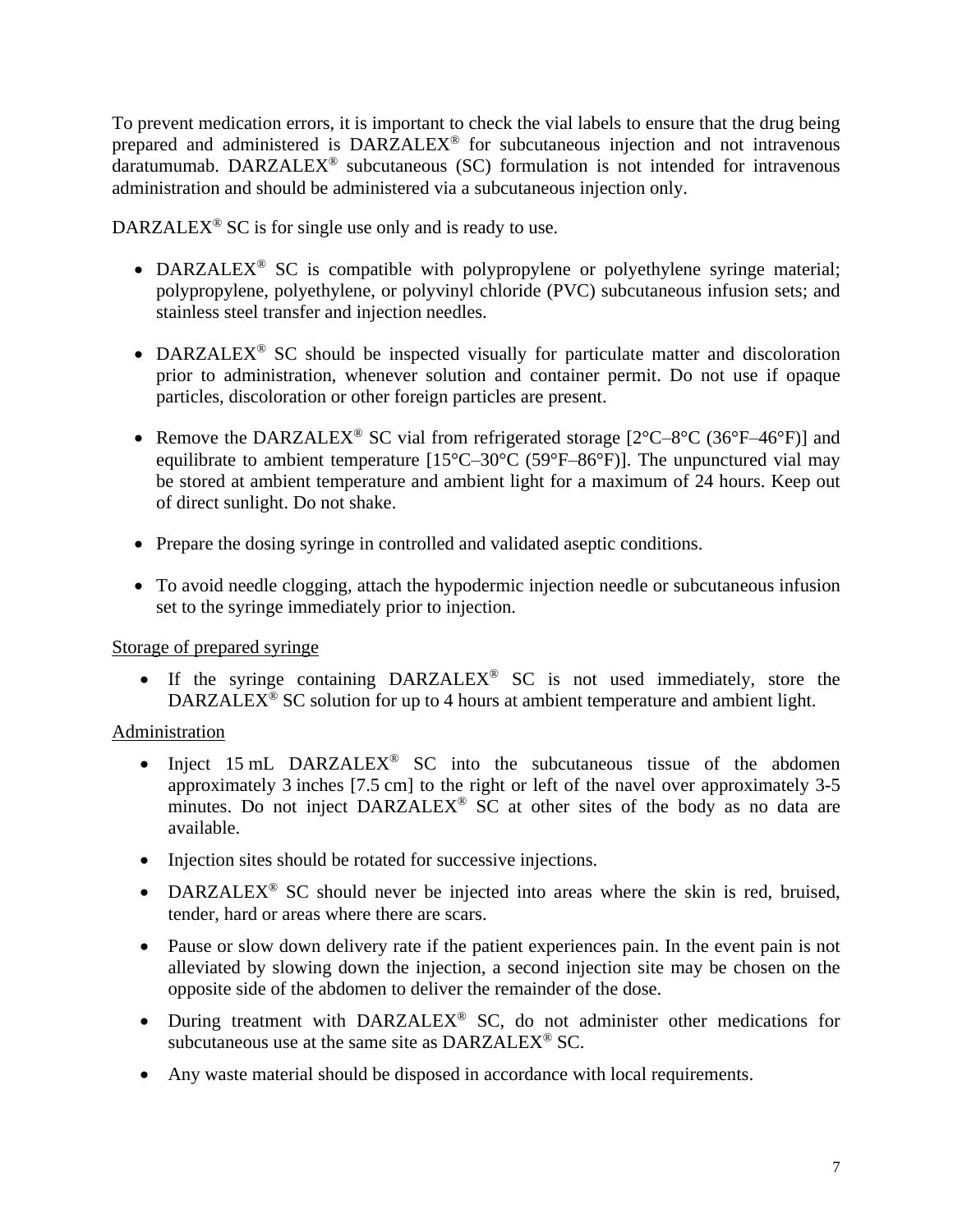# **Contraindications**

Patients with a history of severe hypersensitivity to daratumumab or any of the excipients.

## **Warnings and Precautions**

## **Infusion-related reactions**

DARZALEX<sup>®</sup> SC can cause severe and/or serious infusion-related reactions (IRRs), including anaphylactic reactions. In clinical trials, approximately 9% (74/832) of patients experienced an infusion-related reaction. Most IRRs occurred following the first injection and were Grade 1-2 (see *Adverse Reactions*)*.* IRRs occurring with subsequent injections were seen in 1% of patients.

The median time to onset of IRRs following DARZALEX<sup>®</sup> SC was 3.2 hours (range 0.15-83 hours). The majority of IRRs occurred on the day of treatment. Delayed IRRs have occurred in 1% of patients.

Signs and symptoms of IRRs may include respiratory symptoms, such as nasal congestion, cough, throat irritation, allergic rhinitis, wheezing as well as pyrexia, chest pain, pruritis, chills, vomiting, nausea, and hypotension. Severe reactions have occurred, including bronchospasm, hypoxia, dyspnea, hypertension and tachycardia (see *Adverse Reactions*).

Pre-medicate patients with antihistamines, antipyretics and corticosteroids. Patients should be monitored and counselled regarding IRRs, especially during and following the first and second injections. If an anaphylactic reaction or life-threatening (Grade 4) reactions occur, institute appropriate emergency care and permanently discontinue DARZALEX® SC.

To reduce the risk of delayed IRRs, administer oral corticosteroids to all patients following DARZALEX<sup>®</sup> SC injections. Patients with a history of chronic obstructive pulmonary disease may require additional post-injection medications to manage respiratory complications. Consider prescribing short- and long-acting bronchodilators and inhaled corticosteroids for patients with chronic obstructive pulmonary disease (see *Dosage and Administration*).

## **Neutropenia/Thrombocytopenia**

Daratumumab may increase neutropenia and thrombocytopenia induced by background therapy (see *Adverse Reactions*)*.*

Monitor complete blood cell counts periodically during treatment according to manufacturer's prescribing information for background therapies. Monitor patients with neutropenia for signs of infection. DARZALEX® SC dose delay may be required to allow recovery of blood cell counts. In lower body weight patients receiving DARZALEX® SC, higher rates of neutropenia were observed; however, this was not associated with higher rates of serious infections. No dose reduction of DARZALEX® SC is recommended. Consider supportive care with transfusions or growth factors.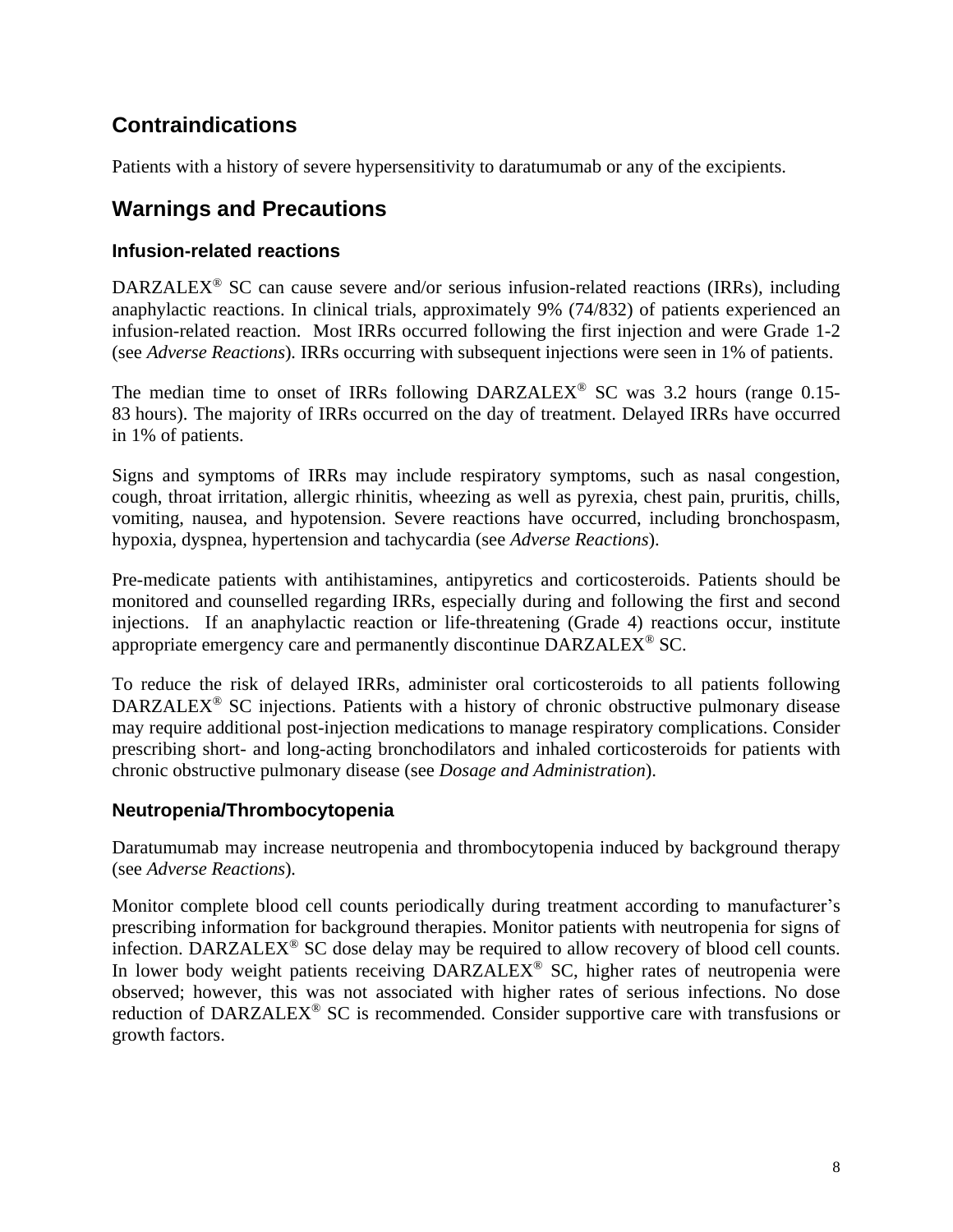#### **Interference with indirect antiglobulin test (indirect Coombs test)**

Daratumumab binds to CD38 found at low levels on red blood cells (RBCs) and may result in a positive indirect Coombs test. Daratumumab-mediated positive indirect Coombs test may persist for up to 6 months after the last daratumumab administration. It should be recognized that daratumumab bound to RBCs may mask detection of antibodies to minor antigens in the patient's serum. The determination of a patient's ABO and Rh blood type are not impacted.

Type and screen patients prior to starting DARZALEX® SC.

In the event of a planned transfusion, notify blood transfusion centers of this interference with indirect antiglobulin tests (see *Interactions*). If an emergency transfusion is required, noncross-matched ABO/RhD-compatible RBCs can be given per local blood bank practices.

#### **Hepatitis B Virus (HBV) reactivation**

Hepatitis B virus (HBV) reactivation, in some cases fatal, has been reported in patients treated with daratumumab. HBV screening should be performed in all patients before initiation of treatment with DARZALEX® SC.

For patients with evidence of positive HBV serology, monitor for clinical and laboratory signs of HBV reactivation during, and for at least six months following the end of  $DARZALEX^{\circledast}$  SC treatment. Manage patients according to current clinical guidelines. Consider consulting a hepatitis disease expert as clinically indicated.

In patients who develop reactivation of HBV while on  $DARZALEX^{\otimes}$  SC, suspend treatment with DARZALEX<sup>®</sup> SC and any concomitant steroids, chemotherapy, and institute appropriate treatment. Resumption of DARZALEX<sup>®</sup> SC treatment in patients whose HBV reactivation is adequately controlled should be discussed with physicians with expertise in managing HBV.

#### **Interference with Determination of Complete Response**

Daratumumab is a human IgG kappa monoclonal antibody that can be detected on both, the serum protein electrophoresis (SPE) and immunofixation (IFE) assays used for the clinical monitoring of endogenous M-protein (see *Interactions*). This interference can impact the determination of complete response and of disease progression in some patients with IgG kappa myeloma protein.

## **Interactions**

#### *Drug-Drug Interactions*

No formal drug-drug interaction studies have been performed.

As an IgG1қ monoclonal antibody, renal excretion and hepatic enzyme-mediated metabolism of intact daratumumab are unlikely to represent major elimination routes. As such, variations in drug-metabolizing enzymes are not expected to affect the elimination of daratumumab. Due to the high affinity to a unique epitope on CD38, daratumumab is not anticipated to alter drug-metabolizing enzymes.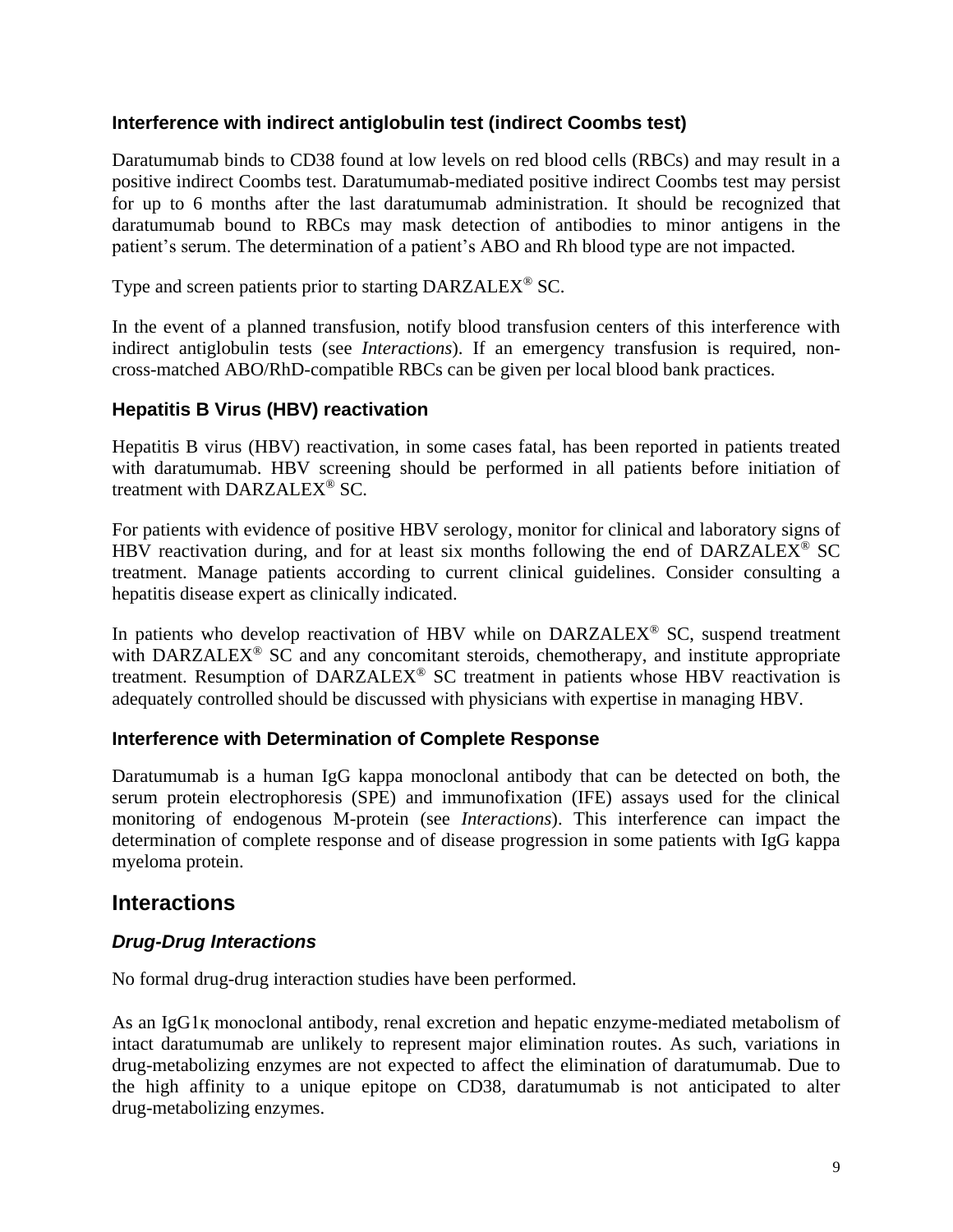Clinical pharmacokinetic assessments with daratumumab IV or SC formulations and lenalidomide, pomalidomide, thalidomide, bortezomib, melphalan, prednisone, carfilzomib, cyclophosphamide and dexamethasone indicated no clinically-relevant drug-drug interaction between daratumumab and these small molecule medicinal products.

## **Effects of DARZALEX® SC on laboratory tests**

#### *Interference with indirect antiglobulin test (indirect Coombs test)*

Daratumumab binds to CD38 on RBCs and interferes with compatibility testing, including antibody screening and cross matching. Daratumumab interference mitigation methods include treating reagent RBCs with dithiothreitol (DTT) to disrupt daratumumab binding or genotyping. Since the Kell blood group system is also sensitive to DTT treatment, Kell-negative units should be supplied after ruling out or identifying alloantibodies using DTT-treated RBCs.

#### *Interference with serum protein electrophoresis and immunofixation tests*

Daratumumab may be detected on serum protein electrophoresis (SPE) and immunofixation (IFE) assays used for monitoring disease monoclonal immunoglobulins (M protein). This can lead to false positive SPE and IFE assay results for patients with IgG kappa myeloma protein impacting initial assessment of Complete Responses (CRs) by International Myeloma Working Group (IMWG) criteria. In patients with persistent very good partial response (VGPR), where daratumumab interference is suspected, consider using a validated daratumumab-specific IFE assay to distinguish daratumumab from any remaining endogenous M protein in the patient's serum, to facilitate determination of a CR (see *Clinical Studies*).

## **Pregnancy, Breast-feeding and Fertility**

#### **Pregnancy**

There are no human or animal data to assess the risk of DARZALEX<sup>®</sup> SC use during pregnancy. IgG1 monoclonal antibodies are known to cross the placenta after the first trimester of pregnancy. Therefore DARZALEX® SC should not be used during pregnancy unless the benefit of treatment to the woman is considered to outweigh the potential risks to the fetus. If the patient becomes pregnant while taking this drug, the patient should be informed of the potential risk to the fetus.

To avoid exposure to the fetus, women of reproductive potential should use effective contraception during and for 3 months after cessation of DARZALEX® SC treatment.

#### **Breast-feeding**

It is not known whether daratumumab is excreted into human or animal milk or affects milk production. There are no studies to assess the effect of daratumumab on the breast-fed infant.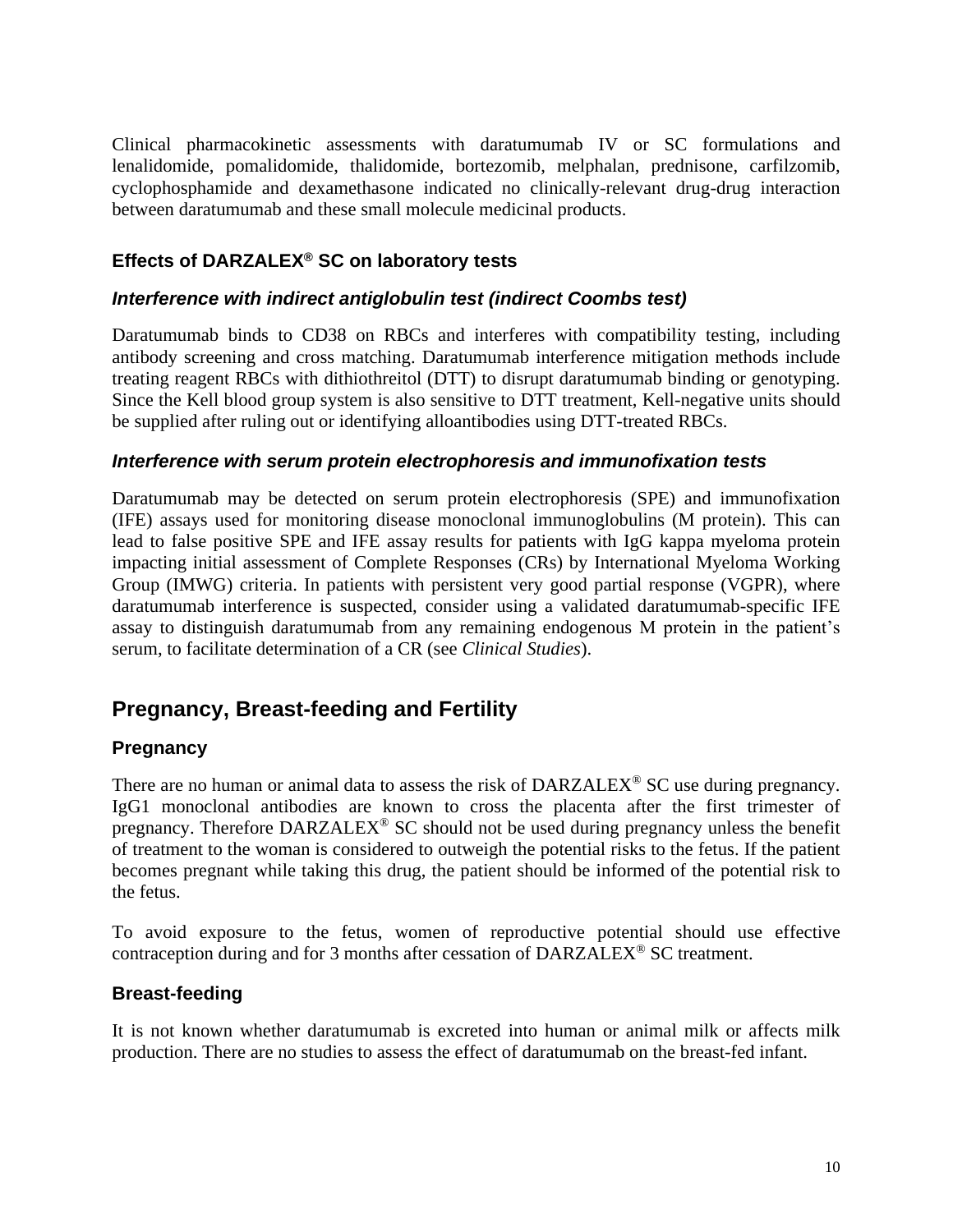Maternal IgG is excreted in human milk, but does not enter the neonatal and infant circulations in substantial amounts as they are degraded in the gastrointestinal tract and not absorbed. Because the risks of DARZALEX<sup>®</sup> SC to the infant from oral ingestion are unknown, a decision should be made whether to discontinue breast-feeding, or discontinue DARZALEX<sup>®</sup> SC therapy, taking into account the benefit of breast feeding for the child and the benefit of therapy for the woman.

## **Fertility**

No data are available to determine potential effects of daratumumab on fertility in males or females.

# **Effects on Ability to Drive and Use Machines**

DARZALEX<sup>®</sup> SC has no or negligible influence on the ability to drive and use machines. However, fatigue has been reported in patients taking daratumumab and this should be taken into account when driving or using machines.

# **Adverse Reactions**

Throughout this section, adverse reactions are presented. Adverse reactions are adverse events that were considered to be reasonably associated with the use of daratumumab based on the comprehensive assessment of the available adverse event information. A causal relationship with daratumumab cannot be reliably established in individual cases. Further, because clinical trials are conducted under widely varying conditions, adverse reaction rates observed in the clinical trials of a drug cannot be directly compared to rates in the clinical trials of another drug and may not reflect the rates observed in clinical practice.

## **Experience with DARZALEX® SC (subcutaneous daratumumab)**

The safety data of DARZALEX<sup>®</sup> subcutaneous (SC) formulation (1800 mg) was established in 639 patients with multiple myeloma (MM) including 260 patients from a Phase 3 activecontrolled trial (Study MMY3012) who received DARZALEX® SC formulation as monotherapy, 149 patients from a Phase 3 active-controlled trial (Study MMY3013) who received DARZALEX<sup>®</sup> SC formulation in combination with pomalidomide and dexamethasone (D-Pd), and three open-label, clinical trials in which patients received DARZALEX® SC formulation either as monotherapy (N=31; MMY1004 and MMY1008) and MMY2040 in which patients received DARZALEX® SC formulation in combination with either bortezomib, melphalan and prednisone (D-VMP, n=67), lenalidomide and dexamethasone (D-Rd, n=65) or bortezomib, lenalidomide and dexamethasone (D-VRd, n=67).

The safety data of DARZALEX<sup>®</sup> SC formulation (1800 mg) was established in patients with newly diagnosed AL amyloidosis from a Phase 3 active-controlled trial (Study AMY3001) in which patients received  $DARZALEX^{\otimes}$  SC formulation in combination with bortezomib, cyclophosphamide and dexamethasone (D-VCd, n=193).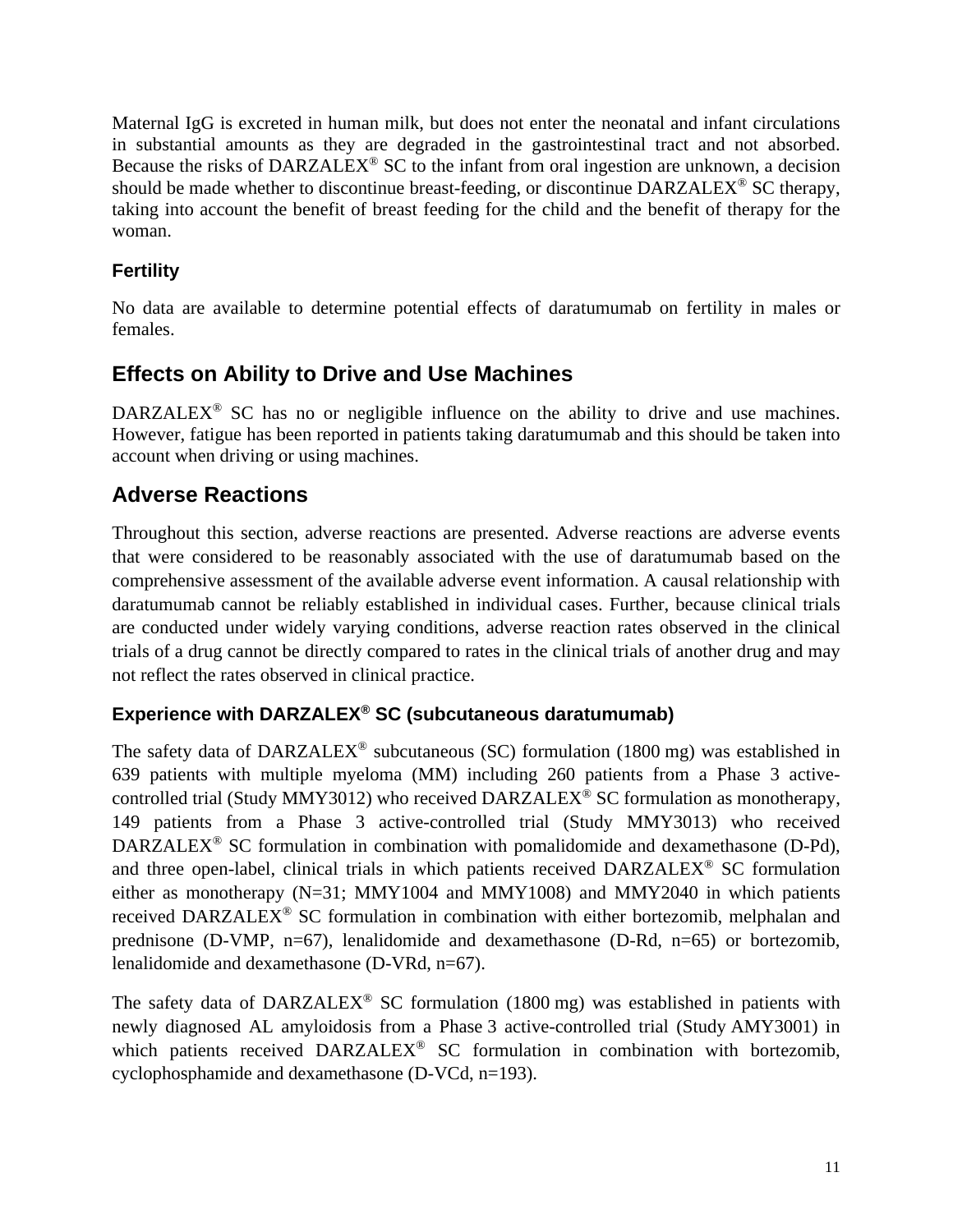#### *Monotherapy – relapsed/refractory multiple myeloma*

MMY3012, a Phase 3 randomized, study compared treatment with DARZALEX® SC formulation (1800 mg) vs. intravenous (16 mg/kg) daratumumab in patients with relapsed or refractory multiple myeloma. The median DARZALEX® SC formulation treatment duration was 5.5 months (range: 0.03 to 19.35 months) and 6.0 months (range: 0.03 to 16.69 months) for intravenous daratumumab. The most common adverse reactions of any grade  $(\geq 20\%$  patients) with DARZALEX<sup>®</sup> SC formulation were upper respiratory tract infections. Pneumonia was the only serious adverse reaction occurring in  $\geq$ 5% of patients (6% IV vs. 6% SC).

Table 6 below lists the adverse reactions that occurred in patients who received DARZALEX<sup>®</sup> SC formulation or intravenous daratumumab in Study MMY3012.

| <b>System Organ Class</b>                            |                             | $SC$ Daratumumab ( $N=260$ ) |          |                  | IV Daratumumab $(N=258)$ |                  |  |  |  |  |
|------------------------------------------------------|-----------------------------|------------------------------|----------|------------------|--------------------------|------------------|--|--|--|--|
| <b>Adverse Reactions</b>                             | <b>Any Grade</b>            | Grade 3                      | Grade 4  | <b>Any Grade</b> | Grade 3                  | Grade 4          |  |  |  |  |
|                                                      | $(\%)$                      | $(\%)$                       | $(\%)$   | (%)              | $(\%)$                   | $(\%)$           |  |  |  |  |
| Infusion-related reactions <sup>a</sup>              | 13                          | $\overline{2}$               | $\Omega$ | 34               | 5                        | $\theta$         |  |  |  |  |
| <b>Gastrointestinal disorders</b>                    |                             |                              |          |                  |                          |                  |  |  |  |  |
| Diarrhea                                             | 15                          |                              | $\Omega$ | 12               | $<$ 1                    | $\boldsymbol{0}$ |  |  |  |  |
| Nausea                                               | 9                           | $\Omega$                     | $\theta$ | 12               |                          | $\theta$         |  |  |  |  |
| General disorders and administration site conditions |                             |                              |          |                  |                          |                  |  |  |  |  |
| Pyrexia                                              | 14                          | <1                           | $\theta$ | 14               |                          | $\theta$         |  |  |  |  |
| Fatigue                                              | 12                          |                              | $\theta$ | 11               |                          | $\theta$         |  |  |  |  |
| Chills                                               | 6                           | <1                           | $\Omega$ | 12               |                          | $\theta$         |  |  |  |  |
| <b>Infections and infestations</b>                   |                             |                              |          |                  |                          |                  |  |  |  |  |
| Upper respiratory tract                              | 30                          | 1                            | $\theta$ | 25               | $\overline{c}$           | $\theta$         |  |  |  |  |
| infection <sup>b</sup>                               |                             |                              |          |                  |                          |                  |  |  |  |  |
| Musculoskeletal and connective tissue disorders      |                             |                              |          |                  |                          |                  |  |  |  |  |
| Arthralgia                                           | 11                          | $<$ 1                        | $\theta$ | $\tau$           | $\theta$                 | $\theta$         |  |  |  |  |
| Back pain                                            | 11                          | $\overline{2}$               | $\theta$ | 14               | 3                        | $\theta$         |  |  |  |  |
| Nervous system disorders                             |                             |                              |          |                  |                          |                  |  |  |  |  |
| Headache                                             | $\mathcal{L}_{\mathcal{L}}$ | $\theta$                     | $\Omega$ | 10               | $<$ 1                    | $\theta$         |  |  |  |  |
| Respiratory, thoracic and mediastinal disorders      |                             |                              |          |                  |                          |                  |  |  |  |  |
| Cough <sup>c</sup>                                   | 10                          |                              | $\Omega$ | 16               | $\overline{0}$           | $\mathbf{0}$     |  |  |  |  |
| Dyspnea $\overline{d}$                               | 6                           |                              | $\theta$ | 11               |                          | $\theta$         |  |  |  |  |
| Vascular disorders                                   |                             |                              |          |                  |                          |                  |  |  |  |  |
| Hypertension <sup>e</sup>                            | 6                           | 4                            | $\theta$ | 10               | 7                        | $\boldsymbol{0}$ |  |  |  |  |

**Table 6: Adverse reactions (≥10%) in any treatment arm in study MMY3012**

Key: SC Daratumumab=subcutaneous daratumumab; IV Daratumumab=intravenous daratumumab.

a Includes terms determined by investigators to be related to infusion.

<sup>b</sup> Acute sinusitis, Nasopharyngitis, Pharyngitis, Pharyngitis streptococcal, Respiratory syncytial virus infection, Respiratory tract infection, Rhinitis, Rhinovirus infection, Sinusitis, Upper respiratory tract infection

 $\frac{c}{d}$  Cough, Productive cough Dyspnea, Dyspnea exertional

e Blood pressure increased, Hypertension

Laboratory abnormalities worsening during treatment from baseline are listed in Table 7.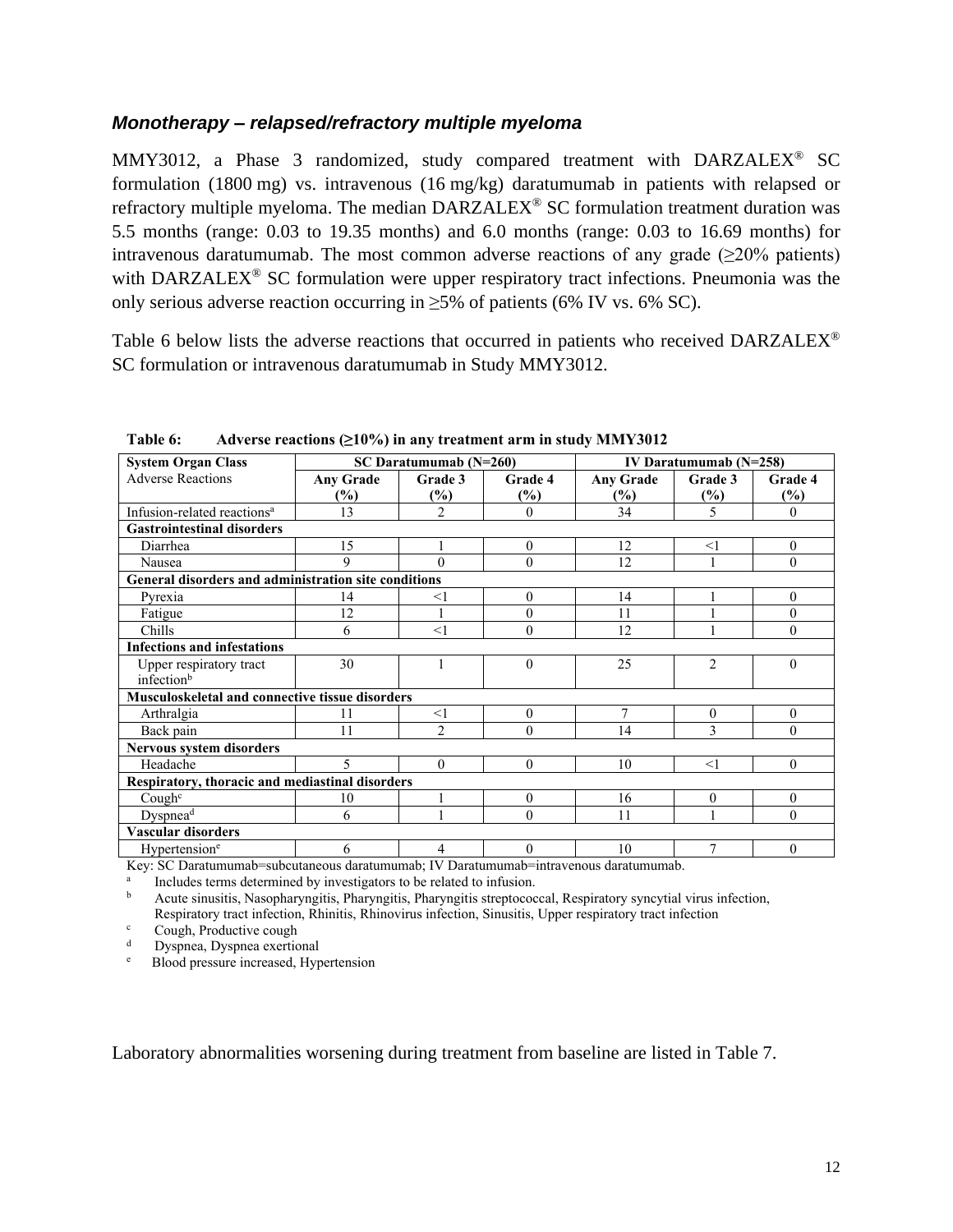|                  |                   | $SC$ Daratumumab $(N=260)$ |             | IV Daratumumab $(N=258)$ |              |             |  |
|------------------|-------------------|----------------------------|-------------|--------------------------|--------------|-------------|--|
|                  | All Grade $(\% )$ | Grade $3(%)$               | Grade $4(%$ | All Grade $(\% )$        | Grade $3(%)$ | Grade $4(%$ |  |
| Anemia           |                   |                            |             | 4                        |              |             |  |
| Thrombocytopenia |                   |                            |             | 4 <sup>7</sup>           |              |             |  |
| Leukopenia       | 66                | 18                         |             | 59                       |              |             |  |
| Neutropenia      | 20                |                            |             |                          |              |             |  |
| Lvmphopenia      | 60                | 28                         |             | 56                       |              |             |  |

| Table 7: | Treatment-emergent hematology laboratory abnormalities in study MMY3012 |  |
|----------|-------------------------------------------------------------------------|--|
|          |                                                                         |  |

Key: SC Daratumumab=subcutaneous daratumumab; IV Daratumumab=intravenous daratumumab.

#### *Combination therapies in multiple myeloma*

#### *Combination treatments: D-VMP, D-Rd, D-VRd*

MMY2040 was an open-label trial of DARZALEX® SC formulation in combination with bortezomib, melphalan, prednisone (D-VMP) in patients with newly diagnosed MM who are ineligible for transplant, in combination with lenalidomide and dexamethasone (D-Rd) in patients with relapsed or refractory MM, and in combination with bortezomib, lenalidomide, and dexamethasone (D-VRd) in patients with newly diagnosed MM who are transplant eligible. The median treatment duration was as follows: 10.6 months (0.36 to 13.17 months) for D-VMP; 11.1 months (0.49 to 13.57 months) for D-Rd; 2.6 months (0.46 to 3.91 months) for D-VRd.

The most common adverse reactions of any grade ( $\geq$ 20% patients) with DARZALEX<sup>®</sup> SC formulation were constipation, diarrhea, nausea, vomiting, pyrexia, fatigue, asthenia, upper respiratory tract infection, pneumonia, back pain, muscle spasms, peripheral sensory neuropathy, insomnia, cough, and dyspnea. Serious adverse reactions reported in ≥5% of patients included pneumonia (D-VMP 9%; D-Rd 12%; D-VRd 1%); pyrexia (D-VMP 6%; D-Rd 5%; D-VRd 6%), influenza (D-VMP 1%; D-Rd 6%; D-VRd 0%), and diarrhea (D-VMP 1%; D-Rd 6%; D-VRd 0%).

Table 8 below lists the adverse reactions that occurred in patients who received DARZALEX® subcutaneous formulation in Study MMY2040.

| 1 uijit vo                                           |                  |          |                  |                |                  |          |  |
|------------------------------------------------------|------------------|----------|------------------|----------------|------------------|----------|--|
| <b>System Organ Class</b>                            | $D-VMP(N=67)$    |          | $D-Rd(N=65)$     |                | $D-VRd(N=67)$    |          |  |
| <b>Adverse Reactions</b>                             | <b>Any Grade</b> | Grade    | <b>Any Grade</b> | Grade          | <b>Any Grade</b> | Grade    |  |
|                                                      | $(\%)$           | $3-4(%)$ | (%)              | $3-4(%)$       | $\frac{6}{2}$    | $3-4(%)$ |  |
| <b>Gastrointestinal disorders</b>                    |                  |          |                  |                |                  |          |  |
| Constipation                                         | 37               | $\theta$ | 26               | 2              | 39               | $\theta$ |  |
| Nausea                                               | 36               | $\Omega$ | 12               | $\theta$       | 18               |          |  |
|                                                      |                  |          |                  |                |                  |          |  |
| Diarrhea                                             | 33               | 3        | 45               | 5              | 24               |          |  |
| Vomiting                                             | 21               | $\theta$ | 11               | $\theta$       | 12               |          |  |
| General disorders and administration site conditions |                  |          |                  |                |                  |          |  |
| Pyrexia                                              | 34               | $\theta$ | 23               | $\overline{2}$ | 36               |          |  |
| Asthenia                                             | 24               | ↑        | 29               | 3              | 15               | $\theta$ |  |
| Fatigue                                              | 13               | $\Omega$ | 25               | $\overline{2}$ | 28               | 4        |  |
| Edema peripheral <sup>a</sup>                        | 13               |          | 18               | 3              | 19               | $\theta$ |  |
| Injection site erythema                              | 7                |          | $\Omega$         | $\theta$       | 13               | $\Omega$ |  |
| Chills                                               | 4                | $\Omega$ | 5.               | $\theta$       | 12               | $\theta$ |  |
| <b>Infections and infestations</b>                   |                  |          |                  |                |                  |          |  |
| Upper respiratory tract                              | 39               | $\Omega$ | 43               | 3              | 13               | $\theta$ |  |

**Table 8: Adverse reactions (≥10%) in any treatment arm in study MMY2040**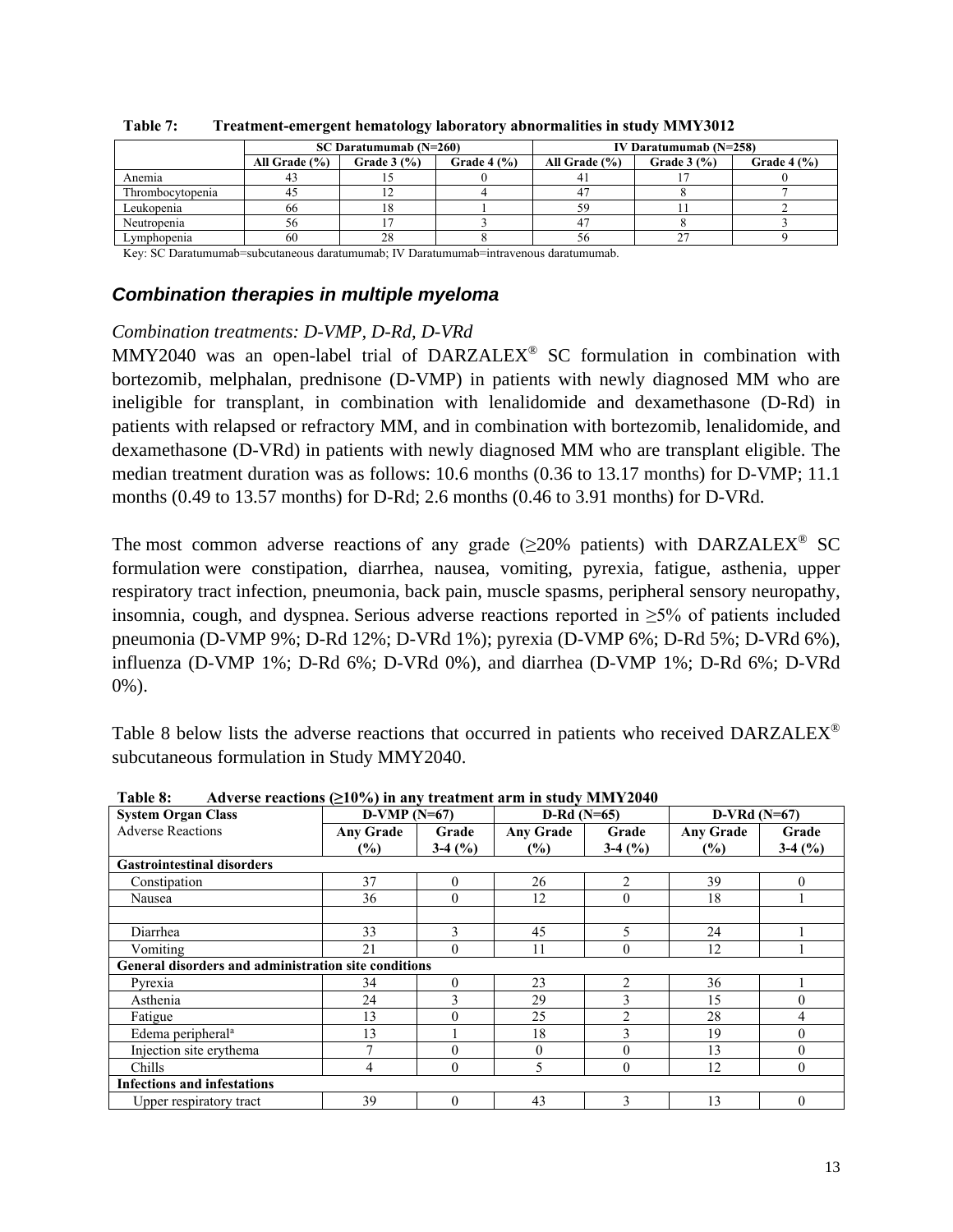| infection <sup>b</sup>                          |                |                |                |                |                |              |
|-------------------------------------------------|----------------|----------------|----------------|----------------|----------------|--------------|
| <b>Bronchitis</b> <sup>c</sup>                  | 16             | $\theta$       | 14             | $\overline{2}$ | 3              | $\theta$     |
| Pneumonia <sup>d</sup>                          | 13             | $\overline{7}$ | 20             | 14             | 6              | 3            |
| Urinary tract infection                         | 9              |                | 11             | $\theta$       |                | 1            |
| <b>Metabolism and nutrition disorders</b>       |                |                |                |                |                |              |
| Decreased appetite                              | 15             |                | 6              | $\theta$       | 3              | $\theta$     |
| Hypocalcemia                                    | $\overline{7}$ |                | 11             | $\mathbf{0}$   | $\overline{7}$ | $\mathbf{0}$ |
| Hyperglycemia                                   |                | 1              | 12             | 9              | 1              | 1            |
| Musculoskeletal and connective tissue disorders |                |                |                |                |                |              |
| Back pain                                       | 21             | 3              | 14             | $\mathbf{0}$   | 10             | $\mathbf{0}$ |
| Musculoskeletal chest pain                      | 12             | $\mathbf{0}$   | 6              | $\mathbf{0}$   | 3              | $\mathbf{0}$ |
| Muscle spasms                                   | 3              | $\theta$       | 31             | $\overline{2}$ | 6              | $\theta$     |
| <b>Nervous system disorders</b>                 |                |                |                |                |                |              |
| Peripheral sensory neuropathy                   | 34             |                | 17             | $\overline{2}$ | 42             | 3            |
| <b>Dizziness</b>                                | 10             | $\theta$       | 9              | $\overline{0}$ | 9              | $\theta$     |
| Headache                                        | 9              | $\theta$       | 6              | $\theta$       | 10             | $\theta$     |
| <b>Psychiatric disorders</b>                    |                |                |                |                |                |              |
| Insomnia                                        | 22             | 3              | 17             | 5              | 18             | $\theta$     |
| Respiratory, thoracic and mediastinal disorders |                |                |                |                |                |              |
| Coughe                                          | 24             | $\mathbf{0}$   | 14             | $\theta$       | 7              | $\mathbf{0}$ |
| Dyspneaf                                        | 4              | $\theta$       | 22             | 3              | 16             | 1            |
| Skin and subcutaneous tissue disorders          |                |                |                |                |                |              |
| Rash                                            | 13             | $\mathbf{0}$   | 9              | $\mathbf{0}$   | 13             | $\mathbf{0}$ |
| Pruritus                                        | 12             | $\theta$       | 3              | $\theta$       | 6              | 1            |
| Vascular disorders                              |                |                |                |                |                |              |
| Hypertension                                    | 13             | 6              | $\overline{2}$ | 2              |                |              |

Key: D-VMP=SC Daratumumab-bortezomib-melphalan-prednisone; D-Rd=SC Daratumumab-lenalidomide-dexamethasone; D-VRd=SC Daratumumab-bortezomib-lenalidomide-dexamethasone; SC Daratumumab=subcutaneous daratumumab.

<sup>a</sup> Edema, Edema peripheral, Peripheral swelling<br>
Necessary Security Peripheral systems

<sup>b</sup> Nasopharyngitis, Pharyngitis, Respiratory syncytial virus infection, Respiratory tract infection, Respiratory tract infection viral, Rhinitis, Rhinovirus infection, Sinusitis, Tonsillitis, Upper respiratory tract infection, Upper respiratory tract infection bacterial, Viral pharyngitis

<sup>c</sup> Bronchitis, Bronchitis viral

<sup>d</sup> Lung infection, Pneumocystis jirovecii pneumonia, Pneumonia, Pneumonia bacterial<br>Cough Productive cough

Cough, Productive cough

Dyspnea, Dyspnea exertional

Laboratory abnormalities worsening during treatment from baseline are listed in Table 9.

| $D-VMP(N=67)$    |               |                |                  |               |               | $D-VRd(N=67)$    |               |               |
|------------------|---------------|----------------|------------------|---------------|---------------|------------------|---------------|---------------|
| <b>All Grade</b> | Grade 3       | <b>Grade 4</b> | <b>All Grade</b> | Grade 3       | Grade 4       | <b>All Grade</b> | Grade 3       | Grade 4       |
| $\frac{9}{0}$    | $\frac{1}{2}$ | $\frac{1}{2}$  | $(\%)$           | $\frac{9}{6}$ | $\frac{1}{2}$ | (%)              | $\frac{6}{2}$ | $\frac{6}{2}$ |
| 48               |               |                | 45               |               |               |                  |               |               |
| 93               | 28            |                | 86               |               |               | 75               |               |               |
| 96               | 37            |                | 94               | 25            |               | 84               | 22            |               |
| 88               | 33            | 16             | 89               | 37            |               | 67               | 27            |               |
| 93               | 58            | 25             | 82               | 46            | 12            | 90               | 40            | 12            |
|                  |               |                |                  |               |               | $D-Rd(N=65)$     |               |               |

**Table 9: Treatment-emergent hematology laboratory abnormalities in MMY2040**

Key: D-VMP=SC Daratumumab-bortezomib-melphalan-prednisone; D-Rd=SC Daratumumab-lenalidomide-dexamethasone; D-VRd=SC Daratumumab-bortezomib-lenalidomide-dexamethasone; SC Daratumumab=subcutaneous daratumumab.

#### *Combination treatment: D-Pd*

MMY3013 was a Phase 3 randomized, open-label, active controlled study that compared treatment with DARZALEX® SC formulation in combination with pomalidomide and low-dose dexamethasone (D-Pd) with pomalidomide and low-dose dexamethasone (Pd) in patients with relapsed or refractory multiple myeloma who received at least 1 prior treatment with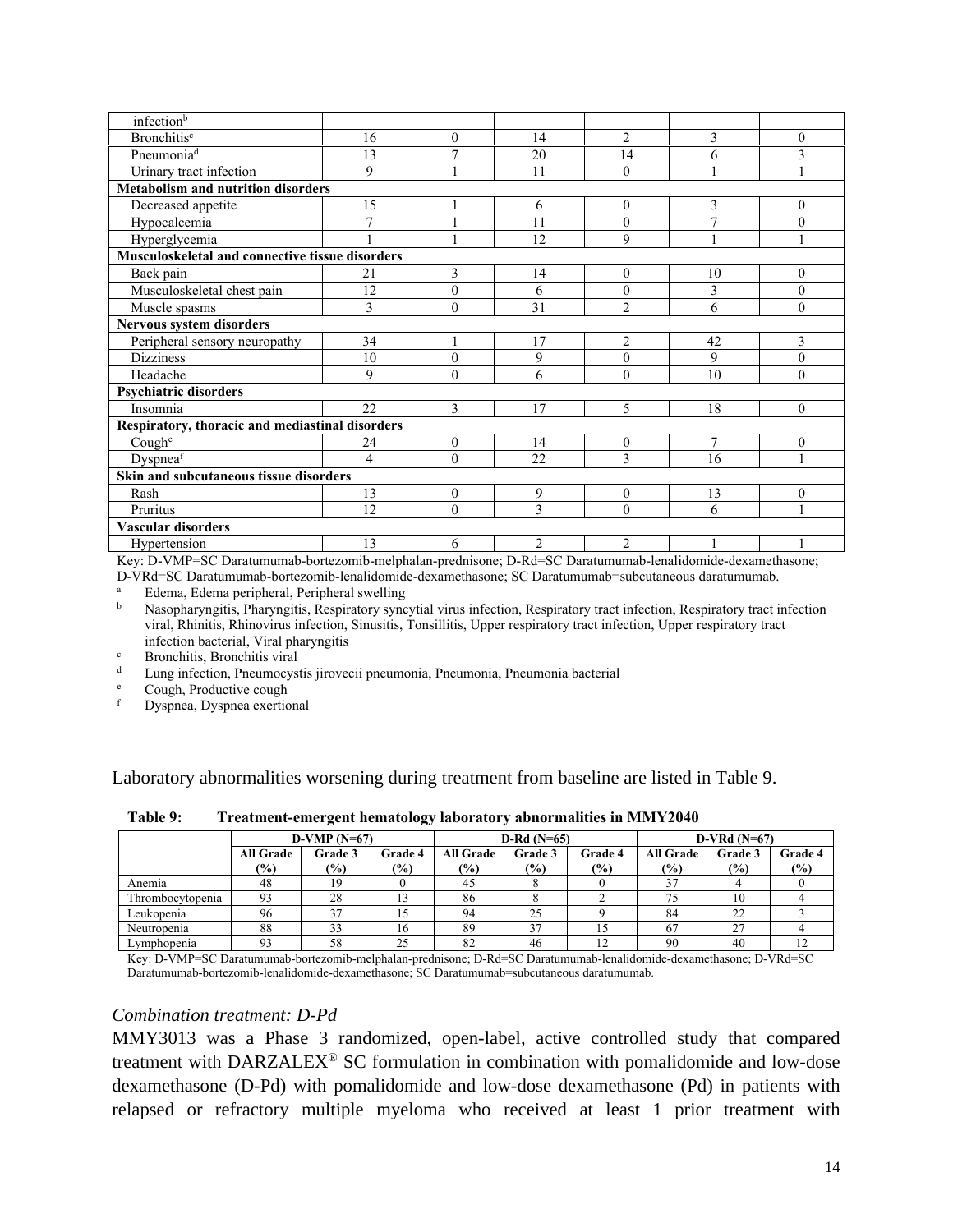lenalidomide and a protease inhibitor (PI). The median treatment duration was 11.5 months (0.13 to 36.17 months) for D-Pd and 6.6 months (0.03 to 27.33 months) for Pd.

The most common adverse reactions of any grade  $(\geq 20\%$  patients) were fatigue, upper respiratory infection, asthenia, diarrhea and pneumonia. Serious adverse reactions with a 2% greater incidence in the D-Pd arm compared to the Pd arm were pneumonia (D-Pd 26% vs Pd 17%), neutropenia (D-Pd 5% vs. Pd 3%), thrombocytopenia (D-Pd: 3% vs Pd: 1%), and syncope (D-Pd: 2% vs Pd: 0%).

Table 10 below summarizes the adverse reactions in Study MMY3013.

**Table 10: Adverse reactions reported in ≥10% of patients and with at least a 5% greater frequency in the D-Pd arm in study MMY3013**

| <b>System Organ Class</b>                            | $D-Pd(N=149)$              |                   |                | $Pd(N=150)$            |                   |                |  |
|------------------------------------------------------|----------------------------|-------------------|----------------|------------------------|-------------------|----------------|--|
| <b>Adverse Reactions</b>                             | <b>Any Grade</b><br>$($ %) | Grade 3<br>$($ %) | Grade 4<br>(%) | Any<br>Grade<br>$($ %) | Grade 3<br>$($ %) | Grade 4<br>(%) |  |
| General disorders and administration site conditions |                            |                   |                |                        |                   |                |  |
| Asthenia                                             | 22                         | 5                 |                | 16                     |                   | $\Omega$       |  |
| Pyrexia                                              | 19                         |                   |                | 14                     | 0                 | 0              |  |
| Edema peripheral <sup>a</sup>                        | 15                         | 0                 | 0              | 9                      | $\Omega$          | $\Omega$       |  |
| <b>Infections and infestations</b>                   |                            |                   |                |                        |                   |                |  |
| Pneumonia <sup>b</sup>                               | 38                         | 17                |                | 27                     | 13                | $\mathfrak{D}$ |  |
| Upper respiratory tract infection <sup>c</sup>       | 36                         |                   |                | 22                     | 2                 | $\Omega$       |  |
| <b>Gastrointestinal disorders</b>                    |                            |                   |                |                        |                   |                |  |
| Diarrhea                                             | 22                         | 5                 | $\Omega$       | 14                     |                   | 0              |  |
| Respiratory, thoracic and mediastinal disorders      |                            |                   |                |                        |                   |                |  |
| Cough <sup>d</sup>                                   | 13                         |                   |                | 8                      |                   |                |  |

Key: D-Pd=SC Daratumumab-pomalidomide-dexamethasone; Pd= pomalidomide-dexamethasone

<sup>a</sup> Edema peripheral includes edema, edema peripheral, and peripheral swelling.

<sup>b</sup> Pneumonia includes atypical pneumonia, lower respiratory tract infection, pneumonia, pneumonia aspiration, pneumonia bacterial, and pneumonia respiratory syncytial viral.

<sup>c</sup> Upper respiratory tract infection includes nasopharyngitis, pharyngitis, respiratory syncytial virus infection, respiratory tract infections, respiratory tract infection viral, rhinitis, sinusitis, tonsillitis, upper respiratory tract infection, and viral upper respiratory tract infection.

<sup>d</sup> Cough includes cough, and productive cough.

Laboratory abnormalities worsening during treatment from baseline are listed in Table 11.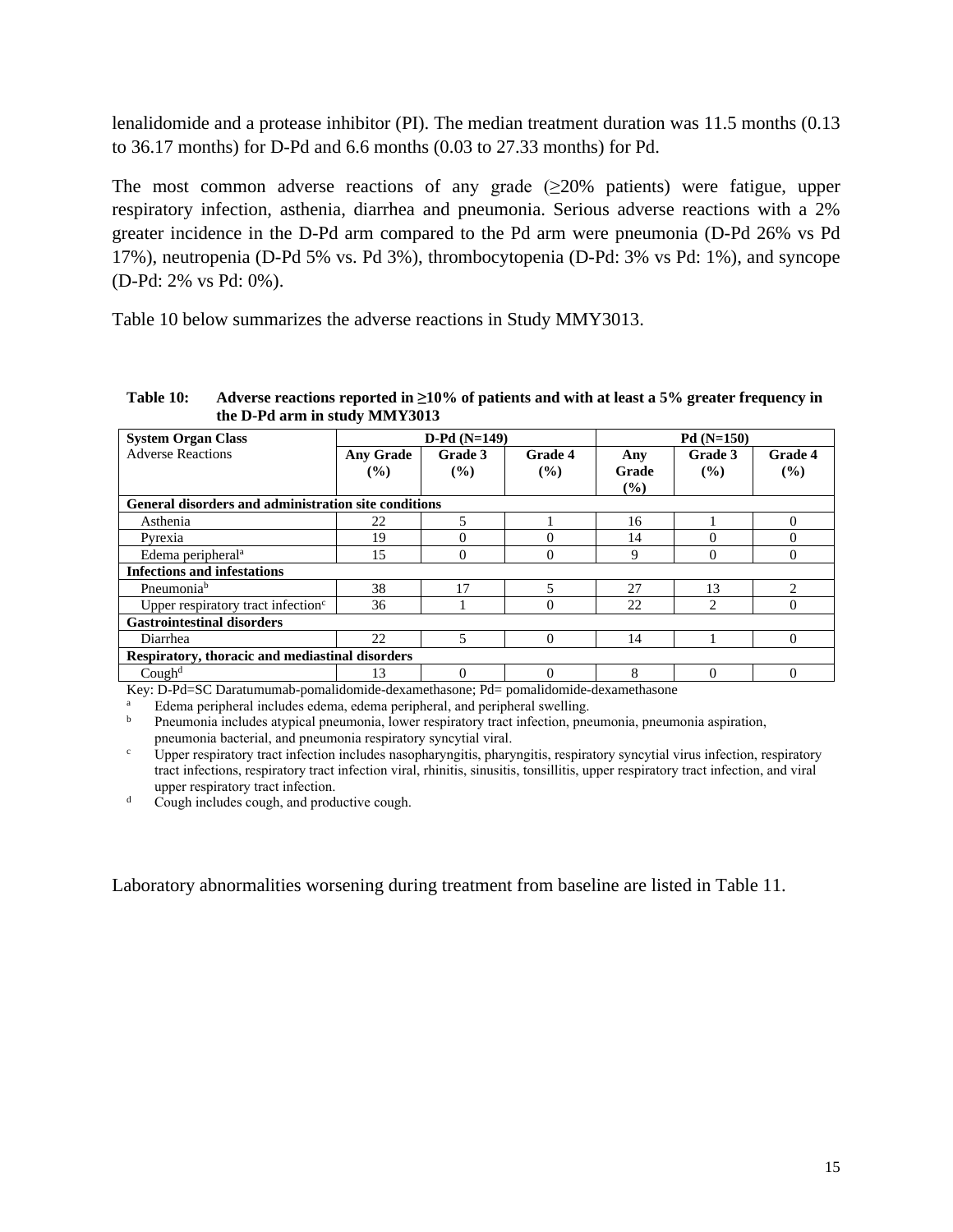|                  |                                               | $D-Pd(N=149)$ |     | $Pd(N=150)$                 |               |         |  |
|------------------|-----------------------------------------------|---------------|-----|-----------------------------|---------------|---------|--|
|                  | Grade 3<br><b>Grade 4</b><br><b>Any Grade</b> |               |     | Grade 3<br><b>Any Grade</b> |               | Grade 4 |  |
|                  | $(\%)$                                        | $\frac{9}{0}$ | (%) | $($ %)                      | $\frac{9}{6}$ | (%)     |  |
| Anemia           |                                               |               |     |                             | 15            |         |  |
| Lymphopenia      | 92                                            | 44            |     | 78                          | 29            |         |  |
| Neutropenia      | 96                                            | 36            | 48  | 83                          | 43            | 20      |  |
| Thrombocytopenia | 75                                            |               | 10  | 59                          | 14            |         |  |
| Leukopenia       | 95                                            | 42            | 22  | 81                          | 35            |         |  |

**Table 11: Treatment-emergent hematology laboratory abnormalities in study MMY3013**

Key: D-Pd=SC Daratumumab-pomalidomide-dexamethasone; Pd=SC pomalidomide-dexamethasone

#### *Combination treatment for AL Amyloidosis*

The safety of DARZALEX<sup>®</sup> SC formulation (1800 mg) with bortezomib, cyclophosphamide and dexamethasone (D-VCd) compared to bortezomib, cyclophosphamide and dexamethasone (VCd) in patients with newly diagnosed AL amyloidosis was evaluated in an open-label, randomized, Phase 3 study, AMY3001. The median treatment duration was 9.6 months (range: 0.03 to 21.16 months) for D-VCd and 5.3 months (range: 0.03 to 7.33 months) for VCd. The most common adverse reactions of any grade  $(\geq 20\%)$  were upper respiratory tract infection, diarrhea, constipation, peripheral sensory neuropathy, dyspnea and cough. Serious adverse reactions with a 2% greater incidence in the D-VCd arm compared to the VCd arm were pneumonia (D-VCd 9% vs VCd 6%) and sepsis (D-VCd 5% vs VCd 1%).

Table 12 below summarizes the adverse reactions in AMY3001.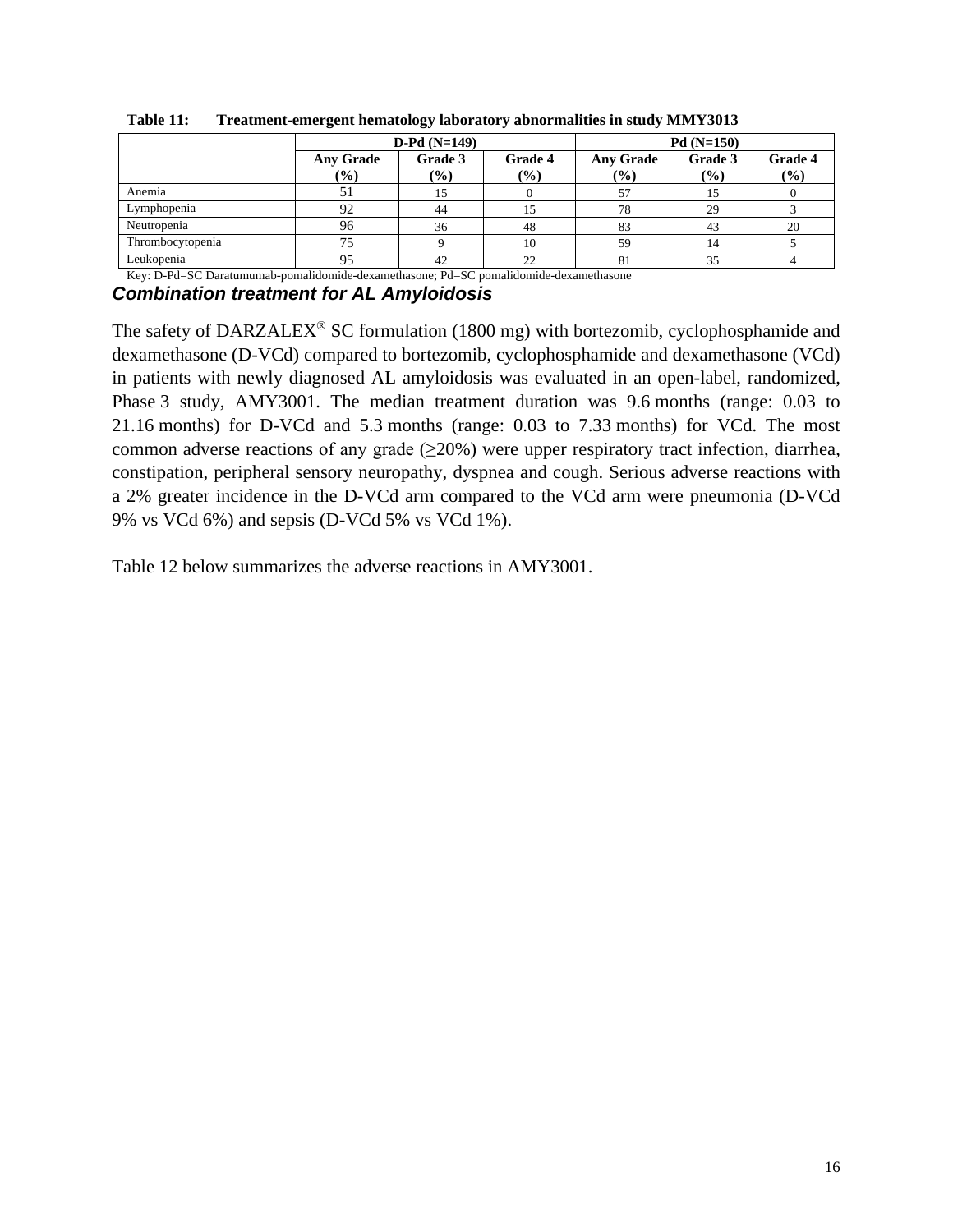| <b>System Organ Class</b>                              | $D-VCd(N=193)$                    |                          |                | $VCd(N=188)$            |                |                |  |
|--------------------------------------------------------|-----------------------------------|--------------------------|----------------|-------------------------|----------------|----------------|--|
| <b>Adverse Reactions</b>                               | <b>Any Grade</b><br>$\frac{9}{6}$ | Grade 3<br>$\frac{9}{6}$ | Grade 4<br>(%) | <b>Any Grade</b><br>(%) | Grade 3<br>(%) | Grade 4<br>(%) |  |
| <b>Infections and infestations</b>                     |                                   |                          |                |                         |                |                |  |
| Upper respiratory tract<br>infection <sup>a</sup>      | 40                                |                          | $\theta$       | 21                      |                | $\theta$       |  |
| Pneumonia <sup>b</sup>                                 | 15                                | 8                        | $\mathfrak{D}$ | 9                       | 5              |                |  |
| <b>Gastrointestinal disorders</b>                      |                                   |                          |                |                         |                |                |  |
| Diarrhea                                               | 36                                | 6                        | $\theta$       | 30                      | 3              |                |  |
| Constipation                                           | 34                                | $\mathfrak{D}$           | $\Omega$       | 29                      | $\Omega$       | $\Omega$       |  |
| <b>Nervous system disorders</b>                        |                                   |                          |                |                         |                |                |  |
| Peripheral sensory<br>neuropathy                       | 31                                | 3                        | $\theta$       | 20                      | $\overline{2}$ | $\theta$       |  |
| Respiratory, thoracic and mediastinal disorders        |                                   |                          |                |                         |                |                |  |
| Dyspnea <sup>c</sup>                                   | 26                                | 3                        |                | 20                      | 4              | $\theta$       |  |
| Cough <sup>d</sup>                                     | 20                                |                          | $\Omega$       | 11                      | $\Omega$       | $\theta$       |  |
| <b>Musculoskeletal and connective tissue disorders</b> |                                   |                          |                |                         |                |                |  |
| Back pain                                              | 12                                | 2                        | $\theta$       | 6                       | $\Omega$       | $\theta$       |  |
| Arthralgia                                             | 10                                | $\Omega$                 | $\Omega$       | 5                       | $\theta$       | $\theta$       |  |
| Muscle spasms                                          | 10                                |                          | $\theta$       | 5                       | $\Omega$       | $\theta$       |  |
| General disorders and administration site conditions   |                                   |                          |                |                         |                |                |  |
| Injection site reactions <sup>e</sup>                  | 11                                | 0                        | 0              | $\Omega$                | $\Omega$       | $\Omega$       |  |

**Table 12: Adverse reactions reported in ≥10% of patients and with at least a 5% frequency greater in the D-VCd arm in study AMY3001**

Key: D-VCd=daratumumab-bortezomib-cyclophosphamide-dexamethasone; VCd=bortezomib-cyclophosphamidedexamethasone.

<sup>a</sup> Upper respiratory tract infection includes laryngitis, nasopharyngitis, pharyngitis, respiratory syncytial virus infection, respiratory tract infection, respiratory tract infection viral, rhinitis, rhinovirus infection, sinusitis, tonsillitis, tracheitis, upper respiratory tract infection, upper respiratory tract infection bacterial, and viral upper respiratory tract infection.

- <sup>b</sup> Pneumonia includes lower respiratory tract infection, pneumonia, pneumonia aspiration, and pneumonia pneumococcal.
- Dyspnea includes dyspnea, and dyspnea exertional.
- Cough includes cough, and productive cough.
- e Injection site reactions includes terms determined by investigators to be related to daratumumab injection.

Laboratory abnormalities worsening during treatment from baseline are listed in Table 13.

| Table 13: | Treatment-emergent hematology laboratory abnormalities in study AMY3001 |  |  |
|-----------|-------------------------------------------------------------------------|--|--|
|           |                                                                         |  |  |

|                  |                   | $D-VCd(N=193)$                    |                                   |                   | $VCd$ (N=188)                     |                                   |
|------------------|-------------------|-----------------------------------|-----------------------------------|-------------------|-----------------------------------|-----------------------------------|
|                  | All Grade $(\% )$ | Grade $3\left(\frac{9}{6}\right)$ | Grade $4\left(\frac{9}{6}\right)$ | All Grade $(\% )$ | Grade $3\left(\frac{9}{6}\right)$ | Grade $4\left(\frac{9}{6}\right)$ |
| Anemia           | υ.                |                                   |                                   | 70                |                                   |                                   |
| Thrombocytopenia | 4.                |                                   |                                   | -40               |                                   |                                   |
| Leukopenia       | 58                |                                   |                                   | 45                |                                   |                                   |
| Neutropenia      | 29                |                                   |                                   |                   |                                   |                                   |
| Lvmphopenia      | 79                | 33                                | 18                                | 70                | 39                                |                                   |

Key: D-VCd=daratumumab-bortezomib-cyclophosphamide-dexamethasone; VCd=bortezomib-cyclophosphamide-dexamethasone.

#### **Experience with intravenous daratumumab combination therapies**

The safety of intravenous (IV) daratumumab (16 mg/kg) has been established in 1910 patients with multiple myeloma including 1772 patients from five Phase 3 active-controlled trials who received IV daratumumab in combination with either lenalidomide and dexamethasone (D-Rd, n=283; MMY3003), bortezomib and dexamethasone (D-Vd, n=243; MMY3004), bortezomib, melphalan and prednisone (D-VMP, n=346; MMY3007), or lenalidomide and dexamethasone (D-Rd, n=364; MMY3008), or bortezomib and thalidomide and dexamethasone (D-VTd, n=536; MMY3006) and two open-label, clinical trials in which patients received IV daratumumab either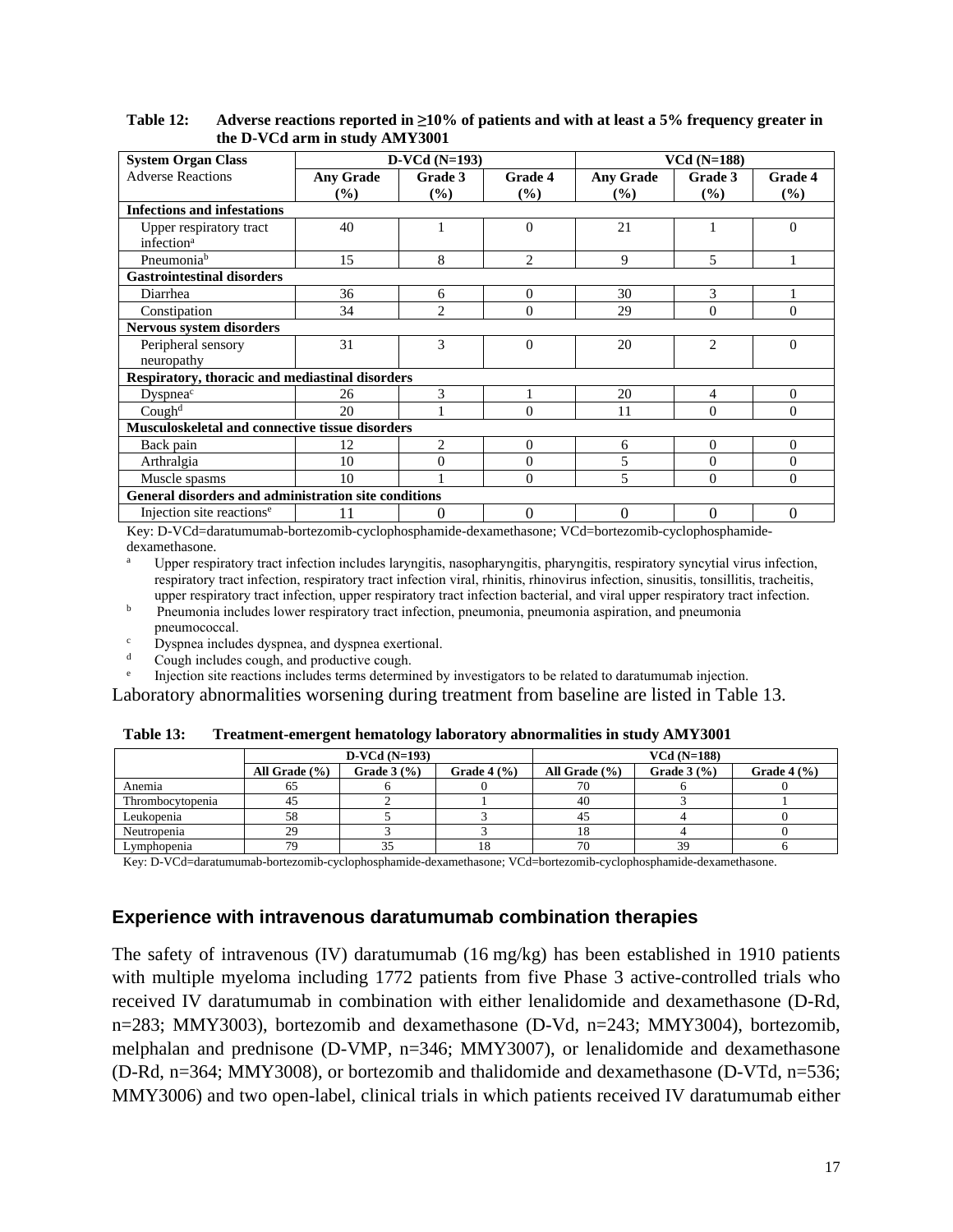in combination with pomalidomide and dexamethasone (D-Pd, n=103; MMY1001) or in combination with lenalidomide and dexamethasone (n=35).

Adverse reactions in Table 14 reflect exposure to IV daratumumab for a median treatment duration as follows:

- MMY3008: 25.3 months (range: 0.1 to 40.44 months) for the daratumumablenalidomide-dexamethasone (D-Rd) group; 21.3 months (range: 0.03 to 40.64 months) for the lenalidomide-dexamethasone (Rd) group
- MMY3007: 14.7 months (range: 0 to 25.8 months) for the daratumumab-bortezomib, melphalan-prednisone (D-VMP) group; 12 months (range: 0.1 to 14.9 months) for the VMP group
- MMY3003: 13.1 months (range: 0 to 20.7 months) for the daratumumab-lenalidomidedexamethasone (D-Rd) group; 12.3 months (range: 0.2 to 20.1 months) for the lenalidomide-dexamethasone (Rd) group
- MMY3004: 6.5 months (range: 0 to 14.8 months) for the daratumumab-bortezomibdexamethasone (D-Vd) group; 5.2 months (range: 0.2 to 8.0 months) for the bortezomibdexamethasone (Vd) group

Additionally, adverse reactions described in Table 14 reflect exposure to IV daratumumab up to day 100 post-transplant in a Phase 3 active-controlled study MMY3006 (see *Clinical Studies*). The median duration of induction/ASCT/consolidation treatment was 8.9 months (range: 7.0 to 12.0 months) for the D-VTd group and 8.7 months (range: 6.4 to 11.5 months) for the VTd group.

The most frequent adverse reactions ( $\geq$  20%) were infusion-related reactions, fatigue, asthenia, nausea, diarrhea, constipation, decreased appetite, vomiting, muscle spasms, arthralgia, back pain, chills, pyrexia, dizziness, insomnia, cough, dyspnea, peripheral edema, peripheral sensory neuropathy, bronchitis, pneumonia, and upper respiratory tract infection. Serious adverse reactions with a 2% higher incidence in the IV daratumumab arms were pneumonia, bronchitis, upper respiratory tract infection, sepsis, pulmonary edema, influenza, pyrexia, dehydration, diarrhea, and atrial fibrillation.

**Table 14: Adverse reactions reported in ≥10% of patients and with at least a 5% greater frequency in the IV daratumumab (16 mg/kg) arm observed in at least one randomized clinical study**

| <b>System Organ</b>                               |           | <b>MMY3008</b> | <b>MMY3007</b> |            |           | <b>MMY3006</b> | <b>MMY3003</b> |           | <b>MMY3004</b>           |           |
|---------------------------------------------------|-----------|----------------|----------------|------------|-----------|----------------|----------------|-----------|--------------------------|-----------|
| <b>Class</b>                                      | D-Rd      | Rd             | <b>D-VMP</b>   | <b>VMP</b> | D-VTd     | <b>VTd</b>     | D-Rd           | Rd        | $D-Vd$                   | Vd        |
| <b>Adverse Reactions</b>                          | $N = 364$ | $N = 365$      | $N = 346$      | $N = 354$  | $N = 536$ | $N = 538$      | $N = 283$      | $N = 281$ | $N = 243$                | $N = 237$ |
| Infusion-related                                  | 41        | $\Omega$       | 28             | $\Omega$   | 35        | $\Omega$       | 48             | $\Omega$  | 45                       | $\Omega$  |
| reactions <sup>a</sup>                            |           |                |                |            |           |                |                |           |                          |           |
| <b>Infections and infestations</b>                |           |                |                |            |           |                |                |           |                          |           |
| <b>Bronchitis</b> <sup>b</sup>                    | 29        | 21             | 15             | 8          | 20        | 13             | 14             | 13        | 12                       | 6         |
| Pneumonia <sup>c</sup>                            | 26        | 14             | 16             | 6          | 11        |                | 19             | 15        | 16                       | 14        |
| Upper respiratory<br>tract infection <sup>d</sup> | 52        | 36             | 38             | 22         | 27        | 17             | 60             | 42        | 38                       | 25        |
| Urinary tract<br>infection                        | 18        | 10             | 8              | 3          | 3         | $\overline{4}$ | $\varsigma$    | 4         | $\overline{\mathcal{L}}$ | 3         |
| <b>Metabolism and nutrition disorders</b>         |           |                |                |            |           |                |                |           |                          |           |
| Decreased<br>appetite                             | 22        | 15             | 12             | 13         |           |                | 11             | 10        | 9                        | 5         |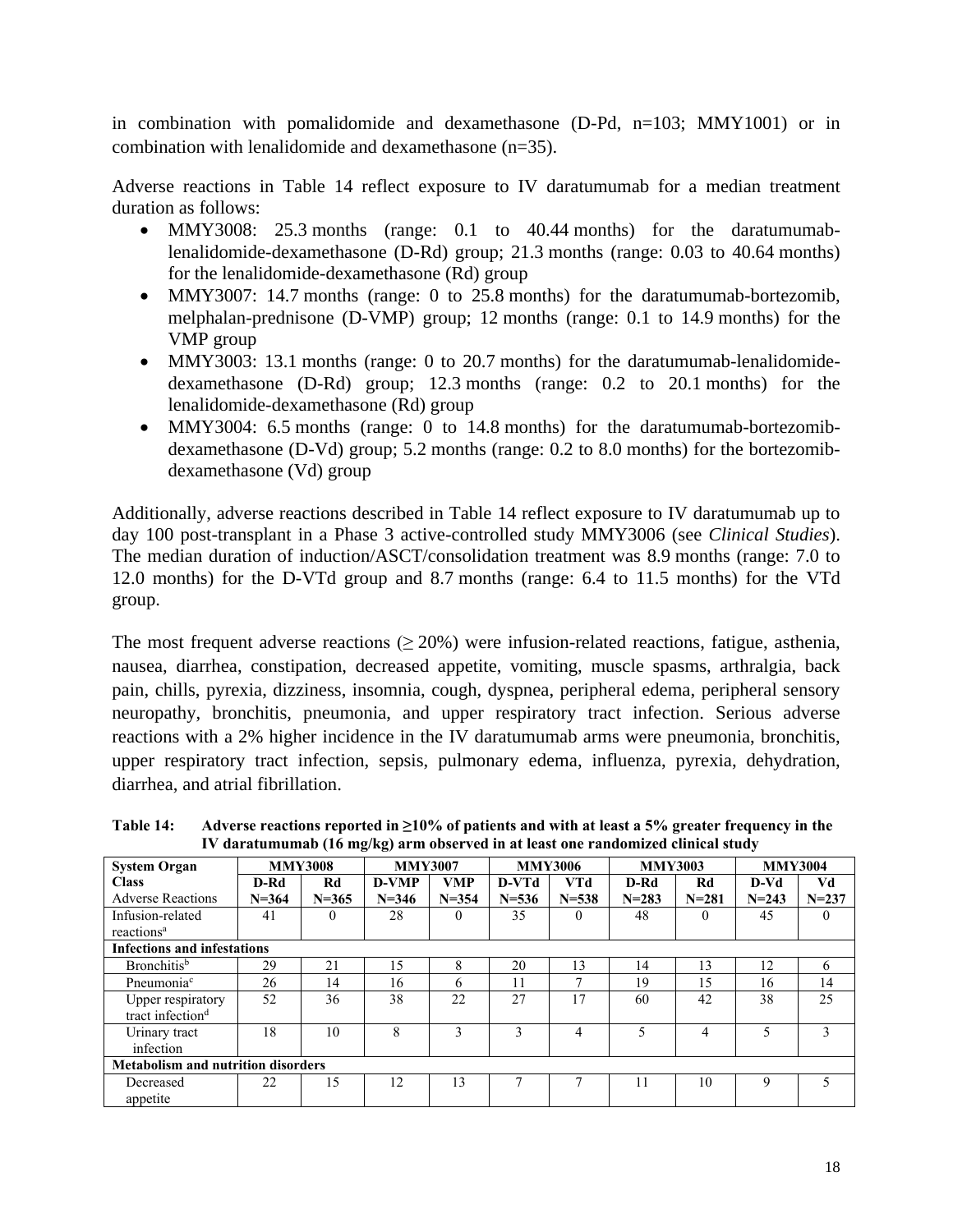| Hyperglycemia                                          | 14                                              | 8              | 6              | 4              |          | $\overline{2}$ | 9              | 7                        | 9                        | 8              |
|--------------------------------------------------------|-------------------------------------------------|----------------|----------------|----------------|----------|----------------|----------------|--------------------------|--------------------------|----------------|
| Hypocalcemia                                           | 14                                              | 9              | 6              | 5              | 1        | $\overline{2}$ | 6              | 4                        | 4                        | 5              |
| Nervous system disorders                               |                                                 |                |                |                |          |                |                |                          |                          |                |
| Headache                                               | 19                                              | 11             | 7              | 4              | 8        | 8              | 13             | 7                        | 10                       | 6              |
| Paresthesia                                            | 16                                              | 8              | 5              | 5              | 22       | 20             | 5              | 4                        | 5                        | 6              |
| Peripheral                                             | 24                                              | 15             | 28             | 34             | 59       | 63             | 8              | 7                        | 47                       | 38             |
| sensory                                                |                                                 |                |                |                |          |                |                |                          |                          |                |
| neuropathy                                             |                                                 |                |                |                |          |                |                |                          |                          |                |
| Vascular disorders                                     |                                                 |                |                |                |          |                |                |                          |                          |                |
| Hypertension <sup>e</sup>                              | 13                                              | $\tau$         | 10             | 3              | 10       | 5              | 8              | $\overline{2}$           | 9                        | $\mathfrak{Z}$ |
|                                                        | Respiratory, thoracic and mediastinal disorders |                |                |                |          |                |                |                          |                          |                |
| Cough <sup>f</sup>                                     | 30                                              | 18             | 16             | 8              | 17       | 9              | 30             | 15                       | 27                       | 14             |
| Dyspnea <sup>g</sup>                                   | 32                                              | 20             | 13             | 5              | 19       | 16             | 21             | 12                       | 21                       | 11             |
| Pulmonary                                              | 1                                               | $\Omega$       | $\overline{2}$ | <1             | $\theta$ | <1             | $\overline{2}$ | 1                        | $\theta$                 | $\mathbf{1}$   |
| edemah                                                 |                                                 |                |                |                |          |                |                |                          |                          |                |
| <b>Gastrointestinal disorders</b>                      |                                                 |                |                |                |          |                |                |                          |                          |                |
| Constipation                                           | 41                                              | 36             | 18             | 18             | 51       | 49             | 29             | 25                       | 20                       | 16             |
| Diarrhea                                               | 57                                              | 46             | 24             | 25             | 19       | 17             | 43             | 25                       | 32                       | 22             |
| Nausea                                                 | 32                                              | 23             | 21             | 21             | 30       | 24             | 24             | 14                       | 14                       | 11             |
| Vomiting                                               | 17                                              | 12             | 17             | 16             | 16       | 10             | 17             | $\overline{\mathcal{L}}$ | 11                       | 4              |
| <b>Musculoskeletal and connective tissue disorders</b> |                                                 |                |                |                |          |                |                |                          |                          |                |
| Back pain                                              | 34                                              | 26             | 14             | 12             | 11       | 10             | 18             | 17                       | 14                       | 10             |
| Muscle spasms                                          | 29                                              | 22             | $\overline{2}$ | 3              | 5        | $\tau$         | 26             | 19                       | 8                        | 2              |
| General disorders and administration site conditions   |                                                 |                |                |                |          |                |                |                          |                          |                |
| Asthenia                                               | 32                                              | 25             | 12             | 12             | 32       | 29             | 16             | 13                       | 9                        | 16             |
| Chills                                                 | 13                                              | $\overline{2}$ | 8              | $\overline{2}$ | 9        | 4              | 6              | 3                        | $\overline{\mathcal{L}}$ | 1              |
| Fatigue                                                | 40                                              | 28             | 14             | 14             | 13       | 16             | 35             | 28                       | 21                       | 24             |
| Edema peripheral <sup>i</sup>                          | 41                                              | 33             | 21             | 14             | 32       | 29             | 18             | 16                       | 22                       | 13             |
| Pvrexia                                                | 23                                              | 18             | 23             | 21             | 26       | 21             | 20             | 11                       | 16                       | 11             |

Key: D=intravenous daratumumab, Rd=lenalidomide-dexamethasone; VMP=bortezomib-melphalan-prednisone;

VTd=bortezomib-thalidomide-dexamethasone; Vd=bortezomib-dexamethasone.

a Includes terms determined by investigators to be related to infusion.

- <sup>b</sup> Bronchiolitis, Bronchitis, Bronchitis bacterial, Bronchitis chronic, Bronchitis viral, Respiratory syncytial virus bronchiolitis, Respiratory syncytial virus bronchitis, Tracheobronchitis
- <sup>c</sup> Atypical pneumonia, Bronchopneumonia, Bronchopulmonary aspergillosis, Idiopathic interstitial pneumonia, Lobar pneumonia, Lung infection, Pneumocystis jirovecii infection, Pneumocystis jirovecii pneumonia, Pneumonia, Pneumonia aspiration, Pneumonia bacterial, Pneumonia cytomegaloviral, Pneumonia hemophilus, Pneumonia influenzal, Pneumonia klebsiella, Pneumonia legionella, Pneumonia parainfluenzae viral, Pneumonia pneumococcal, Pneumonia pseudomonal, Pneumonia respiratory syncytial viral, Pneumonia staphylococcal, Pneumonia streptococcal, Pneumonia viral, Pulmonary mycosis, Pulmonary sepsis
- <sup>d</sup> Acute sinusitis, Acute tonsillitis, Bacterial rhinitis, Epiglottitis, Laryngitis, Laryngitis bacterial, Laryngitis viral, Metapneumovirus infection, Nasopharyngitis, Oropharyngeal candidiasis, Pharyngitis, Pharyngitis streptococcal, Respiratory moniliasis, Respiratory syncytial virus infection, Respiratory tract infection, Respiratory tract infection viral, Rhinitis, Rhinovirus infection, Sinusitis, Staphylococcal pharyngitis, Tonsillitis, Tracheitis, Upper respiratory tract infection, Upper respiratory tract infection bacterial, Viral pharyngitis, Viral rhinitis, Viral upper respiratory tract infection
- <sup>e</sup> Blood pressure increased, Hypertension
- f Allergic cough, Cough, Productive cough<br> $\frac{g}{g}$  Dyspnes Dyspnes exertional
- $\mu$  Dyspnea, Dyspnea exertional<br>b Dulmonary congestion Pulmo
- $h$  Pulmonary congestion, Pulmonary edema
- <sup>i</sup> Generalized edema, Gravitational edema, Edema, Edema peripheral, Peripheral swelling

#### *Combination treatment with pomalidomide and dexamethasone*

Adverse reactions described reflect exposure to IV daratumumab, pomalidomide and dexamethasone (D-Pd) for a median treatment duration of 6 months (range: 0.03 to 16.9 months) in Study MMY1001. The most frequent adverse reactions (>10%) were infusion-related reactions, diarrhea, nausea, vomiting, fatigue, pyrexia, peripheral edema, pneumonia, upper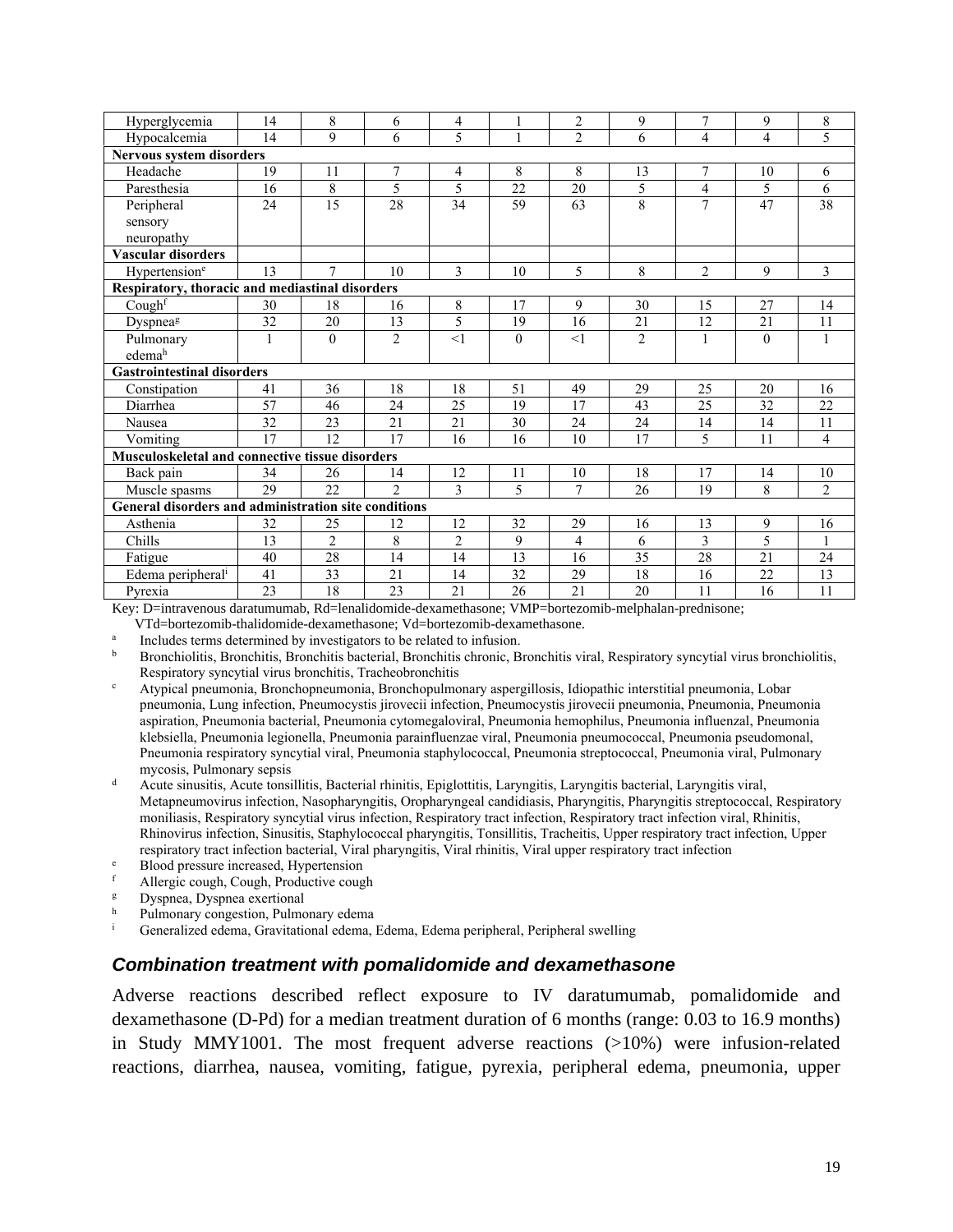respiratory tract infection, muscle spasms, headache, cough, and dyspnea. Adverse reactions resulted in discontinuations for 13% of patients.

Laboratory abnormalities worsening during IV daratumumab combination treatment trials are listed in Table 15.

|                  |                   | <b>MMY3008</b>  | <b>MMY3007</b>     |                  |                    | <b>MMY3006</b>   |                   | <b>MMY3003</b>  |                   | <b>MMY3004</b>  | <b>MMY1001</b>    |
|------------------|-------------------|-----------------|--------------------|------------------|--------------------|------------------|-------------------|-----------------|-------------------|-----------------|-------------------|
|                  | D-Rd<br>$N = 364$ | Rd<br>$N = 365$ | D-VMP<br>$N = 346$ | VMP<br>$N = 354$ | D-VTd<br>$N = 536$ | VTd<br>$N = 538$ | D-Rd<br>$N = 283$ | Rd<br>$N = 281$ | D-Vd<br>$N = 243$ | Vd<br>$N = 237$ | D-Pd<br>$N = 103$ |
| Anemia           | 47                |                 | 47                 | 50               | 36                 | 35               | 52                | 57              | 48                | 56              | 57                |
| Thrombocytopenia | 67                | 58              | 88                 | 88               | 81                 | 58               | 73                | 67              | 90                | 85              | 75                |
| Neutropenia      | $Q_1$             | --              | 86                 | 87               | 63                 | 41               | 92                | 87              | 58                | 40              | 95                |
| Lvmphopenia      | 84                | 75              | 85                 | 83               | 95                 | 91               | 95                | 87              | 89                | 81              | 94                |
| Leukopenia       | 90                | 82              | 94                 | 94               | 82                 | 57               | 92                | 81              | 72                | 48              | 96                |

**Table 15: Treatment-emergent hematology laboratory abnormalities (any grade) in IV daratumumab studies**

Key: D=intravenous daratumumab, Rd=lenalidomide-dexamethasone; VMP=bortezomib-melphalan-prednisone; VTd=bortezomib-thalidomidedexamethasone; Vd=bortezomib-dexamethasone; Pd=pomalidomide-dexamethasone.

#### **Infusion-related reactions**

In clinical trials (monotherapy and combination treatments;  $N=832$ ) with DARZALEX<sup>®</sup> SC formulation, the incidence of any grade infusion-related reactions was 8.2% with the first injection of DARZALEX® SC formulation (1800 mg, Week 1), 0.4% with the Week 2 injection, and 1.1% with subsequent injections. Grade 3 IRRs were seen in 0.8% of patients. No patients had Grade 4 IRRs.

Signs and symptoms of IRRs may include respiratory symptoms, such as nasal congestion, cough, throat irritation, allergic rhinitis, wheezing as well as pyrexia, chest pain, pruritis, chills, vomiting, nausea, and hypotension. Severe reactions have occurred, including bronchospasm, hypoxia, dyspnea, hypertension and tachycardia.

#### **Injection site reactions (ISRs)**

In clinical trials (N=832) with DARZALEX<sup>®</sup> SC formulation, the incidence of any grade injection site reaction was 7.7%. There were no Grade 3 or 4 ISRs. The most common  $(> 1\%)$ ISR was erythema.

#### **Infections**

In patients with multiple myeloma receiving daratumumab monotherapy, the overall incidence of infections was similar between  $DARZALEX^{\circledast}$  SC formulation (52.9%) and IV daratumumab groups (50.0%). Grade 3 or 4 infections also occurred at similar frequencies between DARZALEX<sup>®</sup> SC formulation (11.7%) and IV daratumumab (14.3%). Most infections were manageable and rarely led to treatment discontinuation. Pneumonia was the most commonly reported Grade 3 or 4 infection across studies. In active-controlled studies, discontinuations from treatment due to infections occurred in 1-4% of patients. Fatal infections were primarily due to pneumonia and sepsis.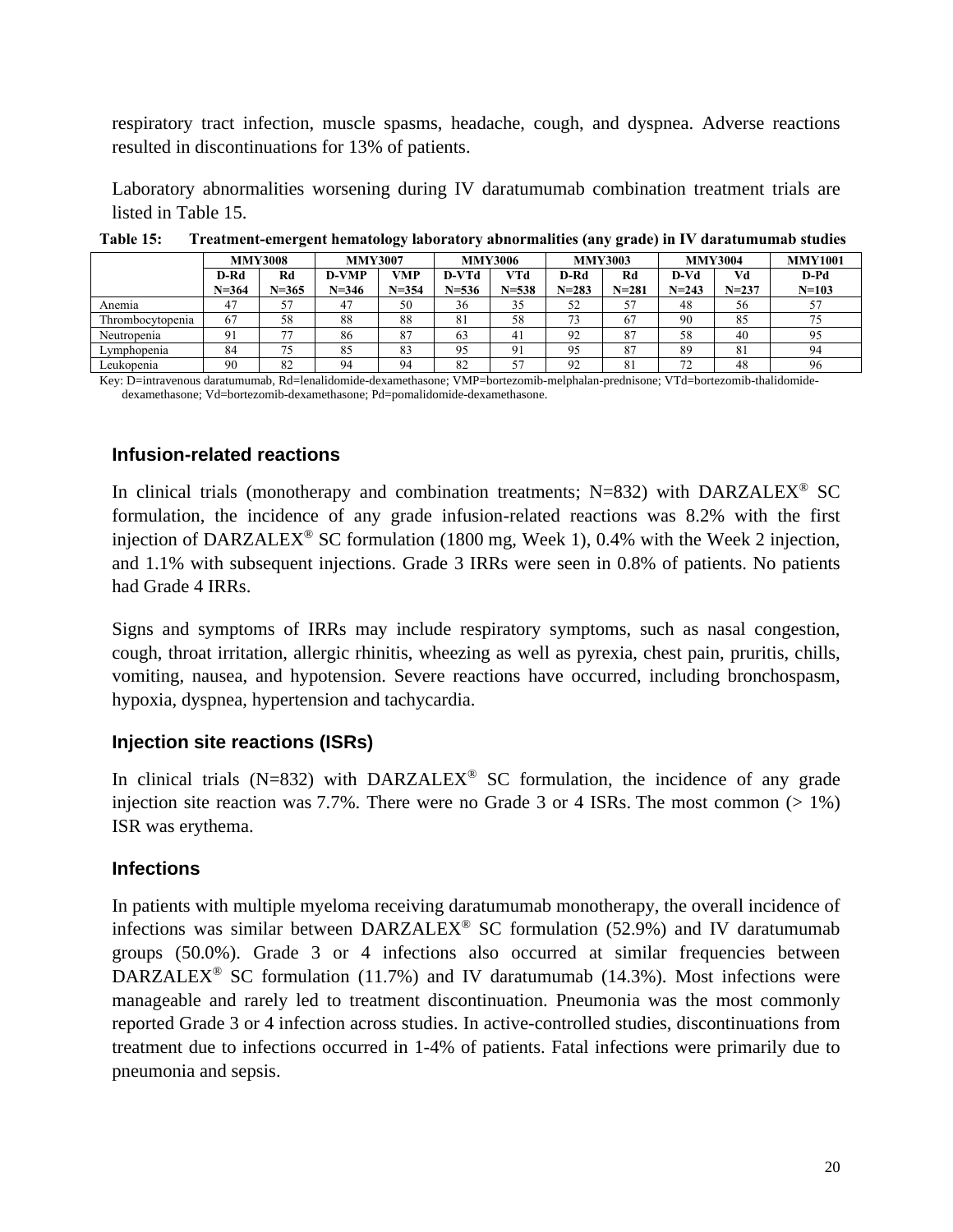In patients with multiple myeloma receiving intravenous daratumumab combination therapy, the following infections were reported:

- Grade 3 or 4 infections:
	- o Relapsed/refractory patient studies: D-Vd: 21%, Vd: 19%; D-Rd: 28%, Rd: 23%; D-Pd: 28%; D-Kd<sup>a</sup>: 36%, Kd<sup>a</sup>: 27%; D-Kd<sup>b</sup>: 21%
		- <sup>a</sup> where carfilzomib 20/56 mg/m<sup>2</sup> was administered twice-weekly
		- where carfilzomib  $20/70$  mg/m<sup>2</sup> was administered once-weekly
	- o Newly diagnosed patient studies: D-VMP: 23%, VMP: 15%; D-Rd: 32%, Rd: 23%; D-VTd: 22%, VTd: 20%.
- Grade 5 (fatal) infections:
	- o Relapsed/refractory patient studies: D-Vd: 1%, Vd: 2%; D-Rd: 2%, Rd: 1%; D-Pd: 2%; D-Kd<sup>a</sup>: 5%, Kd<sup>a</sup>: 3%; D-Kd<sup>b</sup>: 0%
		- <sup>a</sup> where carfilzomib 20/56 mg/m<sup>2</sup> was administered twice-weekly<br>by where earfilzomib 20/70 mg/m<sup>2</sup> was administered once weekly
		- where carfilzomib  $20/70$  mg/m<sup>2</sup> was administered once-weekly
	- o Newly diagnosed patient studies: D-VMP: 1%, VMP: 1%; D-Rd: 2%, Rd: 2%; D-VTd: 0%, VTd: 0%.

In patients with multiple myeloma receiving DARZALEX® SC formulation combination therapy, the following were reported:

- Grade 3 or 4 infections: D-Pd: 28%, Pd: 23%;
- Grade 5 (fatal) infections: D-Pd: 5%, Pd: 3%

In patients with AL amyloidosis receiving DARZALEX® SC formulation combination therapy, the following were reported:

- Grade 3 or 4 infections: D-VCd: 17%, VCd:10%;
- Grade 5 (fatal) infections: D-VCd: 1%, VCd: 1%

#### **Cardiac disorders and AL amyloidosis-related cardiomyopathy**

The majority of patients in AMY3001 had AL amyloidosis-related cardiomyopathy at baseline (D-VCd 72% vs. VCd 71%). Grade 3 or 4 cardiac disorders occurred in 11% of D-VCd patients compared to 10% of VCd patients, while serious cardiac disorders occurred in 16% vs. 13% of D-VCd and VCd patients, respectively. Serious cardiac disorders occurring in  $\geq 2\%$  of patients included cardiac failure (D-VCd 6.2% vs. VCd 4.3%), cardiac arrest (D-VCd 3.6% vs. VCd 1.6%) and atrial fibrillation (D-VCd 2.1% vs. VCd 1.1%). All D-VCd patients who experienced serious or fatal cardiac disorders had AL amyloidosis-related cardiomyopathy at baseline. The longer median duration of treatment in the D-VCd arm compared to the VCd arm (9.6 months vs. 5.3 months, respectively) should be taken into consideration when comparing the frequency of cardiac disorders between the two treatment groups. Exposure-adjusted incidence rates (number of patients with the event per 100 patient-months at risk) of overall Grade 3 or 4 cardiac disorders (1.2 vs. 2.3), cardiac failure (0.5 vs. 0.6), cardiac arrest (0.1 vs. 0.0) and atrial fibrillation (0.2 vs. 0.1) were comparable in the D-VCd arm vs. the VCd arm, respectively.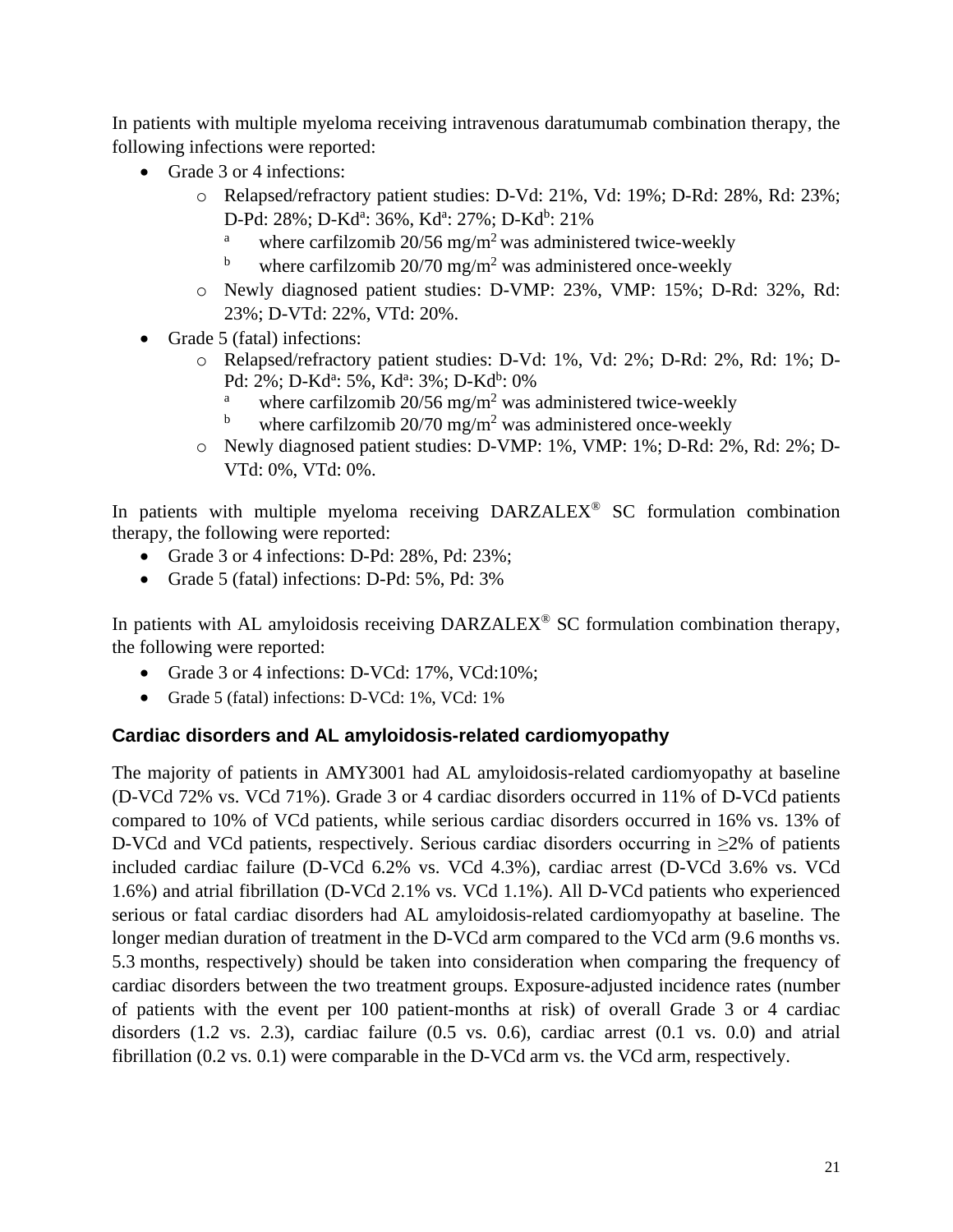With a median follow-up of 11.4 months, overall deaths (D-VCd 14% vs. VCd 15%) in Study AMY3001 were primarily due to AL amyloidosis-related cardiomyopathy in both treatment arms.

#### **Haemolysis**

There is a theoretical risk of haemolysis. Continuous monitoring for this safety signal will be performed in clinical studies and post-marketing safety data.

#### **Other adverse reactions**

Other adverse reactions reported in patients treated with daratumumab in clinical trials are listed in Table 16.

**Table 16: Other adverse reactions reported in patients treated with daratumumab in clinical trials**

| <b>System Organ Class</b>                                                                                    |
|--------------------------------------------------------------------------------------------------------------|
| Adverse Reaction (%)                                                                                         |
| <b>Infections and Infestations</b>                                                                           |
| Cytomegalovirus infection <sup>a</sup> (<1%), Hepatitis B virus reactivation (<1%)                           |
| <b>Gastrointestinal disorders</b>                                                                            |
| Pancreatitis <sup>b</sup> $(1%)$                                                                             |
| Immune system disorders                                                                                      |
| Hypogammaglobulinemia <sup>c</sup> (2%)                                                                      |
| Cytomogolovinus oborioratinitis Cytomogolovinus solitis Cytomogolovinus duodenitis Cytomogolovinus optoritis |

<sup>a</sup> Cytomegalovirus chorioretinitis, Cytomegalovirus colitis, Cytomegalovirus duodenitis, Cytomegalovirus enteritis, Cytomegalovirus enterocolitis, Cytomegalovirus gastritis, Cytomegalovirus gastroenteritis, Cytomegalovirus gastrointestinal infection, Cytomegalovirus hepatitis, Cytomegalovirus infection, Cytomegalovirus mucocutaneous ulcer, Cytomegalovirus myelomeningoradiculitis, Cytomegalovirus myocarditis, Cytomegalovirus esophagitis, Cytomegalovirus pancreatitis, Cytomegalovirus pericarditis, Cytomegalovirus syndrome, Cytomegalovirus urinary tract infection, Cytomegalovirus viremia, Disseminated cytomegaloviral infection, Encephalitis cytomegalovirus, Pneumonia cytomegaloviral.

<sup>b</sup> Pancreatitis, Pancreatitis acute, Pancreatitis chronic, Hyperamylasemia, Obstructive pancreatitis, Lipase increased

<sup>c</sup> Hypogammaglobulinemia, Blood immunoglobulin G decreased, Immunoglobulins decreased.

## **Other special population**

#### *Elderly*

Of the 3549 patients who received daratumumab (n=832 SC; n=2717 IV) at the recommended dose, 38% were 65 to less than 75 years of age, and 16% were 75 years of age or older. No overall differences in effectiveness were observed based on age. The incidence of serious adverse reactions was higher in older than in younger patients (see *Adverse Reactions*, *Clinical Studies*). Among patients with relapsed and refractory multiple myeloma (n=1976), the most common serious adverse reactions that occurred more frequently in elderly  $(\geq 65$  years of age) were pneumonia and sepsis. Among patients with newly diagnosed multiple myeloma who are ineligible for autologous stem cell transplant  $(n=777)$ , the most common serious adverse reaction that occurred more frequently in elderly  $(\geq 75$  years of age) was pneumonia. Among patients with newly diagnosed AL amyloidosis (n=193), the most common serious adverse reaction that occurred more frequently in elderly  $(\geq 65$  years of age) was pneumonia.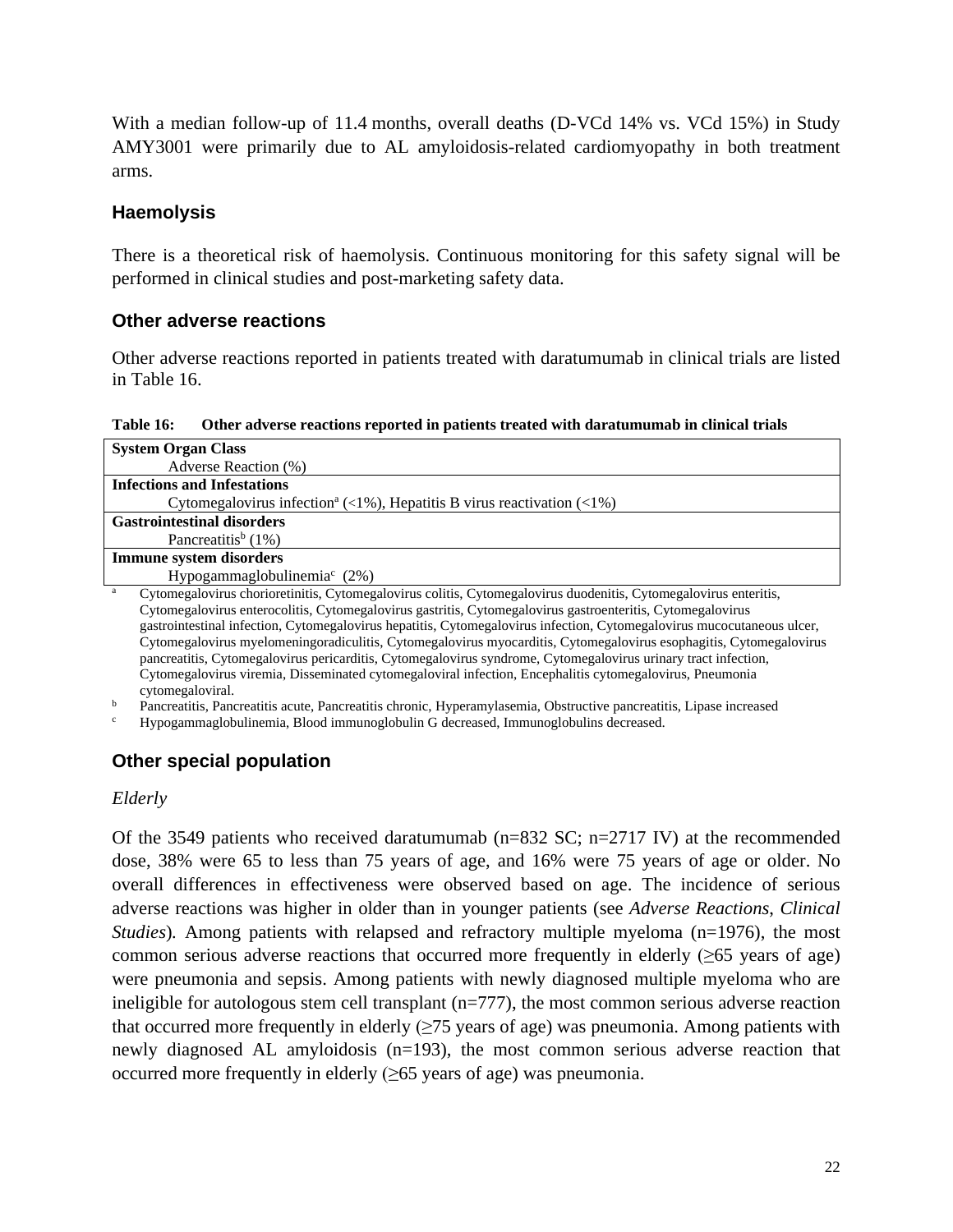## **Postmarketing data**

In addition to the above, adverse reactions identified during postmarketing experience with daratumumab are included in Table 17. The frequencies are provided according to the following convention:

| Very common | $\geq$ 1/10                                           |
|-------------|-------------------------------------------------------|
| Common      | $\geq$ 1/100 to <1/10                                 |
| Uncommon    | $\geq$ 1/1000 to <1/100                               |
| Rare        | $\geq$ 1/10000 to <1/1000                             |
| Very rare   | $\langle 1/10000$ , including isolated reports        |
| Not known   | frequency cannot be estimated from the available data |

In Table 17, adverse reactions are presented by frequency category based on spontaneous reporting rates, as well as frequency category based on precise incidence in a clinical trial, when known.

| <b>Table 17:</b><br>Postmarketing adverse reactions identified with daratumumab |
|---------------------------------------------------------------------------------|
|---------------------------------------------------------------------------------|

| <b>System Organ Class</b><br><b>Adverse Reaction</b> | <b>Frequency Category based on Spontaneous</b><br><b>Reporting Rate</b> |  |  |  |
|------------------------------------------------------|-------------------------------------------------------------------------|--|--|--|
| <b>Immune System disorders</b>                       |                                                                         |  |  |  |
| Anaphylactic reaction                                | Rare                                                                    |  |  |  |

## **Overdose**

#### **Symptoms and signs**

There has been no experience of overdosage in clinical studies with  $DARZALEX^{\circledcirc}$  subcutaneous formulation.

## **Treatment**

There is no known specific antidote for DARZALEX<sup>®</sup> SC overdose. In the event of an overdose, the patient should be monitored for any signs or symptoms of adverse effects and appropriate symptomatic treatment be instituted immediately.

# **PHARMACOLOGICAL PROPERTIES**

## **Pharmacodynamic Properties**

Pharmacotherapeutic group: Antineoplastic agents, monoclonal antibodies, ATC code: L01XC24

DARZALEX® subcutaneous formulation contains recombinant human hyaluronidase (rHuPH20). rHuPH20 works locally and transiently to degrade hyaluronan ((HA), a naturally occurring glycoaminoglycan found throughout the body) in the extracellular matrix of the subcutaneous space by cleaving the linkage between the two sugars (N-acetylglucosamine and glucuronic acid) which comprise HA. rHuPH20 has a half-life in skin of less than 30 minutes.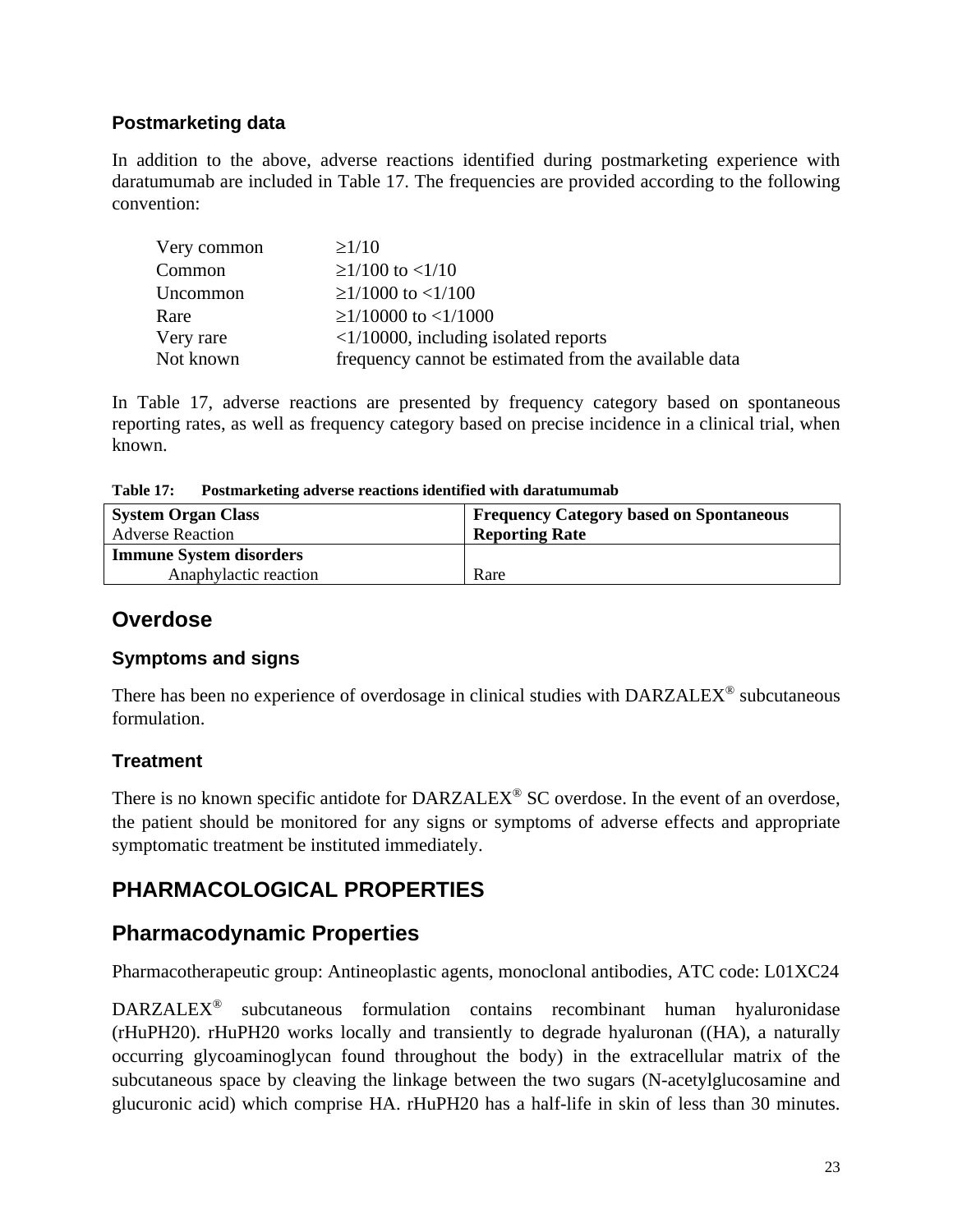Hyaluronan levels in subcutaneous tissue return to normal within 24 to 48 hours because of the rapid biosynthesis of hyaluronan.

## **Mechanism of action**

Daratumumab is an IgG1κ human monoclonal antibody (mAb) that binds to the CD38 protein expressed on the surface of cells in a variety of hematological malignancies, including clonal plasma cells in multiple myeloma and AL amyloidosis, as well as other cell types and tissues. CD38 protein has multiple functions such as receptor mediated adhesion, signaling and enzymatic activity.

Daratumumab has been shown to potently inhibit the *in vivo* growth of CD38-expressing tumor cells. Based on *in vitro* studies, daratumumab may utilize multiple effector functions, resulting in immune mediated tumor cell death. These studies suggest that daratumumab can induce tumor cell lysis through complement-dependent cytotoxicity (CDC), antibody-dependent cell-mediated cytotoxicity (ADCC), and antibody-dependent cellular phagocytosis (ADCP) in malignancies expressing CD38. A subset of myeloid derived suppressor cells (CD38+MDSCs), regulatory T cells (CD38+T<sub>regs</sub>) and B cells (CD38+B<sub>regs</sub>) are decreased by daratumumab. T cells (CD3+, CD4+, and CD8+) are also known to express CD38 depending on the stage of development and the level of activation. Significant increases in CD4+ and CD8+ T cell absolute counts, and percentages of lymphocytes, were observed with DARZALEX® SC treatment in peripheral whole blood and bone marrow. T-cell receptor DNA sequencing verified that T-cell clonality was increased with DARZALEX<sup>®</sup> SC treatment, indicating immune modulatory effects that may contribute to clinical response.

Daratumumab induced apoptosis *in vitro* after Fc mediated cross-linking. In addition, daratumumab modulated CD38 enzymatic activity, inhibiting the cyclase enzyme activity and stimulating the hydrolase activity. The significance of these *in vitro* effects in a clinical setting, and the implications on tumor growth, are not well-understood.

## **Pharmacodynamic effects**

## *Natural killer (NK) cell and T-cell count*

NK cells are known to express high levels of CD38 and are susceptible to daratumumab mediated cell lysis. Decreases in absolute counts and percentages of total NK cells  $(CD16+CD56+)$  and activated  $(CD16+CD56<sup>dim</sup>)$  NK cells in peripheral whole blood and bone marrow were observed with DARZALEX® SC treatment. However, baseline levels of NK cells did not show an association with clinical response.

## *Immunogenicity*

In multiple myeloma and AL amyloidosis patients treated with  $DARZALEX^{\circledast}$  subcutaneous formulation in monotherapy and combination clinical trials, less than 1% of patients developed treatment-emergent anti-daratumumab antibodies.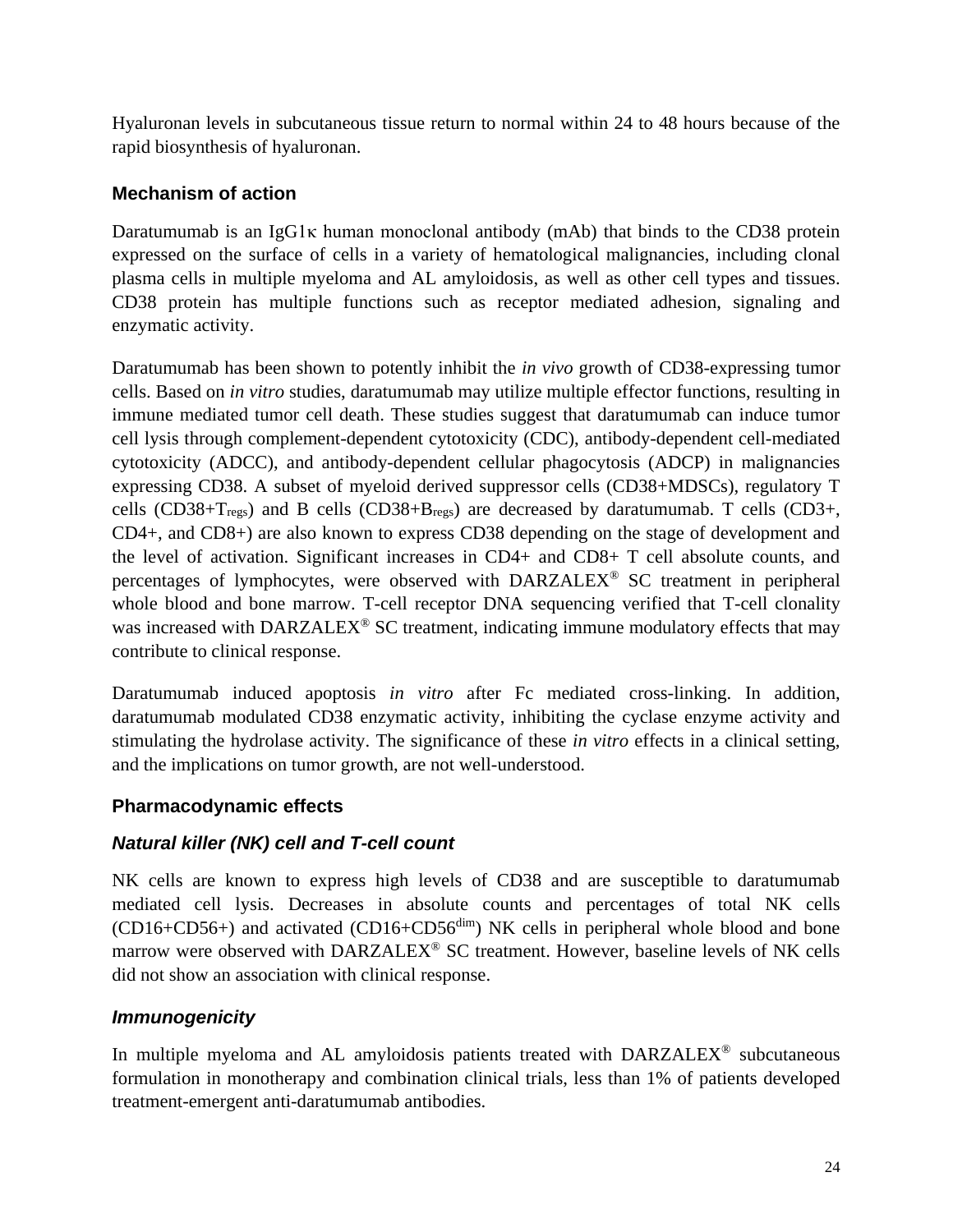In multiple myeloma and AL amyloidosis patients, the incidence of treatment-emergent nonneutralizing anti-rHuPH20 antibodies was 7.3% (55/750) in monotherapy and combination  $DARZALEX^{\circledast}$  clinical trials. The anti-rHuPH20 antibodies did not appear to impact daratumumab exposures. The clinical relevance of the development of anti-daratumumab or antirHuPH20 antibodies after treatment with DARZALEX® subcutaneous formulation is not known.

Immunogenicity data are highly dependent on the sensitivity and specificity of the test methods used. Additionally, the observed incidence of a positive result in a test method may be influenced by several factors, including sample handling, timing of sample collection, drug interference, concomitant medication and the underlying disease. Therefore, comparison of the incidence of antibodies to daratumumab with the incidence of antibodies to other products may be misleading.

## **Clinical studies**

## *Clinical experience with DARZALEX® subcutaneous formulation*

#### *Monotherapy – relapsed/refractory multiple myeloma*

MMY3012, an open-label, randomized, Phase 3 non-inferiority study, compared efficacy and safety of treatment with DARZALEX<sup>®</sup> subcutaneous formulation (1800 mg) vs. intravenous (16 mg/kg) daratumumab in patients with relapsed or refractory multiple myeloma who had received at least 3 prior lines of therapy including a PI and an IMiD or who were doublerefractory to a PI and an IMiD. Treatment continued until unacceptable toxicity or disease progression.

A total of 522 patients were randomized: 263 to the DARZALEX® SC formulation arm and 259 to the IV daratumumab arm. The baseline demographic and disease characteristics were similar between the two treatment groups. The median patient age was 67 years (range: 33-92 years), 55% were male and 78% were Caucasian. The median patient weight was 73 kg (range: 29– 138 kg). Patients had received a median of 4 prior lines of therapy. A total of 51% of patients had prior ASCT, 100% of patients were previously treated with both PI(s) and IMiD(s) and most patients were refractory to a prior systemic therapy, including both PI and IMiD (49%).

The study was designed to demonstrate non-inferiority of treatment with DARZALEX® SC formulation versus IV daratumumab based on co-primary endpoints of overall response rate (ORR) by the IMWG response criteria and maximum  $C_{trough}$  at pre-dose Cycle 3 Day 1 (see *Pharmacokinetic Properties*)*.* The ORR, defined as the proportion of patients who achieve partial response (PR) or better, was  $41.1\%$  (95% CI: 35.1%, 47.3%) in the DARZALEX<sup>®</sup> SC formulation arm and 37.1% (95% CI: 31.2%, 43.3%) in the IV daratumumab arm.

This study met its primary objectives to show that  $DARZALEX^{\circledcirc}$  SC formulation is non-inferior to IV daratumumab in terms of ORR and maximum trough concentration. The results are provided in Table 18.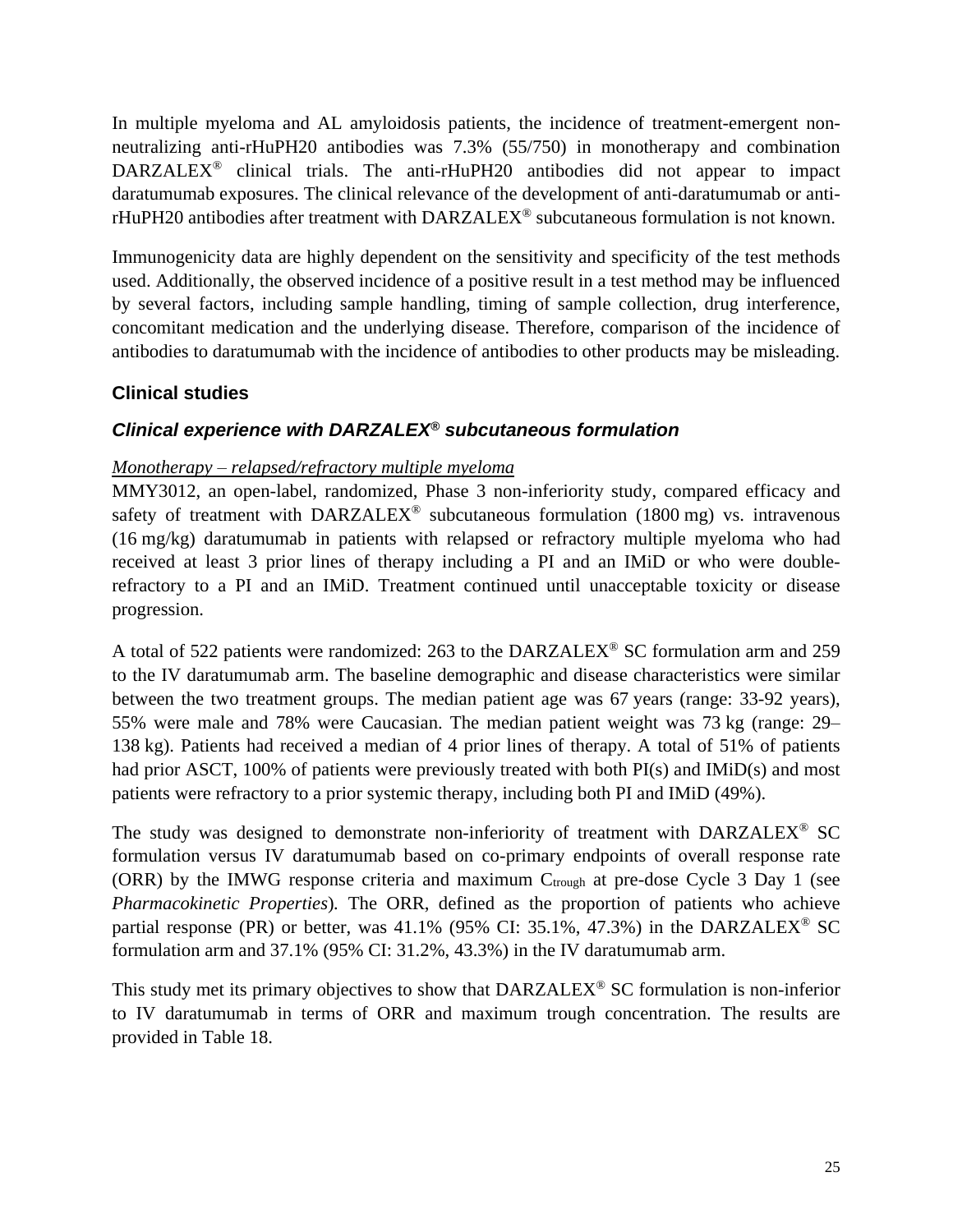#### **Table 18: Key results from Study MMY3012**

|                                                       | <b>SC</b> Daratumumab<br>$(N=263)$ | <b>IV</b> Daratumumah<br>$(N=259)$ |
|-------------------------------------------------------|------------------------------------|------------------------------------|
| <b>Primary Endpoint</b>                               |                                    |                                    |
| Overall response (sCR+CR+VGPR+PR), n (%) <sup>a</sup> | $108(41.1\%)$                      | $96(37.1\%)$                       |
| 95% CI (%)                                            | $(35.1\%, 47.3\%)$                 | $(31.2\%, 43.3\%)$                 |
| Ratio of response rates (95% CI) <sup>b</sup>         |                                    | 1.11(0.89, 1.37)                   |
| CR or better, $n$ (%)                                 | $5(1.9\%)$                         | 7(2.7%)                            |
| Very good partial response (VGPR)                     | $45(17.1\%)$                       | 37 (14.3%)                         |
| Partial response (PR)                                 | 58 (22.1%)                         | 52 $(20.1\%)$                      |
| <b>Secondary Endpoint</b>                             |                                    |                                    |
| Rate of Infusion-related Reaction, n (%) <sup>c</sup> | 33 (12.7%)                         | 89 (34.5%)                         |
| Progression-free Survival, months                     |                                    |                                    |
| Median (95% CI)                                       | 5.59 (4.67, 7.56)                  | 6.08(4.67, 8.31)                   |
| Hazard ratio (95% CI)                                 |                                    | 0.99(0.78, 1.26)                   |

SC Daratumumab=subcutaneous daratumumab; IV Daratumumab=intravenous daratumumab.

<sup>a</sup> Based on intent-to-treat population.

<sup>b</sup> p-value <0.0001 from Farrington-Manning test for non-inferiority hypothesis.

Based on safety population. P-value <0.0001 from Cochran-Mantel-Haenszel Chi-Squared test.

Safety and tolerability results, including in lower weight patients, were consistent with the known safety profile for DARZALEX® SC formulation and IV daratumumab.

Results from the modified-CTSQ, a patient reported outcome questionnaire that assesses patient satisfaction with their therapy, demonstrated that patients receiving  $DARZALEX^{\circledast}$  subcutaneous formulation had greater satisfaction with their therapy compared with patients receiving IV daratumumab.

#### *Combination treatments in multiple myeloma*

MMY2040 was an open-label trial evaluating the efficacy and safety of DARZALEX® SC formulation 1800 mg:

D-VMP arm: In combination with bortezomib, melphalan, and prednisone (D-VMP) in patients with newly diagnosed multiple myeloma (MM) who are ineligible for transplant. Bortezomib was administered by subcutaneous injection at a dose of 1.3 mg/m<sup>2</sup> body surface area twice weekly at Weeks 1, 2, 4 and 5 for the first 6-week cycle (Cycle 1; 8 doses), followed by once weekly administrations at Weeks 1, 2, 4 and 5 for eight more 6-week cycles (Cycles 2-9; 4 doses per cycle). Melphalan at 9 mg/m<sup>2</sup>, and prednisone at 60 mg/m<sup>2</sup> were orally administered on Days 1 to 4 of the nine 6-week cycles (Cycles 1-9). DARZALEX® SC formulation was continued until disease progression or unacceptable toxicity.

The median age was 75 years and approximately 51% were  $\geq$ 75 years of age. The sex of the patients was evenly distributed. Most patients were white (69%). 33% had ISS Stage I, 45% had ISS Stage II, and 22% had ISS Stage III disease at screening.

D-Rd arm: In combination with lenalidomide and dexamethasone (D-Rd) in patients with relapsed or refractory MM. Lenalidomide (25 mg once daily orally on Days 1-21 of repeated 28 day [4-week] cycles) was given with low dose dexamethasone 40 mg/week (or a reduced dose of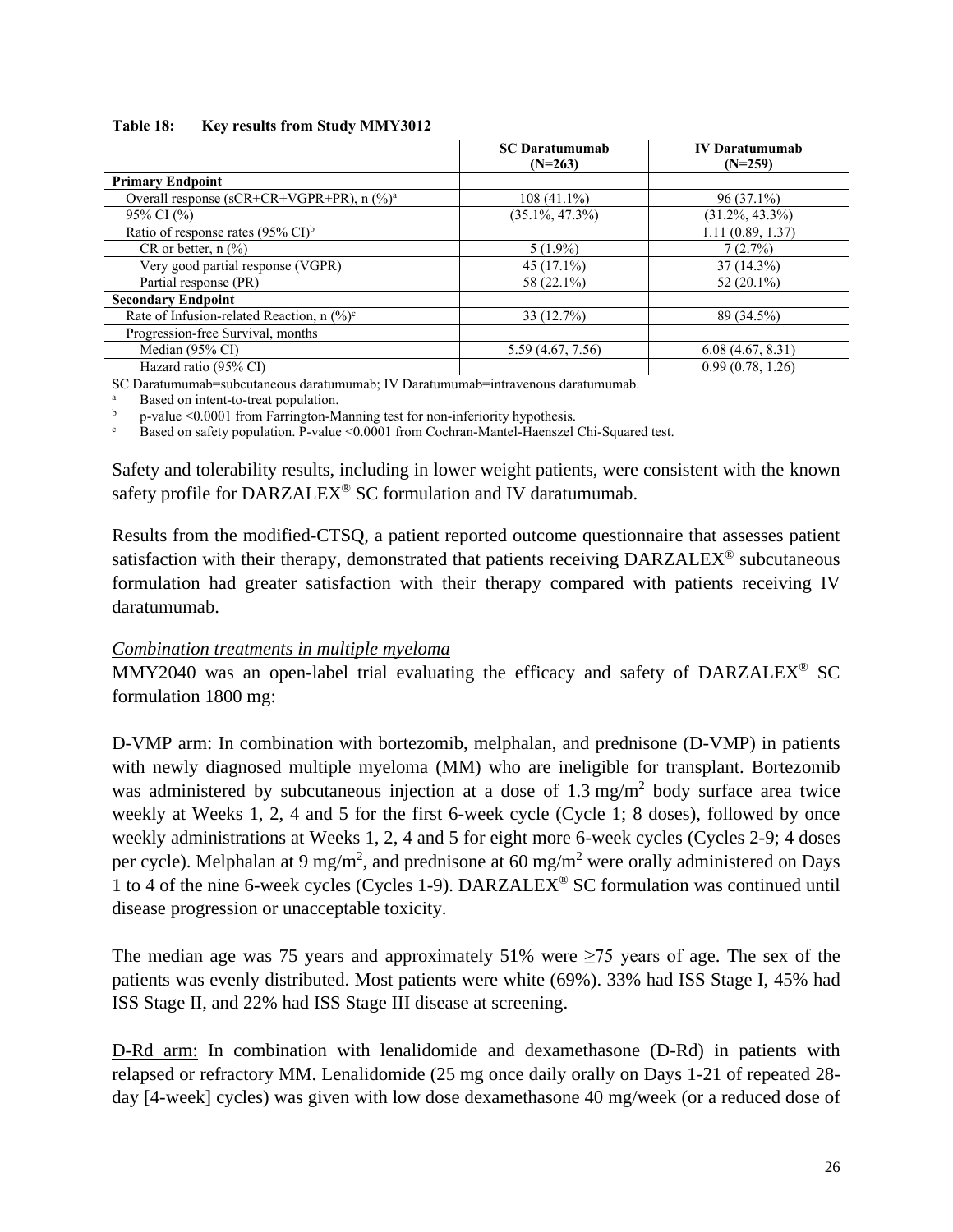20 mg/week for patients >75 years or BMI <18.5). DARZALEX<sup>®</sup> subcutaneous formulation was continued until disease progression or unacceptable toxicity.

The median age was 69 years. The majority of patients were male (69%). Most patients were white (69%). 42% had ISS Stage I, 30% had ISS Stage II, and 28% had ISS Stage III disease at screening. Patients had received a median of 1 prior line of therapy, 52% of patients received prior ASCT. The majority of patients (95%) received prior PI, 59% received a prior IMiD including 22% who received prior lenalidomide. 54% of patients received both a prior PI and IMiD.

D-VRd arm: In combination with bortezomib, lenalidomide, and dexamethasone (D-VRd) in patients with newly diagnosed MM who are transplant eligible. Bortezomib was administered by SC injection at a dose of 1.3 mg/m<sup>2</sup> body surface area twice weekly at Weeks 1 and 2. Lenalidomide was administered orally at 25 mg once daily on Days 1-14; low dose dexamethasone was administered 40 mg/week in 3-week cycles. Total treatment duration was 4 cycles.

The median age was 59 years of age. The majority of patients (81%) fell in the range of 18 to  $<$  65 years of age and were male (72%). Most patients were white (57%); 45% had ISS Stage I, 34% had ISS Stage II, and 21% had ISS Stage III disease at screening.

A total of 199 patients (D-VMP: 67; D-Rd:65; D-VRd:67) were enrolled. Efficacy results were determined by computer algorithm using IMWG criteria. Primary endpoints ORR for D-VMP and D-Rd and VGPR or better for D-VRd were met (see Table 19).

|                                                     | $D-VMP(n=67)$      | $D-Rd (n=65)$      | $D-VRd(n=67)$      |
|-----------------------------------------------------|--------------------|--------------------|--------------------|
| Overall response ( $sCR+CR+VGPR+PR$ ), $n \ (\%)^a$ | 59 (88.1%)         | 59 (90.8%)         | 65 (97.0%)         |
| $90\% \text{ CI}(\%)$                               | $(79.5\%, 93.9\%)$ | $(82.6\%, 95.9\%)$ | $(90.9\%, 99.5\%)$ |
| Stringent complete response (sCR)                   | 5(7.5%)            | $4(6.2\%)$         | $6(9.0\%)$         |
| Complete response (CR)                              | $7(10.4\%)$        | $8(12.3\%)$        | 5(7.5%)            |
| Very good partial response (VGPR)                   | 31 (46.3%)         | $30(46.2\%)$       | 37 (55.2%)         |
| Partial response (PR)                               | $16(23.9\%)$       | $17(26.2\%)$       | $17(25.4\%)$       |
|                                                     |                    |                    |                    |
| VGPR or better $(sCR + CR + VGPR)$                  | 43 (64.2%)         | 42 (64.6%)         | 48 (71.6%)         |
| 90% CI(%)                                           | $(53.5\%, 73.9\%)$ | $(53.7\%, 74.5\%)$ | $(61.2\%, 80.6\%)$ |

**Table 19: Efficacy results from Study MMY2040**

D-VMP=SC Daratumumab-bortezomib-melphalan-prednisone; D-Rd=SC Daratumumab-lenalidomide-dexamethasone; D-VRd=SC Daratumumab-bortezomib-lenalidomide-dexamethasone; SC Daratumumab=subcutaneous daratumumab;

CI=confidence interval

Based on treated subjects

#### *Combination treatment with pomalidomide and dexamethasone in patients with multiple myeloma*

Study MMY3013 was an open-label, randomized, active-controlled Phase 3 trial that compared treatment with DARZALEX<sup>®</sup> SC formulation (1800 mg) in combination with pomalidomide and low-dose dexamethasone (D-Pd) to treatment with pomalidomide and low-dose dexamethasone (Pd) in patients with multiple myeloma who had received at least one prior therapy with lenalidomide and a protease inhibitor (PI). Pomalidomide (4 mg once daily orally on Days 1-21 of repeated 28-day [4-week] cycles) was given with low dose oral or intravenous dexamethasone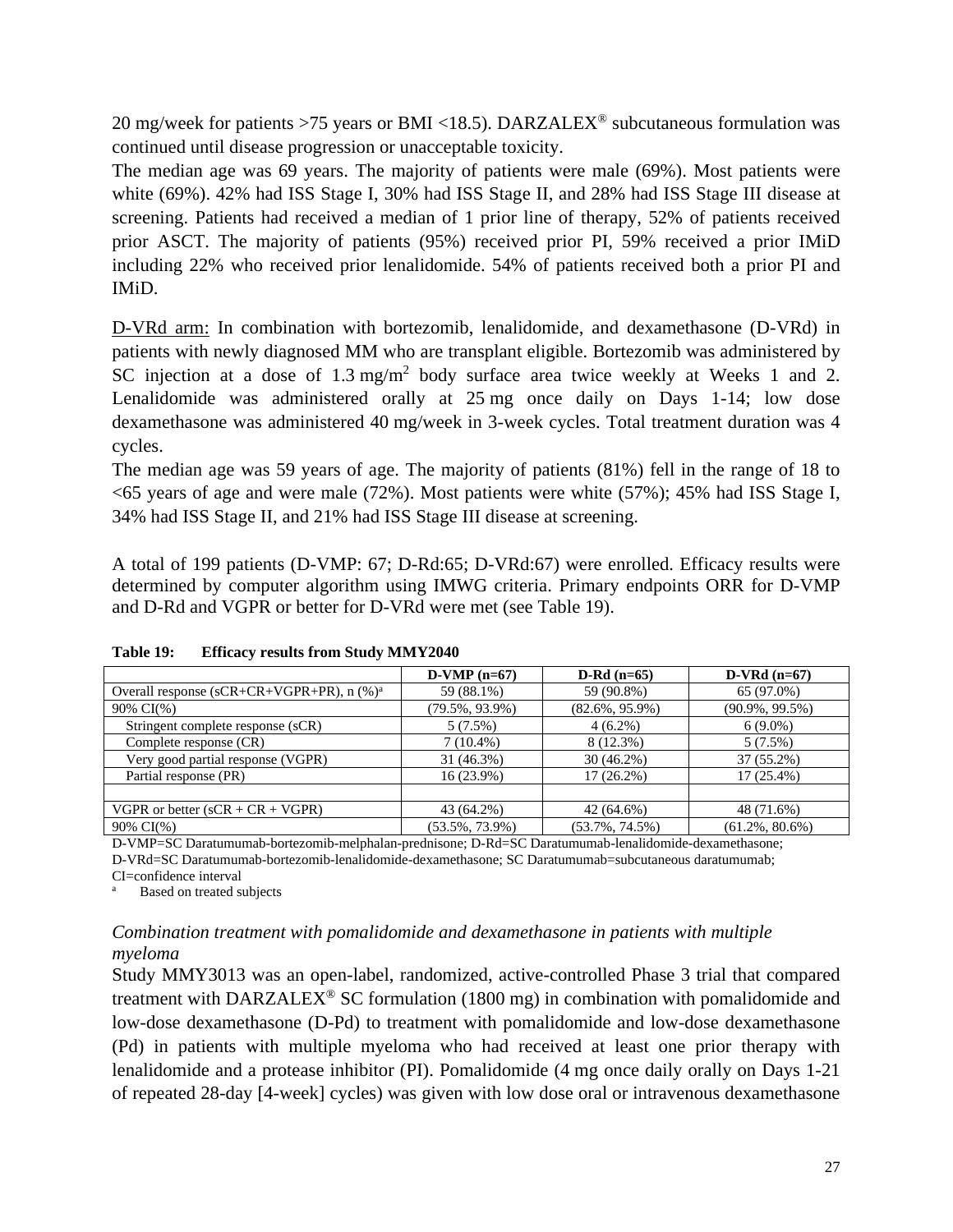40 mg/week (or a reduced dose of 20 mg/week for patients >75 years). On DARZALEX<sup>®</sup> SC formulation administration days, 20 mg of the dexamethasone dose was given as a preadministration medication and the remainder given the day after the administration. For patients on a reduced dexamethasone dose, the entire 20 mg dose was given as a DARZALEX<sup>®</sup> SC formulation pre-administration medication. Dose adjustments for pomalidomide and dexamethasone were applied according to manufacturer's prescribing information. Treatment was continued in both arms until disease progression or unacceptable toxicity.

A total of 304 patients were randomized: 151 to the D-Pd arm and 153 to the Pd arm. Patients with documented evidence of disease progression on or after the last regimen were included in the study. Patients who had ongoing  $\geq$  Grade 2 peripheral neuropathy or  $\geq$  Grade 3 rash during prior therapy were excluded. The baseline demographic and disease characteristics were similar between the two treatment groups. The median patient age was 67 years (range 35 to 90 years), 18% were  $\geq$  75 years, 53% were male, and 89% Caucasian. Patients had received a median of 2 prior lines of therapy, with 11% of patients having received one prior line of therapy; all were refractory to lenalidomide and 32.4% were refractory to both lenalidomide and a PI. All patients received a prior treatment with a proteasome inhibitor (PI) and lenalidomide, and 56% of patients received prior stem cell transplantation (ASCT). Ninety-six (96%) of patients received prior treatment with bortezomib. The majority of patients were refractory to lenalidomide (80%), a PI (48%), or both an immunomodulator and a PI (42%). Efficacy was evaluated by PFS based on IMWG criteria.

With a median follow-up of 16.9 months, the primary analysis of PFS in Study MMY3013 demonstrated a statistically significant improvement in the D-Pd arm as compared to the Pd arm; the median PFS was 12.4 months in the D-Pd arm and 6.9 months in the Pd arm (HR [95% CI]: 0.63 [0.47, 0.85]; p-value = 0.0018), representing a  $37\%$  reduction in the risk of disease progression or death for patients treated with D-Pd versus Pd. Median OS was not reached for either treatment group.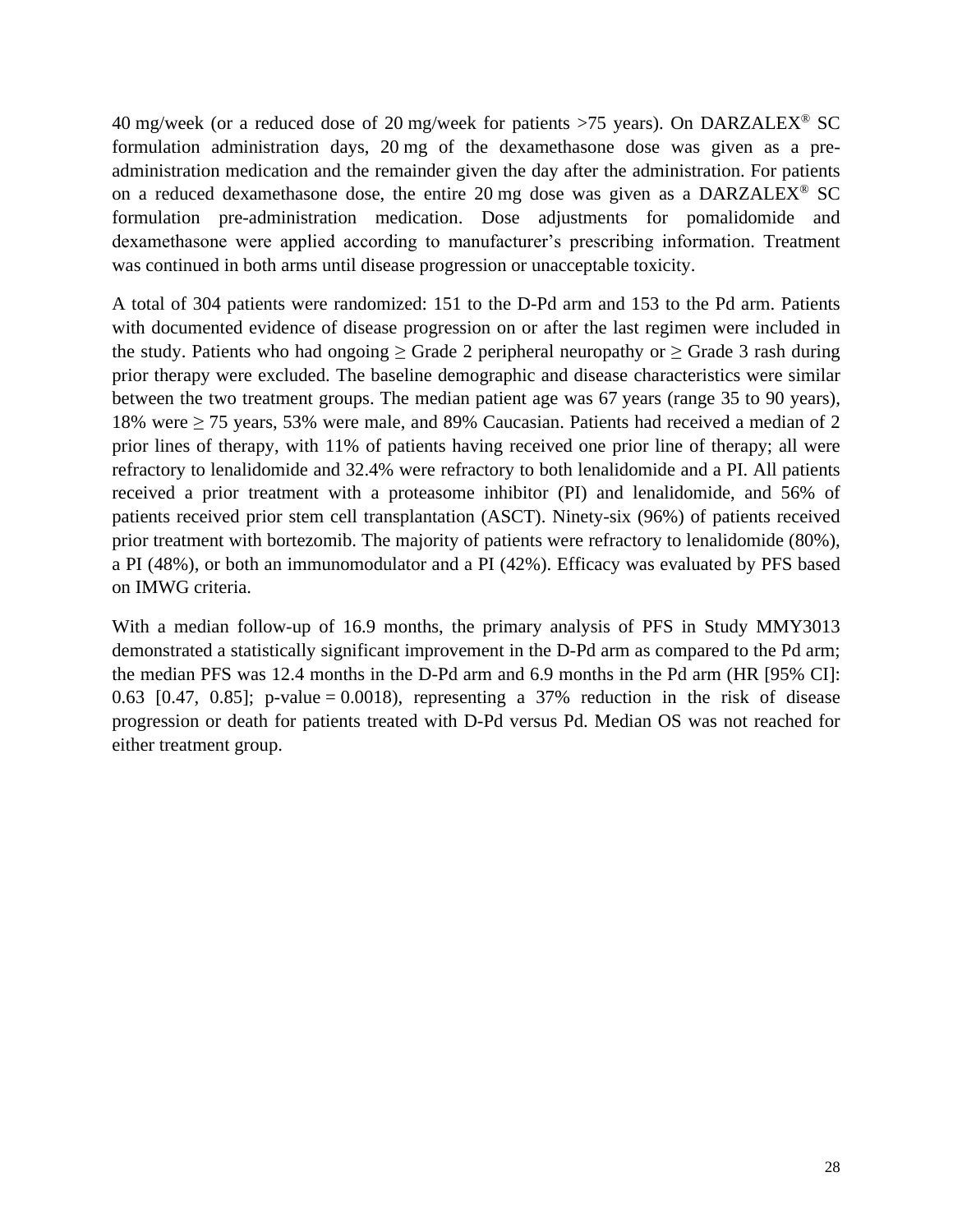



No. at risk

| Pd 153121 93 79 61 52 46 36 27 17 12 5 5 1 0 0 0 0 0       |  |  |  |  |  |  |  |  |
|------------------------------------------------------------|--|--|--|--|--|--|--|--|
| D-Pd 151 135 111 100 87 80 74 66 48 30 20 12 8 5 3 2 2 2 1 |  |  |  |  |  |  |  |  |

Additional efficacy results from Study MMY3013 are presented in Table 20 below.

#### **Table 20: Efficacy results from Study MMY3013 a**

|                                          | $D-Pd(n=151)$     | $Pd(n=153)$      |
|------------------------------------------|-------------------|------------------|
| Overall response (sCR+CR+VGPR+PR)        |                   |                  |
| $n\binom{0}{0}^a$                        | 104 (68.9%)       | 71 (46.4%)       |
| $P-value^b$                              | < 0.0001          |                  |
| Stringent complete response (sCR)        | 14 (9.3%)         | $2(1.3\%)$       |
| Complete response (CR)                   | 23 (15.2%)        | $4(2.6\%)$       |
| Very good partial response (VGPR)        | 40(26.5%)         | 24 (15.7%)       |
| Partial response (PR)                    | 27 (17.9%)        | 41 (26.8%)       |
| MRD negativity rate <sup>c</sup> $n(\%)$ | 13 (8.7%)         | $3(2.0\%)$       |
| 95% CI (%)                               | $(4.7\%, 14.3\%)$ | $(0.4\%, 5.6\%)$ |
| $P$ -value <sup>d</sup>                  | 0.0102            |                  |

D-Pd=daratumumab-pomalidomide-dexamethasone; Pd=pomalidomide-dexamethasone;

MRD=minimal residual disease; CI=confidence interval

<sup>a</sup> Based on intent-to-treat population<br> $\frac{b}{p}$   $\frac{c}{p}$   $\frac{c}{p}$ 

<sup>b</sup> p-value from Cochran Mantel-Haenszel Chi-Squared test adjusted for stratification factors

 $\textdegree$  MRD Negative rate is based on the intent-to-treat population and a threshold of 10<sup>-5</sup>

<sup>d</sup> p-value from Fisher's exact test.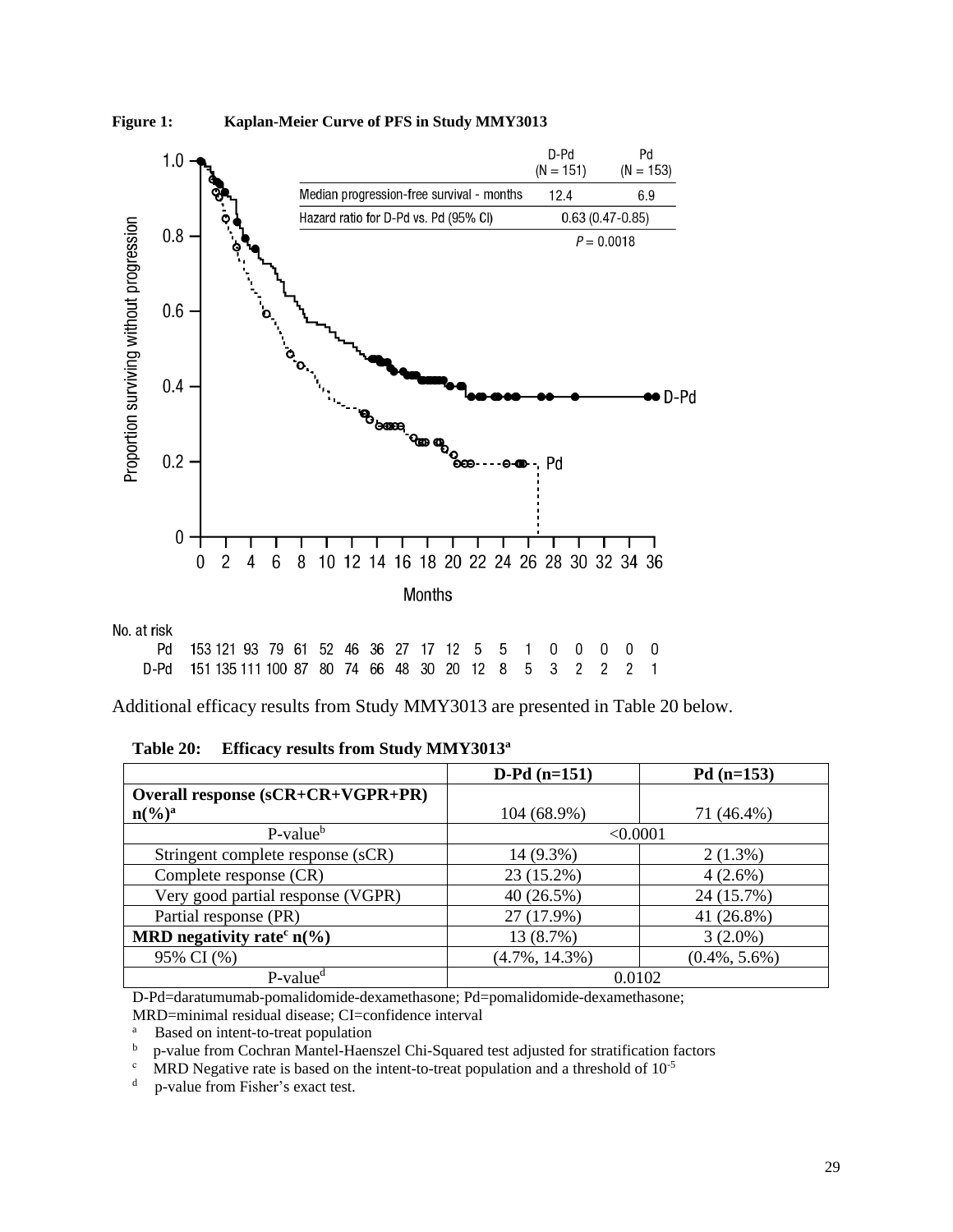In responders, the median time to response was 1 month (range: 0.9 to 9.1 months) in the D-Pd group and 1.9 months (range: 0.9 to 17.3 months) in the Pd group. The median duration of response had not been reached in the D-Pd group (range: 1 to 34.9+ months) and was 15.9 months (range:  $1+$  to 24.8 months) in the Pd group.

#### *Combination treatment with bortezomib, cyclophosphamide and dexamethasone in patients with AL amyloidosis*

Study AMY3001, an open-label, randomized, active-controlled Phase 3 study, compared treatment with  $DARZALEX^{\circledast}$  subcutaneous formulation (1800 mg) in combination with bortezomib, cyclophosphamide and dexamethasone (D-VCd) to treatment with bortezomib, cyclophosphamide and dexamethasone (VCd) alone in patients with newly diagnosed AL amyloidosis. Randomization was stratified by AL amyloidosis Cardiac Staging System, countries that typically offer autologous stem cell transplant (ASCT) for patients with AL amyloidosis, and renal function.

Eligible patients were required to have newly diagnosed light chain (AL) amyloidosis with at least one affected organ, measurable hematologic disease, Cardiac Stage I-IIIA (based on European Modification of Mayo 2004 Cardiac Stage), and NYHA Class I-IIIA. Patients with NYHA Class IIIB and IV were excluded.

Bortezomib (SC; 1.3 mg/m<sup>2</sup> body surface area), cyclophosphamide (oral or IV; 300 mg/m<sup>2</sup> body surface area; max dose 500 mg), and dexamethasone (oral or IV; 40 mg or a reduced dose of 20 mg for patients >70 years or body mass index [BMI] <18.5 or those who have hypervolemia, poorly controlled diabetes mellitus or prior intolerance to steroid therapy) were administered weekly on Days 1, 8, 15, and 22 of repeated 28-day [4-week] cycles. On the days of DARZALEX<sup>®</sup> dosing, 20 mg of the dexamethasone dose was given as a pre-injection medication and the remainder given the day after DARZALEX® administration. Bortezomib, cyclophosphamide and dexamethasone were given for six 28-day [4-week] cycles in both treatment arms, while DARZALEX® treatment was continued until disease progression, start of subsequent therapy, or a maximum of 24 cycles (~2 years) from the first dose of study treatment. Dose adjustments for bortezomib, cyclophosphamide and dexamethasone were applied according to manufacturer's prescribing information.

A total of 388 patients were randomized: 195 to the D-VCd arm and 193 to the VCd arm. The baseline demographic and disease characteristics were similar between the two treatment groups. The majority (79%) of patients had lambda free light chain disease. The median patient age was 64 years (range: 34 to 87); 47% were  $\geq$  65 years; 58% were male; 76% Caucasian, 17% Asian, and 3% African American; 23% had AL amyloidosis Clinical Cardiac Stage I, 40% had Stage II, 35% had Stage IIIA, and 2% had Stage IIIB. The median number of organs involved was 2 (range: 1-6) and 66% of patients had 2 or more organs involved. Vital organ involvement was: 71% cardiac, 59% renal and 8% hepatic. The major efficacy outcome measure was hematologic complete response (HemCR) rate as determined by the Independent Review Committee assessment based on International Concensus Criteria. Study AMY3001 demonstrated an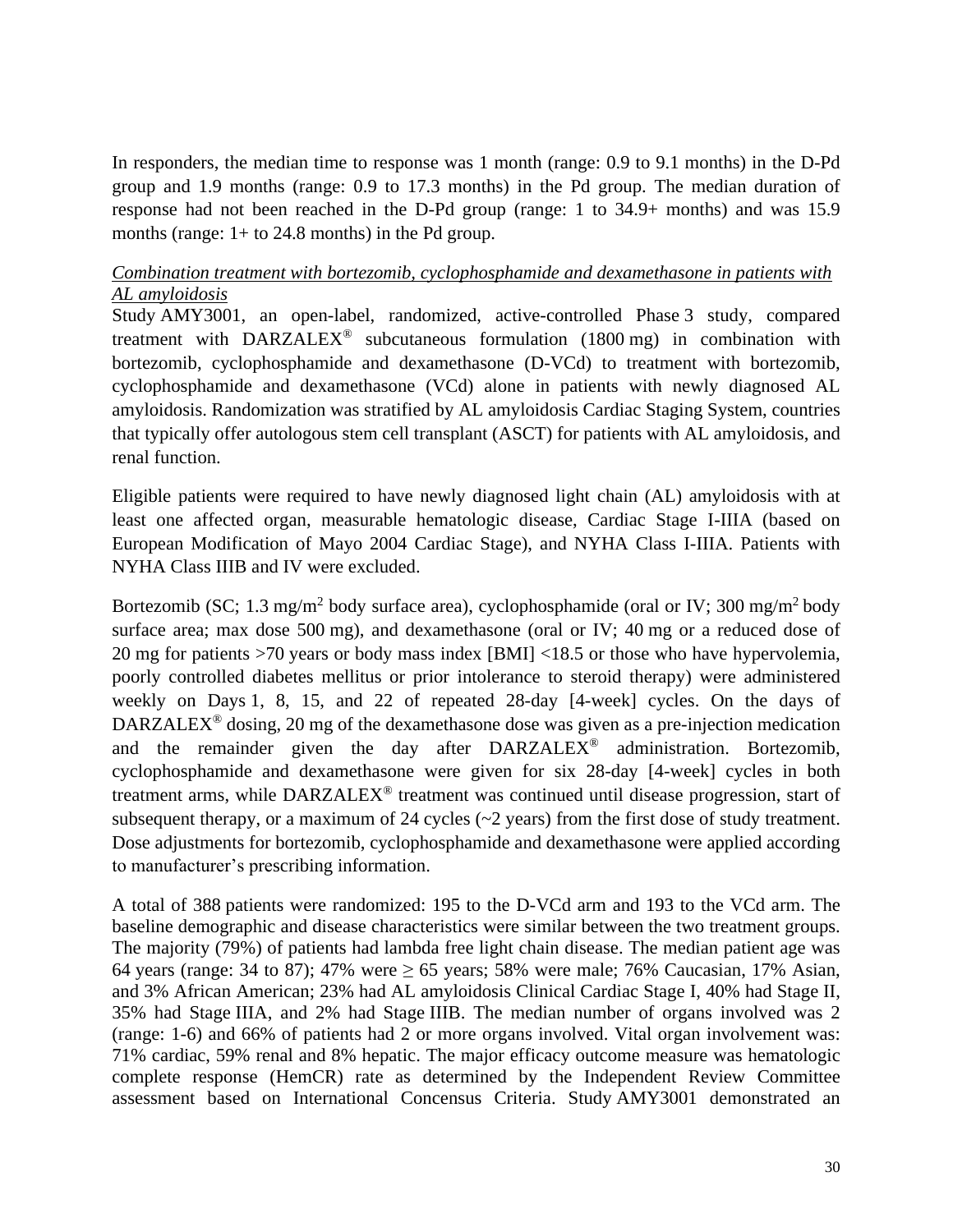improvement in HemCR in the D-VCd arm as compared to the VCd arm. Efficacy results are summarized in Table 21.

| Table 21: |  |  | Efficacy results from Study AMY3001 <sup>a</sup> |
|-----------|--|--|--------------------------------------------------|
|           |  |  |                                                  |

|                                                           | D-VCd            | VCd          | <b>P</b> value        |
|-----------------------------------------------------------|------------------|--------------|-----------------------|
|                                                           | $(n=195)$        | $(n=193)$    |                       |
| Hematologic complete response (HemCR), n (%)              | 104 (53.3%)      | 35 (18.1%)   | < 0.0001 <sup>b</sup> |
| Very good partial response (VGPR), $n$ $%$ )              | 49 (25.1%)       | $60(31.1\%)$ |                       |
| Partial response (PR), $n$ (%)                            | 26 (13.3%)       | 53 (27.5%)   |                       |
| Hematologic VGPR or better (HemCR + VGPR), $n$ (%)        | 153 (78.5%)      | 95 (49.2%)   | < 0.0001 <sup>b</sup> |
| Major organ deterioration progression-free survival (MOD- | 0.58(0.36, 0.93) |              | $0.0211$ <sup>d</sup> |
| PFS), Hazard ratio with 95% CI <sup>c</sup>               |                  |              |                       |
| Cardiac response rate at 6 months, $n/N$ (%) <sup>e</sup> | 49/118 (42%)     | 26/117(22%)  |                       |
| Renal response rate at 6 months, $n/N$ (%) <sup>f</sup>   | 63/117(54%)      | 31/113(27%)  |                       |

D-VCd=daratumumab-bortezomib-cyclophosphamide-dexamethasone; VCd=bortezomib-cyclophosphamide-dexamethasone

<sup>a</sup> Based on intent-to-treat population<br> $\frac{b}{n}$   $\frac{n-value}{n}$  from Cochran Mantel-Haer

b p-value from Cochran Mantel-Haenszel Chi-Squared test.<br>
C MOD-PFS defined as hematologic progression, major organism

<sup>c</sup> MOD-PFS defined as hematologic progression, major organ (cardiac or renal) deterioration or death Nominal p-value from inverse probability censoring weighted log-rank test

<sup>d</sup> Nominal p-value from inverse probability censoring weighted log-rank test  $p =$  n = number of subjects who had cardiac response at 6 months; N = number

e n = number of subjects who had cardiac response at 6 months;  $N =$  number of subjects who were cardiac-evaluable for response  $n =$  number of subjects who were represented by  $n =$  number of subjects who were represented b

 $n =$  number of subjects who had kidney response at 6 months;  $N =$  number of subjects who were renal-evalauble for response.

In responders, the median time to HemCR was 60 days (range: 8 to 299 days) in the D-VCd group and 85 days (range: 14 to 340 days) in the VCd group. The median time to VGPR or better was 17 days (range: 5 to 336 days) in the D-VCd group and 25 days (range: 8 to 171 days) in the VCd group. The median duration of HemCR had not been reached in either arm.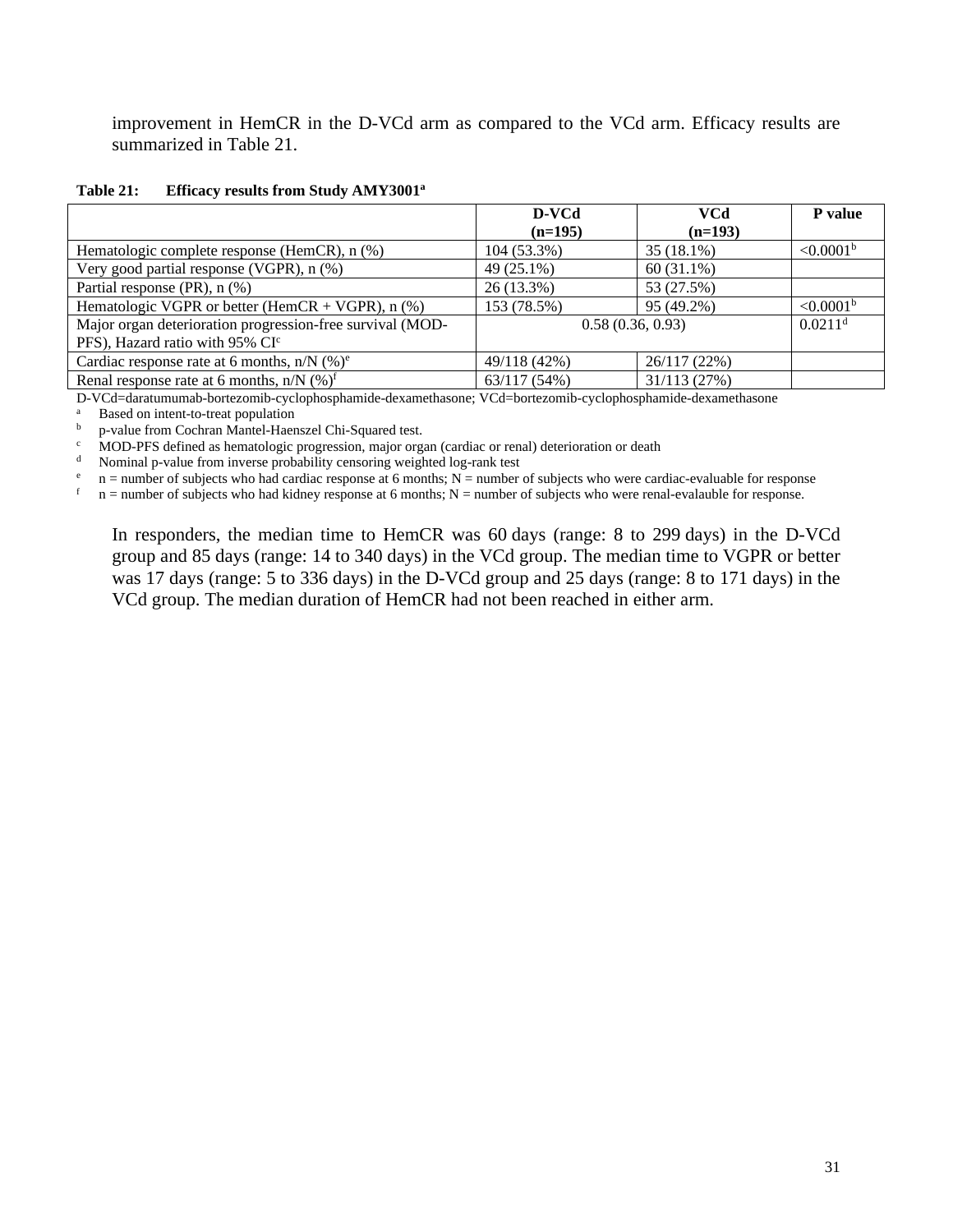

The median follow-up for the study is 11.4 months. The median major organ deterioration progression-free survival (MOD-PFS) was not reached for patients in either arm. The median major organ deterioration event-free survival (MOD-EFS) was not reached for patients receiving D-VCd and was 8.8 months for patient receiving VCd. The hazard ratio for MOD-EFS was 0.39 (95 CI: 0.27, 0.56) and the nominal p-value was <0.0001. Overall survival (OS) data were not mature. A total of 56 deaths were observed [N=27 (13.8%) D-VCd vs. N=29 (15%) VCd group].

Patients treated with D-VCd reported clinically meaningful improvement in fatigue and Global Health Status compared with VCd at week 16 of treatment, assessed using EORTC QLQ-C30 (European Organization for Research and Treatment of Cancer Quality of Life Questionnaire Core 30-items). After 6 cycles of treatment, there were meaningful improvements in patients HRQoL (health-related quality of life) outcomes with continued daratumumab treatment. No adjustments were made for multiplicity.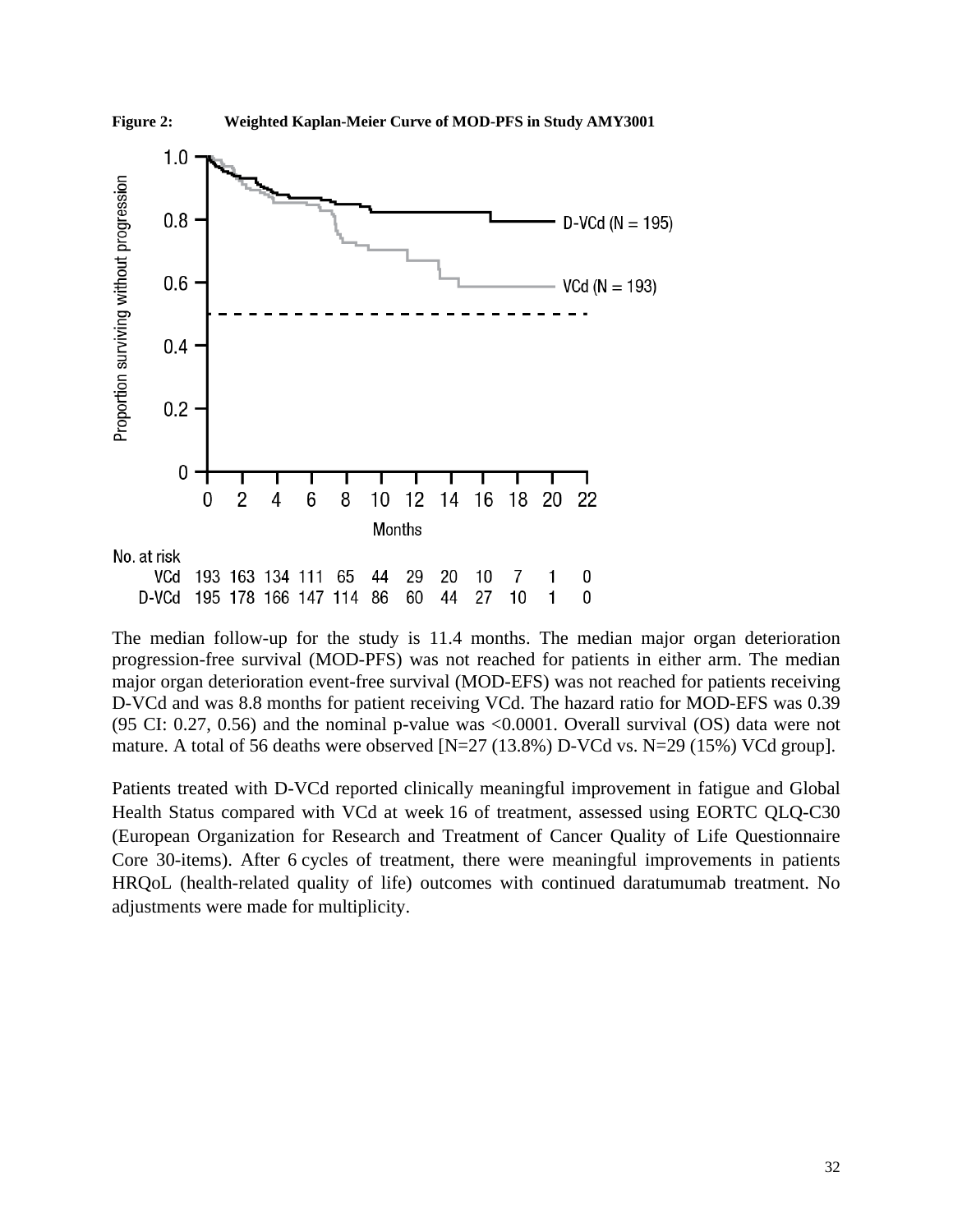#### *Clinical experience with daratumumab intravenous formulation*

#### **Newly Diagnosed Multiple Myeloma Eligible for ASCT**

#### *Combination with bortezomib, thalidomide and dexamethasone in patients eligible for autologous stem cell transplant (ASCT)*

Study MMY3006, an open-label, randomized, active-controlled Phase 3 study compared induction and consolidation treatment with IV daratumumab 16 mg/kg in combination with bortezomib, thalidomide and dexamethasone (D-VTd) to treatment with bortezomib, thalidomide and dexamethasone (VTd) in patients with newly diagnosed multiple myeloma eligible for ASCT. The consolidation phase of treatment began a minimum of 30 days post-ASCT, when the patient had recovered sufficiently, and engraftment was complete.

Bortezomib was administered by subcutaneous (SC) injection or intravenous (IV) injection at a dose of 1.3 mg/m<sup>2</sup> body surface area twice weekly for two weeks (Days 1, 4, 8, and 11) of repeated 28-day (4-week) induction treatment cycles (Cycles 1-4) and two consolidation cycles (Cycles 5 and 6) following ASCT after Cycle 4. Thalidomide was administered orally at 100 mg daily during the six bortezomib cycles. Dexamethasone (oral or intravenous) was administered at 40 mg on Days 1, 2, 8, 9, 15, 16, 22 and 23 of Cycles 1 and 2, and at 40 mg on Days 1-2 and 20 mg on subsequent dosing days (Days 8, 9, 15, 16) of Cycles 3-4. Dexamethasone 20 mg was administered on Days 1, 2, 8, 9, 15, 16 in Cycles 5 and 6. On the days of IV daratumumab infusion, the dexamethasone dose was administered intravenously as a pre-infusion medication. Dose adjustments for bortezomib, thalidomide and dexamethasone were applied according to manufacturer's prescribing information.

A total of 1085 patients were randomized: 543 to the D-VTd arm and 542 to the VTd arm. The baseline demographic and disease characteristics were similar between the two treatment groups. The median age was 58 (range: 22 to 65 years). The majority were male (59%), 48% had an ECOG performance score of 0, 42% had an ECOG performance score of 1 and 10% had an ECOG performance score of 2. Forty percent had ISS Stage I, 45% had ISS Stage II and 15% had ISS Stage III disease.

Efficacy was evaluated by the stringent Complete Response (sCR) rate at Day 100 post-transplant.

|                                                | $D-VTd (n=543)$    | $VTd (n=542)$      | P value <sup>b</sup> |
|------------------------------------------------|--------------------|--------------------|----------------------|
| Response assessment Day 100 post-              |                    |                    |                      |
| transplant                                     |                    |                    |                      |
| Stringent Complete Response (sCR)              | 157 (28.9%)        | $110(20.3\%)$      | 0.0010               |
| $CR$ or better ( $sCR + CR$ )                  | 211 (38.9%)        | 141 (26.0%)        | < 0.0001             |
| Very Good Partial Response or better           |                    |                    |                      |
| $(sCR+CR+VGPR)$                                | 453 (83.4%)        | 423 (78.0%)        |                      |
| MRD negativity <sup>c</sup> $n$ <sup>(%)</sup> | 346 (63.7%)        | 236 (43.5%)        | < 0.0001             |
| 95% CI (%)                                     | $(59.5\%, 67.8\%)$ | $(39.3\%, 47.8\%)$ |                      |

**Table 22: Efficacy results from Study MMY3006<sup>a</sup>**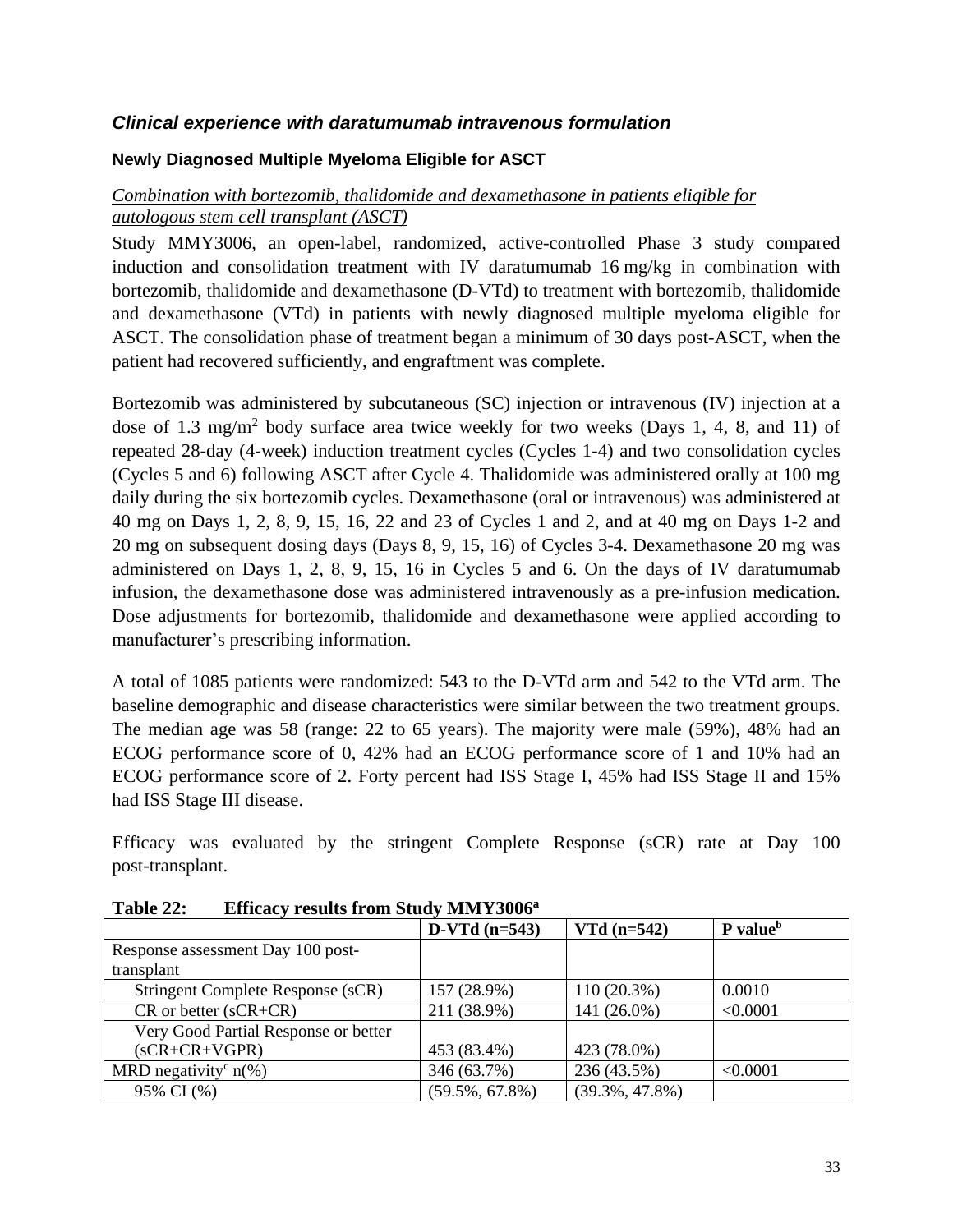| Odds ratio with $95\%$ CI <sup><math>d</math></sup> | 2.27(1.78, 2.90)   |                    |          |
|-----------------------------------------------------|--------------------|--------------------|----------|
| MRD negativity <sup>e</sup> $n\%$ )                 | 183 (33.7%)        | 108 (19.9%)        | < 0.0001 |
| 95% CI (%)                                          | $(29.7\%, 37.9\%)$ | $(16.6\%, 23.5\%)$ |          |
| Odds ratio with $95\%$ CI <sup><math>d</math></sup> | 2.06(1.56, 2.72)   |                    |          |

D-VTd=daratumumab-bortezomib-thalidomide-dexamethasone; VTd=bortezomib-thalidomide-dexamethasone; MRD=minimal residual disease; CI=confidence interval

<sup>a</sup> Based on intent-to-treat population<br> **b p** volve from Coopen Montel Heat

<sup>b</sup> p-value from Cochran Mantel-Haenszel Chi-Squared test.

 $\frac{c}{d}$  Based on threshold of 10<sup>-5</sup>

Mantel-Haenszel estimate of the common odds ratio for stratified tables is used.

<sup>e</sup> Only includes patients who achieved MRD negativity (threshold of  $10^{-5}$ ) and CR or better

Study MMY3006 demonstrated an improvement in PFS in the D-VTd arm as compared to the VTd arm; with a median follow up of 18.8 months, the median PFS had not been reached in either arm. Treatment with D-VTd resulted in a reduction in the risk of progression or death by 53% compared to VTd alone (HR=0.47; 95% CI: 0.33, 0.67; p<0.0001).

#### **Newly Diagnosed Multiple Myeloma Ineligible for ASCT**

#### *Combination treatment with lenalidomide and dexamethasone in patients ineligible for autologous stem cell transplant*

Study MMY3008 an open-label, randomized, active-controlled Phase 3 study, compared treatment with IV daratumumab 16 mg/kg in combination with lenalidomide and low-dose dexamethasone (D-Rd) to treatment with lenalidomide and low-dose dexamethasone (Rd) in patients with newly diagnosed multiple myeloma. Lenalidomide (25 mg once daily orally on Days 1-21 of repeated 28-day [4-week] cycles) was given with low dose oral or intravenous dexamethasone 40 mg/week (or a reduced dose of 20 mg/week for patients >75 years or body mass index [BMI] <18.5). On IV daratumumab infusion days, the dexamethasone dose was given as a pre-infusion medication. Dose adjustments for lenalidomide and dexamethasone were applied according to manufacturer's prescribing information. Treatment was continued in both arms until disease progression or unacceptable toxicity.

A total of 737 patients were randomized: 368 to the D-Rd arm and 369 to the Rd arm. The baseline demographic and disease characteristics were similar between the two treatment groups. The median age was 73 (range: 45-90) years, with 44% of the patients  $\geq$ 75 years of age. The majority were white (92%), male (52%), 34% had an Eastern Cooperative Oncology Group (ECOG) performance score of 0, 50% had an ECOG performance score of 1 and 17% had an ECOG performance score of  $\geq 2$ . Twenty-seven percent had International Staging System (ISS) Stage I, 43% had ISS Stage II and 29% had ISS Stage III disease. Efficacy was evaluated by progression free survival (PFS) based on IMWG criteria.

Study MMY3008 demonstrated an improvement in PFS in the D-Rd arm as compared to the Rd arm; the median PFS had not been reached in the D-Rd arm and was 31.9 months in the Rd arm (hazard ratio [HR]=0.56; 95% CI: 0.43, 0.73; p<0.0001), representing 44% reduction in the risk of disease progression or death in patients treated with D-Rd.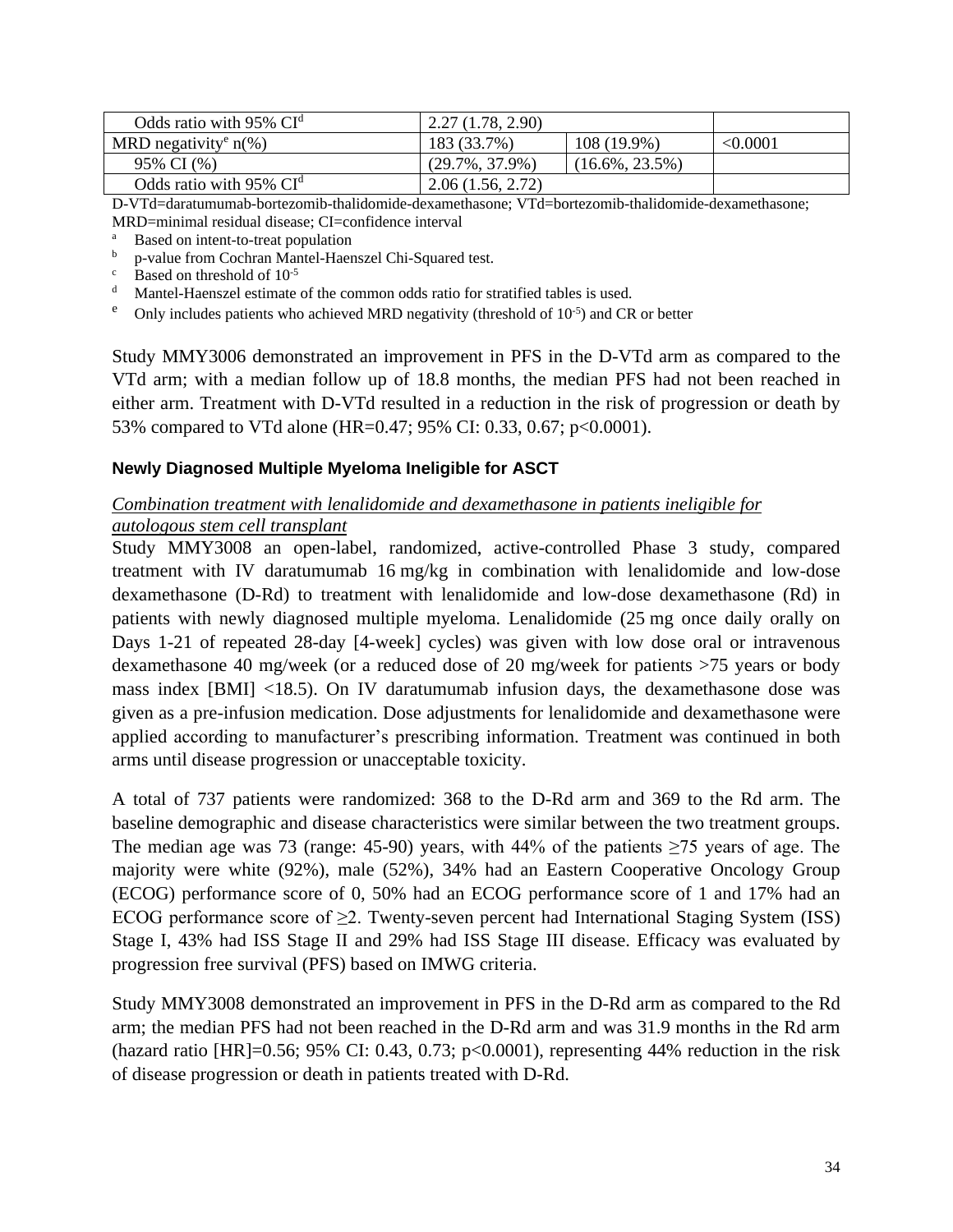In responders, the median time to response was 1.05 months (range: 0.2 to 12.1 months) in the D-Rd group and 1.05 months (range: 0.3 to 15.3 months) in the Rd group. The median duration of response had not been reached in the D-Rd group and was 34.7 months (95% CI: 30.8, not estimable) in the Rd group.

Additional efficacy results from Study MMY3008 are presented in Table 23 below.

#### *Combination treatment with bortezomib, melphalan and prednisone (VMP) in patients ineligible for autologous stem cell transplant*

Study MMY3007, an open-label, randomized, active-controlled Phase 3 study, compared treatment with IV daratumumab 16 mg/kg in combination with bortezomib, melphalan and prednisone (D-VMP), to treatment with VMP in patients with newly diagnosed multiple myeloma. Bortezomib was administered by subcutaneous injection at a dose of 1.3 mg/m<sup>2</sup> body surface area twice weekly at Weeks 1, 2, 4 and 5 for the first 6-week cycle (Cycle 1; 8 doses), followed by once weekly administrations at Weeks 1, 2, 4 and 5 for eight more 6-week cycles (Cycles 2-9; 4 doses per cycle). Melphalan at 9 mg/m<sup>2</sup>, and prednisone at 60 mg/m<sup>2</sup> were orally administered on Days 1 to 4 of the nine 6-week cycles (Cycles 1-9). IV daratumumab treatment was continued until disease progression or unacceptable toxicity.

A total of 706 patients were randomized: 350 to the D-VMP arm and 356 to the VMP arm. The baseline demographic and disease characteristics were similar between the two treatment groups. The median age was 71 (range: 40-93) years, with 30% of the patients  $\geq$ 75 years of age. The majority were white (85%), female (54%), 25% had an ECOG performance score of 0, 50% had an ECOG performance score of 1 and 25% had an ECOG performance score of 2. Patients had IgG/IgA/Light chain myeloma in 64%/22%/10% of instances, 19% had ISS Stage I, 42% had ISS Stage II and 38% had ISS Stage III disease. Efficacy was evaluated by PFS based on IMWG criteria and overall survival (OS).

With a median follow-up of 16.5 months, the primary analysis of PFS in study MMY3007 demonstrated an improvement in the D-VMP arm as compared to the VMP arm; the median PFS had not been reached in the D-VMP arm and was 18.1 months in the VMP arm (HR=0.5; 95%) CI: 0.38, 0.65; p<0.0001), representing 50% reduction in the risk of disease progression or death in patients treated with D-VMP. Results of an updated PFS analysis after a median follow-up of 40 months continued to show an improvement in PFS for patients in the D-VMP arm compared with the VMP arm. Median PFS was 36.4 months in the D-VMP arm and 19.3 months in the VMP arm (HR=0.42; 95% CI: 0.34, 0.51; p<0.0001), representing a 58% reduction in the risk of disease progression or death in patients treated with D-VMP.

After a median follow-up of 40 months, D-VMP has shown an OS advantage over the VMP arm (HR=0.60; 95% CI: 0.46, 0.80; p=0.0003), representing a 40% reduction in the risk of death in patients treated in the D-VMP arm. Median OS was not reached for either arm.

In responders, the median time to response was 0.79 months (range: 0.4 to 15.5 months) in the D-VMP group and 0.82 months (range: 0.7 to 12.6 months) in the VMP group. The median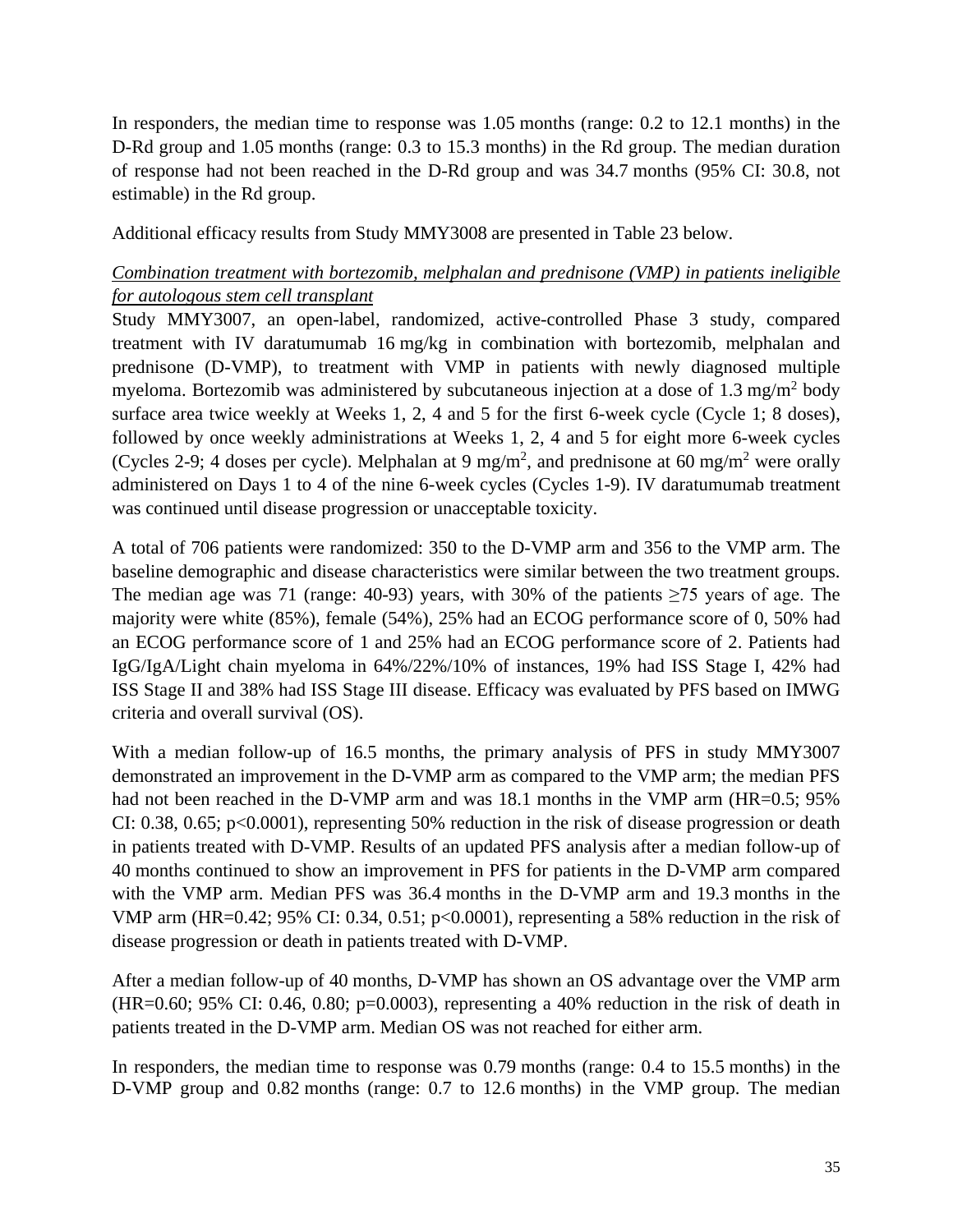duration of response had not been reached in the D-VMP group and was 21.3 months (range: 18.4, not estimable) in the VMP group.

Additional efficacy results from Study MMY3007 are presented in Table 23 below.

#### **Relapsed/Refractory Multiple Myeloma**

#### *Combination treatment with lenalidomide and dexamethasone*

Study MMY3003, an open-label, randomized, active-controlled Phase 3 trial, compared treatment with IV daratumumab 16 mg/kg in combination with lenalidomide and low-dose dexamethasone (D-Rd) to treatment with lenalidomide and low-dose dexamethasone (Rd) in patients with multiple myeloma who had received at least one prior therapy. Lenalidomide (25 mg once daily orally on Days 1-21 of repeated 28-day [4-week] cycles) was given with low dose oral or intravenous dexamethasone 40 mg/week (or a reduced dose of 20 mg/week for patients >75 years or BMI <18.5). On IV daratumumab infusion days, 20 mg of the dexamethasone dose was given as a pre-infusion medication and the remainder given the day after the infusion. For patients on a reduced dexamethasone dose, the entire 20 mg dose was given as a IV daratumumab pre-infusion medication. Dose adjustments for lenalidomide and dexamethasone were applied according to manufacturer's prescribing information. Treatment was continued in both arms until disease progression or unacceptable toxicity.

A total of 569 patients were randomized; 286 to the D-Rd arm and 283 to the Rd arm. The baseline demographic and disease characteristics were similar between the IV daratumumab and the control arm. The median patient age was 65 years (range 34 to 89 years), 11% were  $\geq$  75 years, 59% were male; 69% Caucasian, 18% Asian, and 3% African American. Patients had received a median of 1 prior line of therapy. Sixty-three percent (63%) of patients had received prior ASCT. The majority of patients (86%) received a prior PI, 55% of patients had received a prior IMiD, including 18% of patients who had received prior lenalidomide, and 44% of patients had received both a prior PI and IMiD. At baseline, 27% of patients were refractory to the last line of treatment. Eighteen percent (18%) of patients were refractory to a PI only, and 21% were refractory to bortezomib. Efficacy was evaluated by PFS based on IMWG criteria.

With a median follow-up of 13.5 months, the primary analysis of PFS in study MMY3003 demonstrated an improvement in the D-Rd arm as compared to the Rd arm; the median PFS had not been reached in the D-Rd arm and was 18.4 months in the Rd arm (HR=0.37; 95% CI: 0.27, 0.52; p<0.0001) representing 63% reduction in the risk of disease progression or death in patients treated with D-Rd. Results of an updated PFS analysis after a median follow-up of 55 months continued to show an improvement in PFS for patients in the D-Rd arm compared with the Rd arm. Median PFS was 45.0 months in the D-Rd arm and 17.5 months in the Rd arm (HR=0.44; 95% CI: 0.35, 0.54; p<0.0001), representing a 56% reduction in the risk of disease progression or death in patients treated with D-Rd.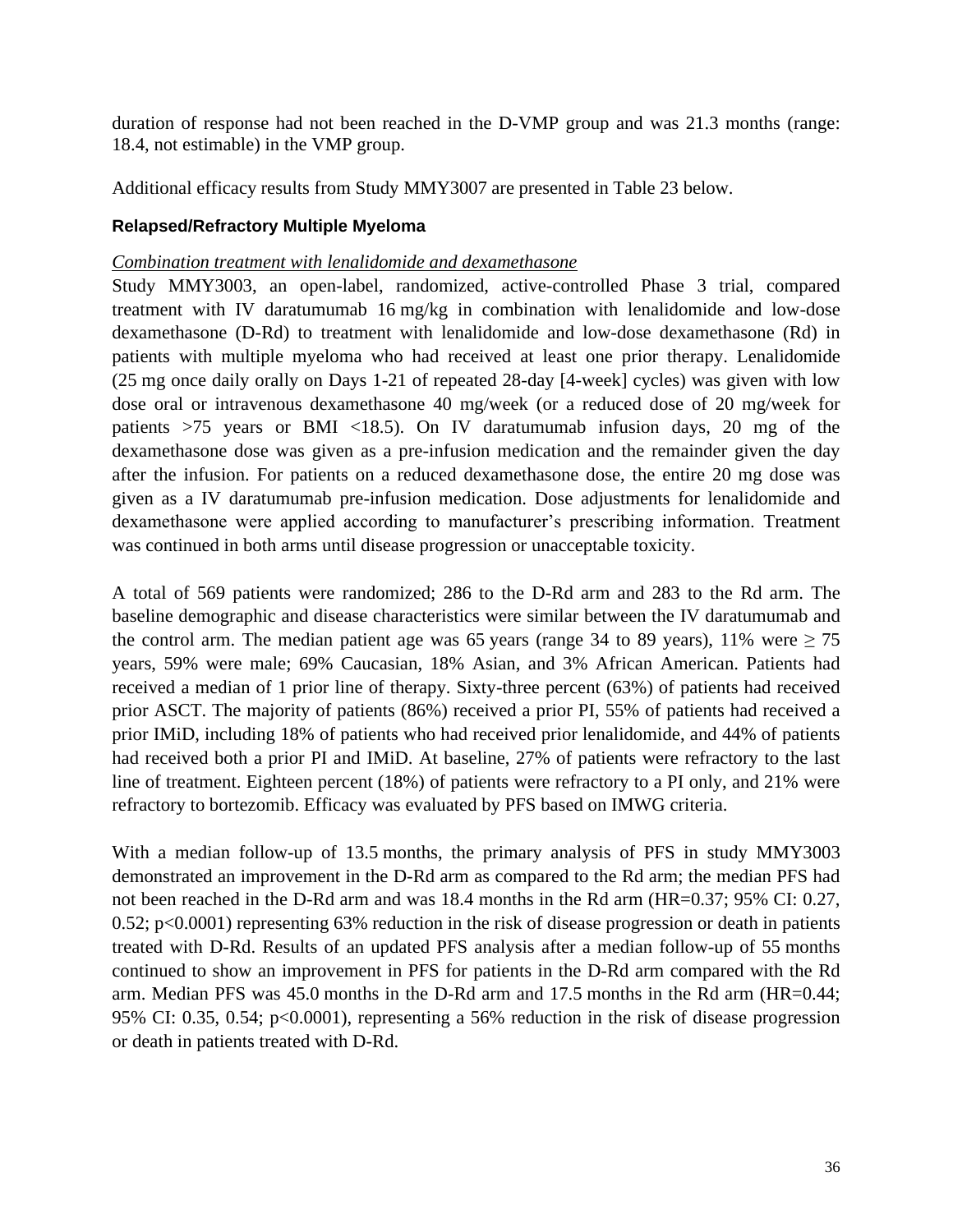With an overall median follow-up of 13.5 months, the hazard ratio for OS was 0.64 (95% CI: 0.40, 1.01; p=0.0534). The 18-month OS rate was 86% (95% CI: 79.9, 90.5) for patients in the D-Rd arm versus 76% (95% CI: 79.9, 90.5) in the Rd group.

Additional efficacy results from Study MMY3003 are presented in Table 23 below.

#### *Combination treatment with bortezomib and dexamethasone*

Study MMY3004, an open-label, randomized, active-controlled Phase 3 trial, compared treatment with IV daratumumab 16 mg/kg in combination with bortezomib and dexamethasone (D-Vd), to treatment with bortezomib and dexamethasone (Vd) in patients with multiple myeloma who had received at least one prior therapy. Bortezomib was administered by SC injection or IV injection at a dose of  $1.3 \text{ mg/m}^2$  body surface area twice weekly for two weeks (Days 1, 4, 8, and 11) of repeated 21 day (3-week) treatment cycles, for a total of 8 cycles. Dexamethasone was administered orally at a dose of 20 mg on Days 1, 2, 4, 5, 8, 9, 11, and 12 of the 8 bortezomib cycles (80 mg/week for two out of three weeks of each of the bortezomib cycle) or a reduced dose of 20 mg/week for patients >75 years, BMI <18.5, poorly controlled diabetes mellitus or prior intolerance to steroid therapy. On the days of IV daratumumab infusion, 20 mg of the dexamethasone dose was administered as a pre-infusion medication. For patients on a reduced dexamethasone dose, the entire 20 mg dose was given as a IV daratumumab pre-infusion medication. Bortezomib and dexamethasone were given for 8 threeweek cycles in both treatment arms; whereas IV daratumumab was given until treatment progression. However, dexamethasone 20 mg was continued as a IV daratumumab pre-infusion medication in the D-Vd arm. Dose adjustments for bortezomib and dexamethasone were applied according to manufacturer's prescribing information.

A total of 498 patients were randomized; 251 to the D-Vd arm and 247 to the Vd arm. The baseline demographic and disease characteristics were similar between the IV daratumumab and the control arm. The median patient age was 64 years (range 30 to 88 years); 12% were  $\geq 75$ years, 57% were male; 87% Caucasian, 5% Asian and 4% African American. Patients had received a median of 2 prior lines of therapy and 61% of patients had received prior ASCT. Sixty-nine percent (69%) of patients had received a prior PI (66% received bortezomib) and 76% of patients received an IMiD (42% received lenalidomide). At baseline, 32% of patients were refractory to the last line of treatment and the proportions of patients refractory to any specific prior therapy were well balanced between the treatment groups. Thirty-three percent (33%) of patients were refractory to an IMiD only, and 28% were refractory to lenalidomide. Efficacy was evaluated by PFS based on IMWG criteria.

With a median follow-up of 7.4 months, the primary analysis of PFS in study MMY3004 demonstrated an improvement in the D-Vd arm as compared to the Vd arm; the median PFS had not been reached in the D-Vd arm and was 7.2 months in the Vd arm (HR [95% CI]: 0.39 [0.28, 0.53]; p-value < 0.0001), representing a 61% reduction in the risk of disease progression or death for patients treated with D-Vd versus Vd. Results of an updated PFS analysis after a median follow-up of 50 months continued to show an improvement in PFS for patients in the D-Vd arm compared with the Vd arm. Median PFS was 16.7 months in the D-Vd arm and 7.1 months in the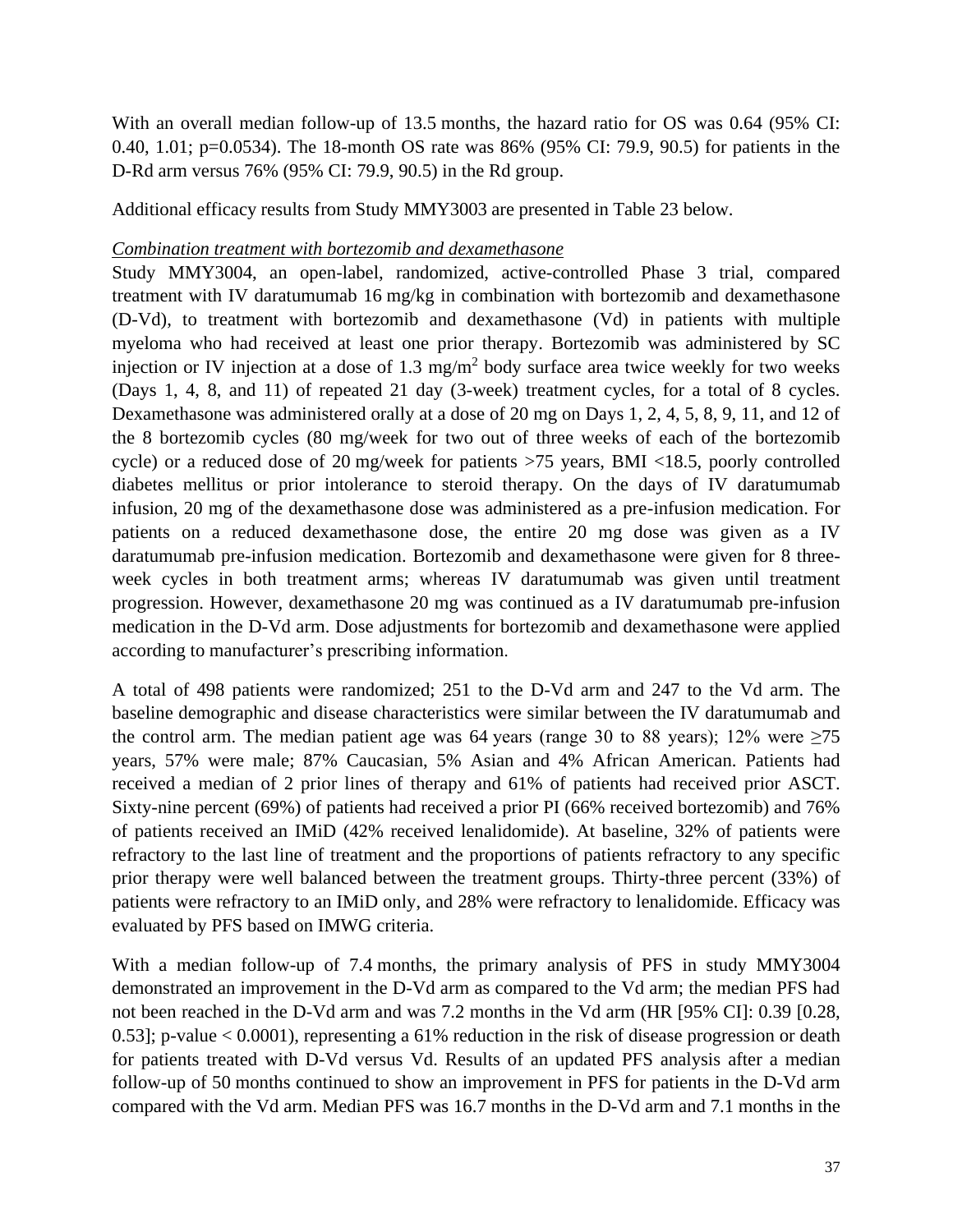Vd arm (HR [95% CI]: 0.31 [0.24, 0.39]; p-value < 0.0001), representing a 69% reduction in the risk of disease progression or death in patients treated with D-Vd versus Vd.

Median OS was not reached for either treatment group. With an overall median follow-up of 7.4 months (95% CI: 0.0, 14.9), the hazard ratio for OS was 0.77 (95% CI: 0.47, 1.26; p=0.2975).

Additional efficacy results from Study MMY3004 are presented in Table 23 below.

|                                 | <b>MMY3008</b> |             | <b>MMY3007</b> |              | <b>MMY3003</b> |              | <b>MMY3004</b> |              |  |
|---------------------------------|----------------|-------------|----------------|--------------|----------------|--------------|----------------|--------------|--|
|                                 | D-Rd           | Rd          | <b>D-VMP</b>   | <b>VMP</b>   | D-Rd           | Rd           | $D-Vd$         | Vd           |  |
|                                 | $n = 368$      | $n=369$     | $n = 350$      | $n = 356$    | $n = 281h$     | $n = 276h$   | $n = 240h$     | $n = 234h$   |  |
| <b>Progression-free</b>         |                |             |                |              |                |              |                |              |  |
| survival (PFS)                  |                |             |                |              |                |              |                |              |  |
| months                          |                |             |                |              |                |              |                |              |  |
| Median <sup>a</sup>             | <b>NE</b>      | 31.87       | <b>NE</b>      | 18.14        | <b>NE</b>      | 18.43        | <b>NE</b>      | 7.16         |  |
| Hazard ratio                    | 0.56           |             | 0.50           |              | 0.37           |              | 0.39           |              |  |
| $(95\% \text{ CI})^b$           | (0.43, 0.73)   |             | (0.38, 0.65)   |              | (0.27, 0.52)   |              | (0.28, 0.53)   |              |  |
| P-value <sup>c</sup>            | < 0.0001       |             | < 0.0001       |              | < 0.0001       |              | < 0.0001       |              |  |
| <b>Overall response</b>         |                |             |                |              |                |              |                |              |  |
| $(sCR+CR+VGPR+P$                |                |             |                | 263          |                | 211          |                | 148          |  |
| R) $n\binom{9}{0}$ <sup>d</sup> | 342 (92.9%)    | 300 (81.3%) | 318 (90.9%)    | $(73.9\%)$   | 261 (92.9%)    | $(76.4\%)$   | 199 (82.9%)    | $(63.2\%)$   |  |
| P-value <sup>e</sup>            | < 0.0001       |             | < 0.0001       |              | < 0.0001       |              | < 0.0001       |              |  |
| Stringent                       |                |             |                |              |                |              |                |              |  |
| complete                        |                |             |                |              |                |              |                |              |  |
| response (sCR)                  | 112 (30.4%)    | 46 (12.5%)  | 63 (18.0%)     | $25(7.0\%)$  | 51 (18.1%)     | $20(7.2\%)$  | 11 $(4.6\%)$   | $5(2.1\%)$   |  |
| Complete                        |                |             |                |              |                |              |                |              |  |
| response (CR)                   | 63 (17.1%)     | 46 (12.5%)  | 86 (24.6%)     | $62(17.4\%)$ | 70 (24.9%)     | 33 (12.0%)   | $35(14.6\%)$   | $16(6.8\%)$  |  |
| Very good partial               |                |             |                |              |                |              |                |              |  |
| response                        |                |             |                |              |                |              |                |              |  |
| (VGPR)                          | 117 (31.8%)    | 104(28.2%)  | $100(28.6\%)$  | $90(25.3\%)$ | 92 (32.7%)     | $69(25.0\%)$ | $96(40.0\%)$   | $47(20.1\%)$ |  |
| Partial response                |                |             |                |              |                |              |                |              |  |
| (PR)                            | 50 (13.6%)     | 104(28.2%)  | 69 (19.7%)     | 86 (24.2%)   | 48 (17.1%)     | 89 (32.2%)   | 57 (23.8%)     | 80 (34.2%)   |  |
| <b>MRD</b> negative rate        |                |             |                |              |                |              |                |              |  |
| $(95\% \text{ CI})^f$ (%)       | 89 (24.2%)     | $27(7.3\%)$ | 78 (22.3%)     | $22(6.2\%)$  | $60(21.0\%)$   | $8(2.8\%)$   | $22(8.8\%)$    | $3(1.2\%)$   |  |
| 95% CI                          | $(19.9\%,$     | $(4.9\%,$   | $(18.0\%,$     | $(3.9\%,$    | $(16.4\%,$     | $(1.2\%,$    | $(5.6\%,$      | $(0.3\%,$    |  |
|                                 | 28.9%)         | $10.5\%$    | $27.0\%$       | $9.2\%$      | $26.2\%$       | $5.5\%$      | $13.0\%$       | $3.5\%$      |  |
| P-value <sup>g</sup>            | < 0.0001       |             | < 0.0001       |              | < 0.0001       |              | 0.0001         |              |  |

**Table 23: Summary of efficacy result of randomized studies with IV daratumumab in multiple myeloma**

Key: NE=not estimable; D=intravenous daratumumab, Rd=lenalidomide-dexamethasone; VMP=bortezomib-melphalan-prednisone;

Vd=bortezomib-dexamethasone. MRD=minimal residual disease; CI=confidence interval

Kaplan-Meier estimate based on intent-to-treat population

<sup>b</sup> Hazard ratio estimate is based on a Cox proportional-hazard model adjusted for stratification factors

c p-value based on the stratified log-rank test adjusted for stratification factors

Based on intent-to-treat population for MMY3008 and MMY3007 studies. Based on response evaluable population for MMY3003 and MMY3004 studies.

e p-value from Cochran Mantel-Haenszel Chi-Squared test

 $\rm f$  MRD Negative rate is based on the intent-to-treat population and a threshold of 10<sup>-5</sup>

g p-value from Fisher's exact test.

Response evaluable population

#### *Combination treatment with pomalidomide and dexamethasone*

Study MMY1001 was an open-label trial in which 103 patients with multiple myeloma who had received a prior PI and an IMiD, received IV daratumumab 16 mg/kg in combination with pomalidomide and low-dose dexamethasone until disease progression. Pomalidomide (4 mg once daily orally on Days 1-21 of repeated 28-day [4-week] cycles) was given with low dose oral or intravenous dexamethasone at 40 mg/week (reduced dose of 20 mg/week for patients >75 years or BMI <18.5). On IV daratumumab infusion days, 20 mg of the dexamethasone dose was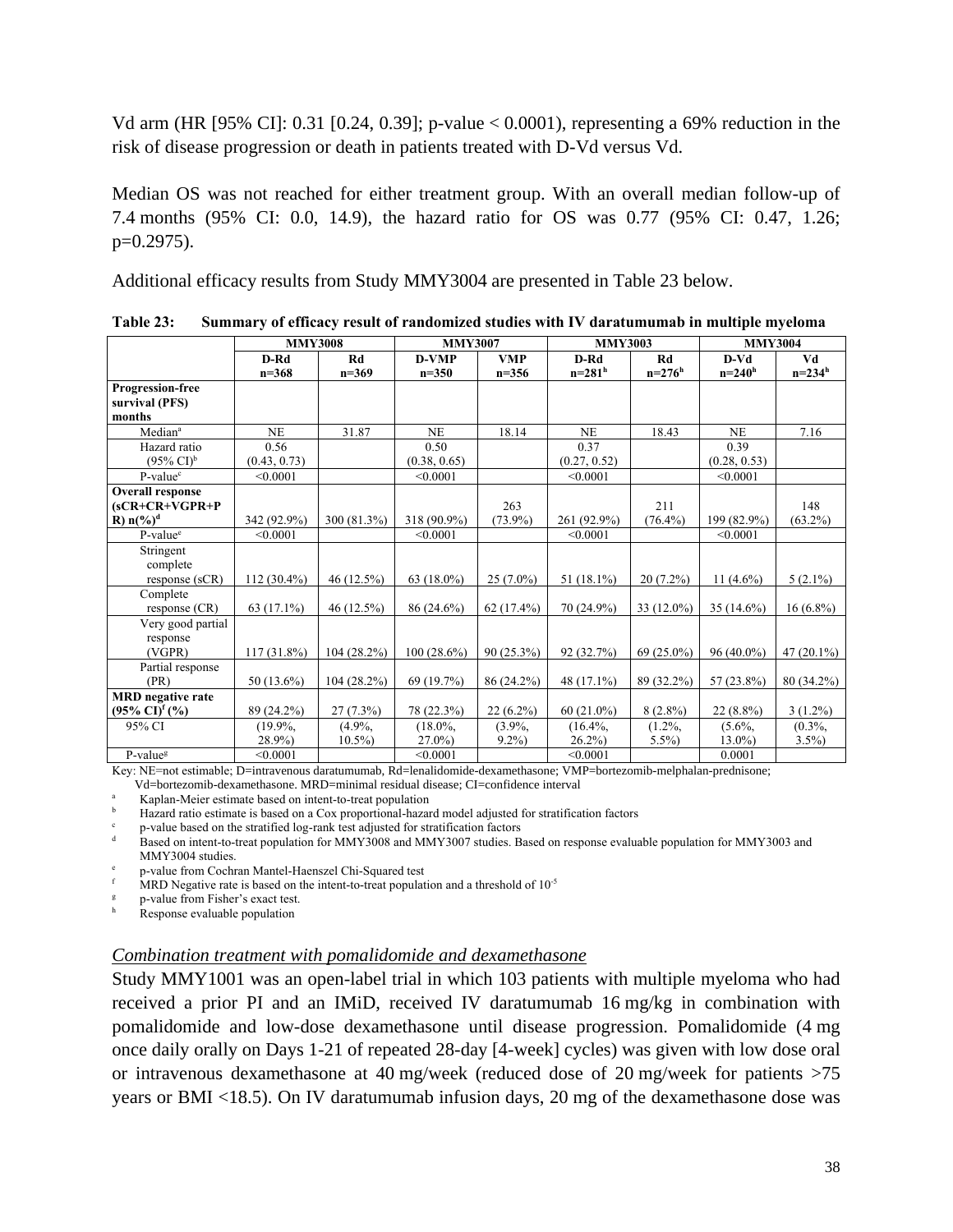given as a pre-infusion medication and the remainder given the day after the infusion. For patients on a reduced dexamethasone dose, the entire 20 mg dose was given as a IV daratumumab pre-infusion medication.

The median patient age was 64 years (range: 35 to 86 years) with 8% of patients  $\geq$ 75 years of age. Patients in the study had received a median of 4 prior lines of therapy. Seventy-four percent (74%) of patients had received prior ASCT. Ninety eight percent (98%) of patients received prior bortezomib treatment, and 33% of patients received prior carfilzomib. All patients received prior lenalidomide treatment, with 98% of patients previously treated with the combination of bortezomib and lenalidomide. Eighty nine percent (89%) of patients were refractory to lenalidomide and 71% refractory to bortezomib; 64% of patients were refractory to bortezomib and lenalidomide.

Overall response rate was 59% (95% CI: 49.1%, 68.8%); VGPR or better was achieved in 42% of patients, CR or better was achieved in 14% of patients and stringent CR was achieved in 8% of patients. The Clinical Benefit Rate (ORR+ MR [Minimal response]) was 62% (95% CI: 52.0, 71.5). The median time to response was 1 month (range: 0.9 to 2.8 months). The median duration of response was 13.6 months (95% CI: 10.0, not estimable). After a median duration of followup of 9.8 months, the median OS was not reached. The 12-month survival rate was 72%.

## **Pharmacokinetic Properties**

Daratumumab exposure in a monotherapy study (MMY3012) in patients with multiple myeloma following the recommended 1800 mg administration of  $DARZALEX^{\circledast}$  SC formulation (weekly for 8 weeks, biweekly for 16 weeks, monthly thereafter) as compared to 16 mg/kg IV daratumumab for the same dosing schedule, showed non-inferiority for the co-primary endpoint of maximum C<sub>trough</sub> (Cycle 3 Day 1 pre-dose), with mean  $\pm$  SD of 593  $\pm$  306 µg/mL compared to  $522 \pm 226$  µg/mL for IV daratumumab, with a geometric mean ratio of 107.93% (90% CI: 95.74-121.67).

Daratumumab exhibits both concentration and time-dependent pharmacokinetics with first order absorption and parallel linear and nonlinear (saturable) elimination that is characteristic of targetmediated clearance. Following the recommended dose of 1800 mg DARZALEX® SC formulation as monotherapy, peak concentrations  $(C_{\text{max}})$  increased 4.8-fold and total exposure (AUC0-7 days) increased 5.4-fold from first dose to last weekly dose (8th dose). Highest trough concentrations for DARZALEX® SC formulation are typically observed at the end of the weekly dosing regimens for both monotherapy and combination therapy.

In patients with multiple myeloma, the simulated trough concentrations following 6 weekly doses of 1800 mg DARZALEX® SC for combination therapy were similar to 1800 mg DARZALEX<sup>®</sup> SC monotherapy.

In patients with multiple myeloma, daratumumab exposure in a combination study with pomalidomide and dexamethasone (MMY3013) was similar to that in monotherapy, with the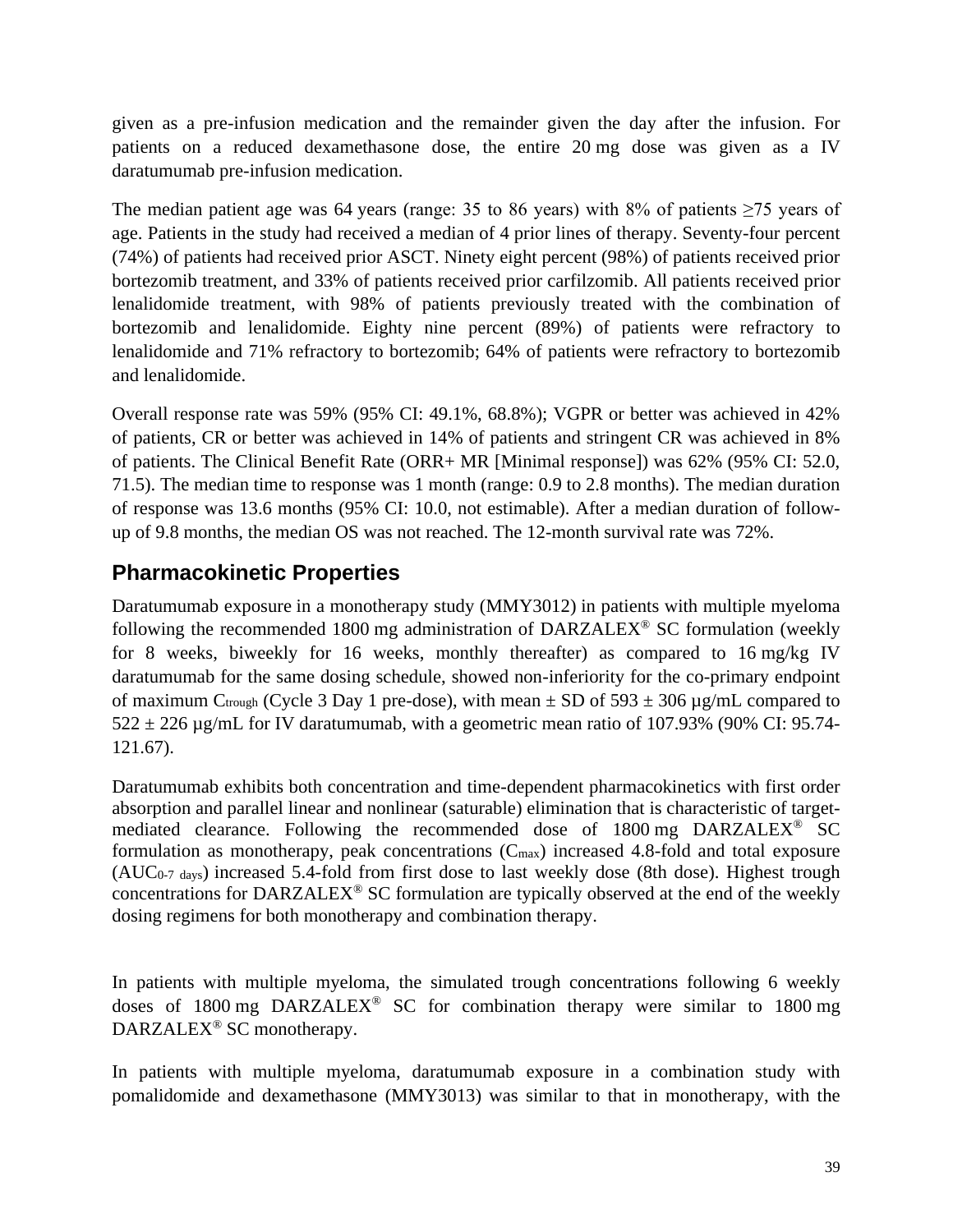maximum C<sub>trough</sub> (Cycle 3 Day 1 pre-dose) mean  $\pm$  SD of 537 $\pm$ 277 µg/mL following the recommended 1800 mg administration of DARZALEX® SC formulation (weekly for 8 weeks, biweekly for 16 weeks, monthly thereafter).

In a combination study,  $AMY3001$ , in patients with AL amyloidosis, the maximum  $C_{trough}$ (Cycle 3 Day 1 pre-dose) was similar to that in multiple myeloma with mean  $\pm$  SD of 597  $\pm$ 232  $\mu$ g/mL following the recommended 1800 mg administration of DARZALEX<sup>®</sup> SC formulation (weekly for 8 weeks, biweekly for 16 weeks, monthly thereafter).

## **Absorption and Distribution**

At the recommended dose of 1800 mg in multiple myeloma patients, the absolute bioavailability of DARZALEX<sup>®</sup> SC formulation is 69%, with an absorption rate of 0.012 hour<sup>-1</sup>, with peak concentrations occurring at 70 to 72 h ( $T_{\text{max}}$ ). At the recommended dose of 1800 mg in AL amyloidosis patients, the absolute bioavailability was not estimated, the absorption rate constant was  $0.77 \text{ day}^{-1}$  (8.31% CV) and peak concentrations occurred at 3 days.

In multiple myeloma patients, the modeled mean estimate of the volume of distribution for the central compartment (V1) is 5.25 L (36.9% CV) and peripheral compartment (V2) was 3.78 L in daratumumab monotherapy, and the modeled mean estimate of the volume of distribution for V1 is 4.36 L (28.0% CV) and V2 was 2.80 L when daratumumab was administered in combination with pomalidomide and dexamethasone. In AL amyloidosis patients, the model estimated apparent volume of distribution after SC administration is 10.8L (3.1% CV). These results suggest that daratumumab is primarily localized to the vascular system with limited extravascular tissue distribution.

## **Metabolism and Elimination**

Daratumumab is cleared by parallel linear and nonlinear saturable target mediated clearances. In multiple myeloma patients, the population PK model estimated mean clearance value of daratumumab is 4.96 mL/h (58.7% CV) in daratumumab monotherapy and 4.32 mL/h (43.5% CV) when daratumumab was administered in combination with pomalidomide and dexamethasone. In AL amyloidosis patients, the apparent clearance after SC administration is 210mL/day (4.1% CV).

In multiple myeloma patients, the model-based geometric mean post hoc estimate for half-life associated with linear elimination is 20.4 days (22.4% CV) in daratumumab monotherapy and 19.7 days (15.3% CV) when daratumumab was administered in combination with pomalidomide and dexamethasone. In AL amyloidosis patients, the model-based geometric mean post hoc estimate for half-life associated with linear elimination is 27.5 days (74.0% CV). For the monotherapy and combination regimens, the steady state is achieved at approximately 5 months into every 4 weeks dosage at the recommended dose and schedule (1800 mg; once weekly for 8 weeks, every 2 weeks for 16 weeks, and then every 4 weeks thereafter).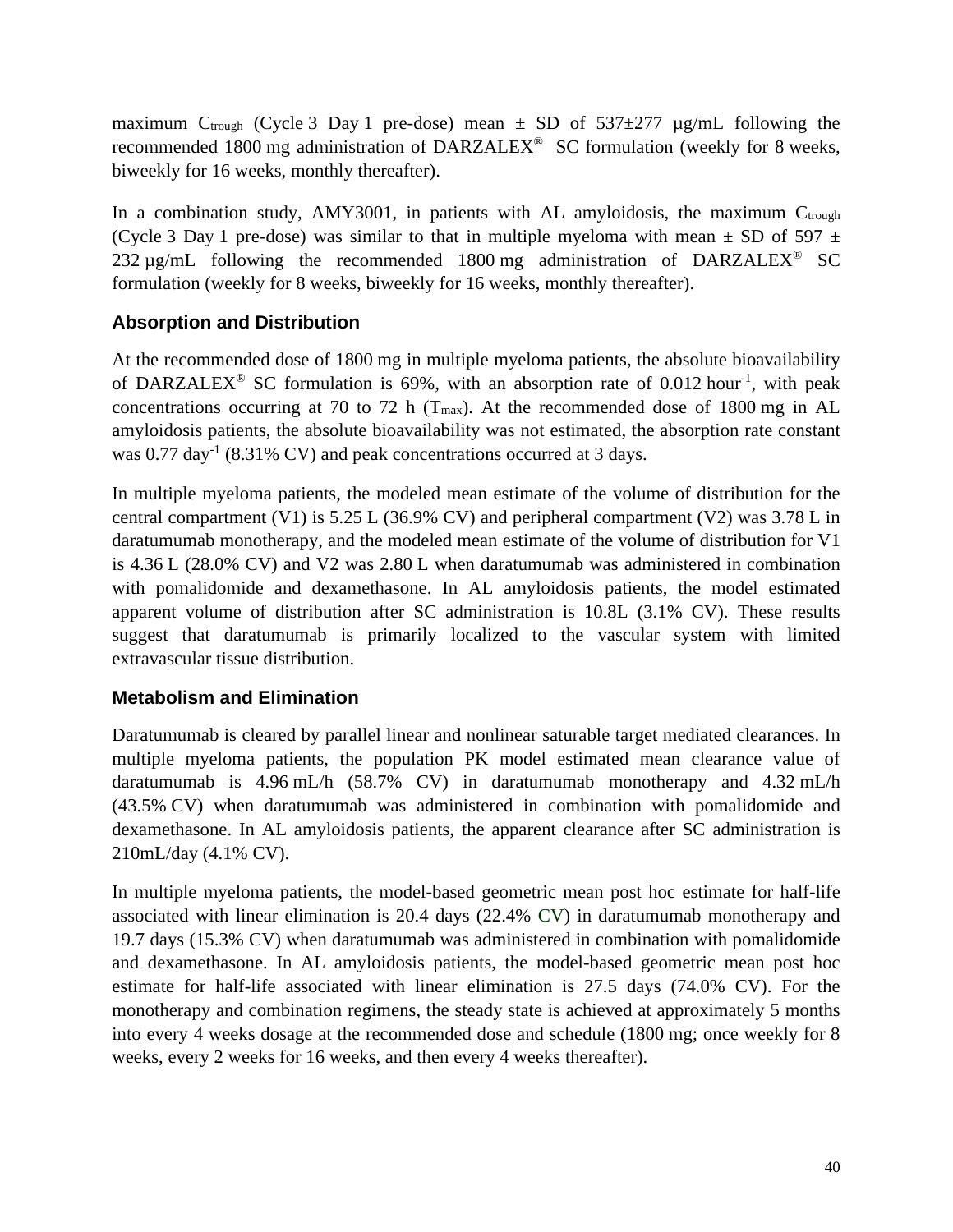A population PK analysis, using data from  $DARZALEX^{\circledcirc}$  SC formulation monotherapy and combination therapy in multiple myeloma patients, was conducted with data from 487 patients who received DARZALEX<sup>®</sup> SC formulation and 255 patients who received IV daratumumab. The predicted PK exposures are summarized in Table 24.

| TV daratumumab (To mg/Kg) monomerapy in patients with multiple myeloma |                              |                                 |                                 |  |  |  |  |  |
|------------------------------------------------------------------------|------------------------------|---------------------------------|---------------------------------|--|--|--|--|--|
| <b>PK</b> parameters                                                   | <b>Cycles</b>                | <b>SC</b> daratumumab           | IV daratumumab                  |  |  |  |  |  |
|                                                                        |                              | Median $(5th; 95th$ percentile) | Median $(5th; 95th$ percentile) |  |  |  |  |  |
|                                                                        | Cycle 1, $1st$ weekly dose   | 123 (36; 220)                   | 112(43; 168)                    |  |  |  |  |  |
| $C_{\text{trough}}(\mu g/mL)$                                          | Cycle 2, last weekly dose    | 563 (177; 1063)                 | 472 (144; 809)                  |  |  |  |  |  |
|                                                                        | $(Cycle 3 Day 1 C_{trough})$ |                                 |                                 |  |  |  |  |  |
|                                                                        | Cycle 1, $1st$ weekly dose   | 132 (54; 228)                   | 256 (173; 327)                  |  |  |  |  |  |
| $C_{\text{max}} (\mu g / mL)$                                          | Cycle 2, last weekly dose    | 592 (234; 1114)                 | 688 (369; 1061)                 |  |  |  |  |  |
|                                                                        | Cycle 1, $1st$ weekly dose   | 720 (293; 1274)                 | 1187 (773; 1619)                |  |  |  |  |  |
| $AUC_{0.7 \text{ days}} (\mu g/mL \cdot day)$                          | Cycle 2, last weekly dose    | 4017 (1515; 7564)               | 4019 (1740; 6370)               |  |  |  |  |  |

**Table 24: Daratumumab exposure following administration of DARZALEX**® **SC (1,800 mg) or**   $\mathbf{W}$  denotymumab  $(\mathbf{16} \text{ ma/kg})$  monotherapy in patients with multiple mye

A population PK analysis, using data from  $DARZALEX^{\circledast}$  SC formulation combination therapy in AL amyloidosis patients, was conducted with data from 211 patients. At the recommended dose of 1,800 mg, predicted daratumumab concentrations were slightly higher, but generally within the same range, in comparison with multiple myeloma patients.

**Table 25: Daratumumab exposure following administration of DARZALEX® (1,800 mg) in patients with AL amyloidosis**

| <b>PK</b> parameters                          | <b>Cycles</b>                                         | <b>SC</b> daratumumab<br>Median $(5th; 95th$ percentile) |
|-----------------------------------------------|-------------------------------------------------------|----------------------------------------------------------|
|                                               | Cycle 1, $1st$ weekly dose                            | 138 (86; 195)                                            |
| $C_{\text{trough}}(\mu g/mL)$                 | Cycle 2, last weekly dose (Cycle 3 Day 1)<br>Ctrough) | 662 (315; 1037)                                          |
|                                               | Cycle 1, $1st$ weekly dose                            | 151 (88; 226)                                            |
| $C_{\text{max}} (\mu g / mL)$                 | Cycle 2, last weekly dose                             | 729 (390; 1105)                                          |
|                                               | Cycle 1, $1st$ weekly dose                            | 908 (482; 1365)                                          |
| $AUC_{0.7 \text{ days}} (\mu g/mL \cdot day)$ | Cycle 2, last weekly dose                             | 4855 (2562; 7522)                                        |

## **Special populations**

## *Age and gender*

Based on population PK analyses in patients (33-92 years) receiving monotherapy or various combination therapies, age had no statistically significant effect on the PK of daratumumab. No individualization is necessary for patients on the basis of age.

Gender had a statistically significant effect on PK parameter in patients with multiple myeloma but not in patients with AL amyloidosis. Slightly higher exposure in females were observed than males, but the difference in exposure is not considered clinically meaningful. No individualization is necessary for patients on the basis of gender.

## *Renal impairment*

No formal studies of DARZALEX<sup>®</sup> SC formulation in patients with renal impairment have been conducted. Population PK analyses were performed based on pre-existing renal function data in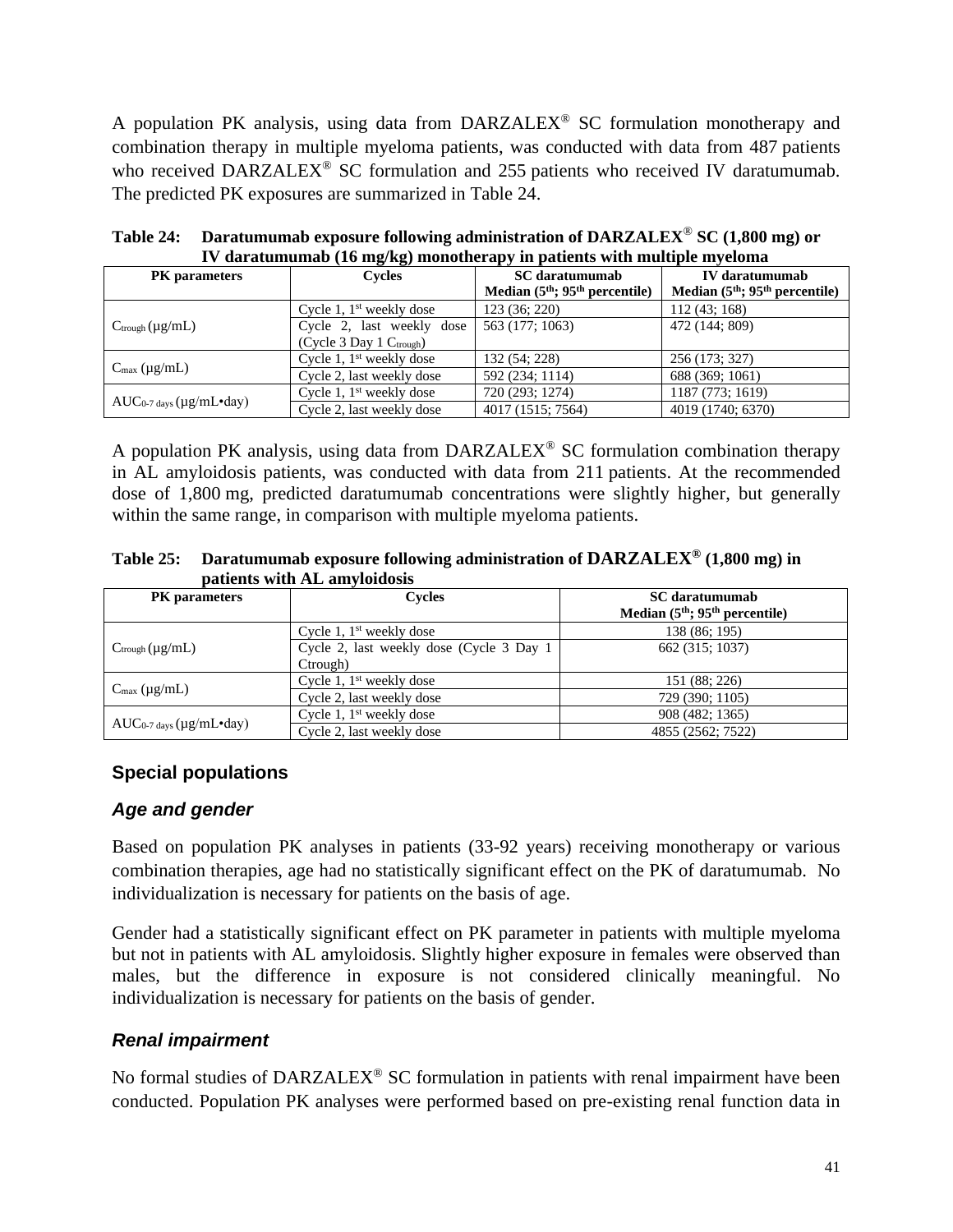patients with multiple myeloma receiving DARZALEX® monotherapy or various combination therapies in patients with multiple myeloma or AL amyloidosis and no clinically important differences in exposure to daratumumab were observed between patients with renal impairment and those with normal renal function.

## *Hepatic impairment*

No formal studies of DARZALEX**®** SC formulation in patients with hepatic impairment have been conducted. Population PK analyses were performed in patients with multiple myeloma receiving DARZALEX**®** SC formulation monotherapy or various combination therapies in patients with multiple myeloma or in AL amyloidosis. No clinically important differences in the exposure to daratumumab were observed between patients with normal hepatic function and mild hepatic impairment. There were very few patients with moderate and severe hepatic impairment to make meaningful conclusions for these populations.

## *Race*

Based on the population PK analyses in patients receiving either DARZALEX® SC formulation monotherapy or various combination therapies, the daratumumab exposure was similar across races.

## *Body weight*

The flat dose administration of  $DARZALEX^{\circledast}$  SC formulation 1800 mg as monotherapy achieved adequate exposure for all body-weight subgroups. In patients with multiple myeloma, the mean Cycle 3 Day 1 Ctrough in the lower body-weight subgroup ( $\leq 65$  kg) was 60% higher and in the higher body weight (>85 kg) subgroup, 12% lower than the IV daratumumab subgroup. However, no body weight-based dose adjustments are needed, as the exposure changes are not considered clinically relevant.

In patients with AL amyloidosis, no meaningful differences were observed in Ctrough across body weight.

# **NON-CLINICAL INFORMATION**

## **Carcinogenicity and Mutagenicity**

No animal studies have been performed to establish the carcinogenic potential of daratumumab. Routine genotoxicity and carcinogenicity studies are generally not applicable to biologic pharmaceuticals as large proteins cannot diffuse into cells and cannot interact with DNA or chromosomal material.

# **Reproductive Toxicology**

No animal studies have been performed to evaluate the potential effects of daratumumab on reproduction or development.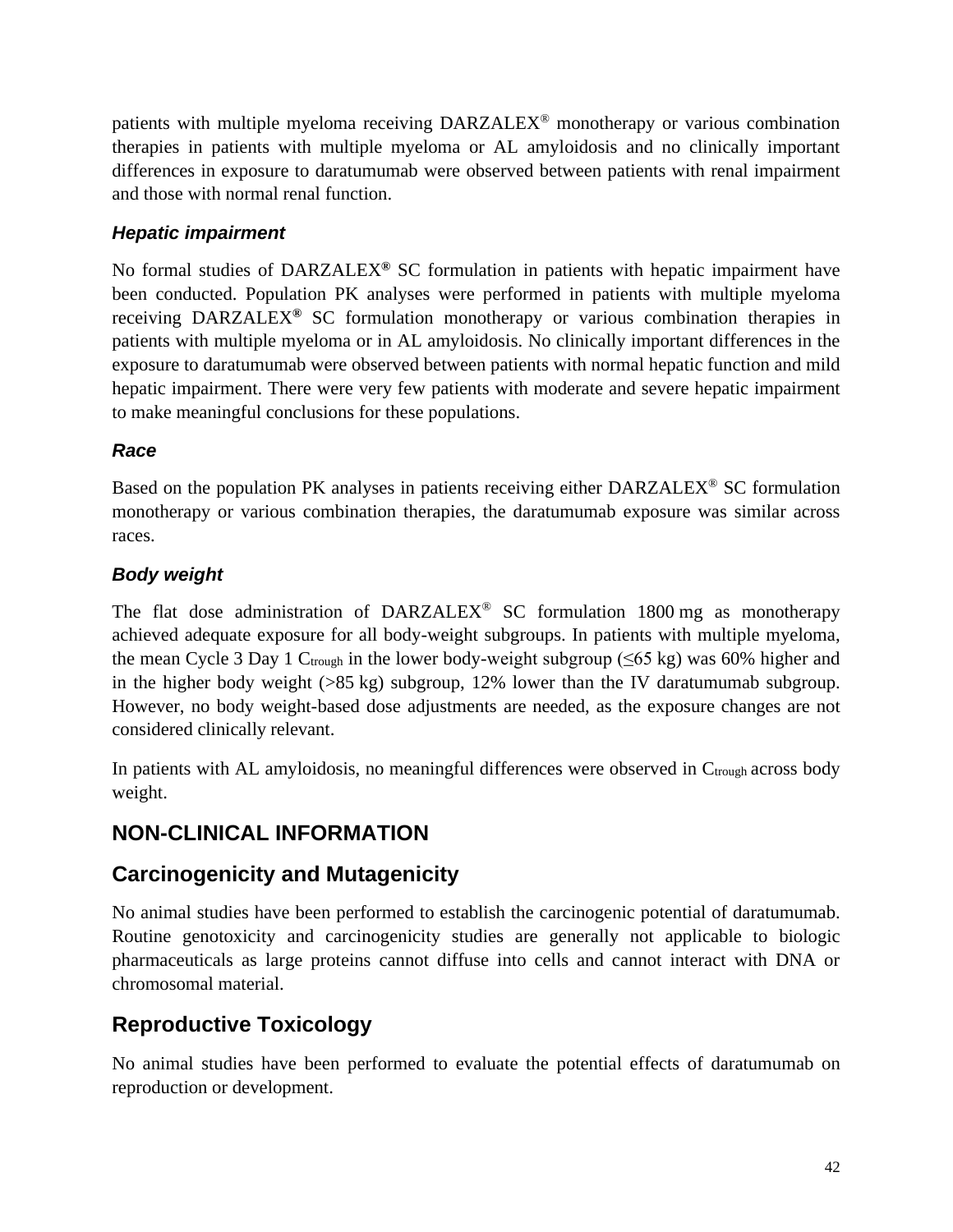No systemic exposure of hyaluronidase was detected in monkeys given 22,000 U/kg subcutaneously (12 times higher than the human dose) and there were no effects on embryo-fetal development in pregnant mice given 330,000 U/kg hyaluronidase subcutaneously daily during organogenesis, which is 45 times higher than the human dose.

There were no effects on pre- and post-natal development through sexual maturity in offspring of mice treated daily from implantation through lactation with 990,000 U/kg hyaluronidase subcutaneously, which is 134 times higher than the human doses.

# **Fertility**

No animal studies have been performed to determine potential effects on fertility in males or females.

# **PHARMACEUTICAL INFORMATION**

# **List of Excipients**

Recombinant human hyaluronidase (rHuPH20), L-histidine, L-histidine hydrochloride monohydrate, L-methionine, polysorbate 20, sorbitol, water for injection

# **Incompatibilities**

This medicinal product should only be used with the materials mentioned in section *Dosage and Administration.* 

# **Shelf Life**

Unopened vials: See expiry date on the outer pack.

Shelf life of prepared syringe: If the syringe containing DARZALEX<sup>®</sup> SC is not used immediately, store the DARZALEX<sup>®</sup> SC solution for up to 4 hours at ambient temperature and ambient light.

# **Storage Conditions**

Keep out of the sight and reach of children.

Store DARZALEX<sup>®</sup> SC in a refrigerator  $[2^{\circ}C - 8^{\circ}C (36^{\circ}F - 46^{\circ}F)]$  and equilibrate to ambient temperature [15°C–30°C (59°F–86°F)] before use. The unpunctured vial may be stored at ambient temperature and ambient light for a maximum of 24 hours. Keep out of direct sunlight. Do not shake. Do not freeze.

For storage conditions of the prepared syringe, see *Shelf-life.*